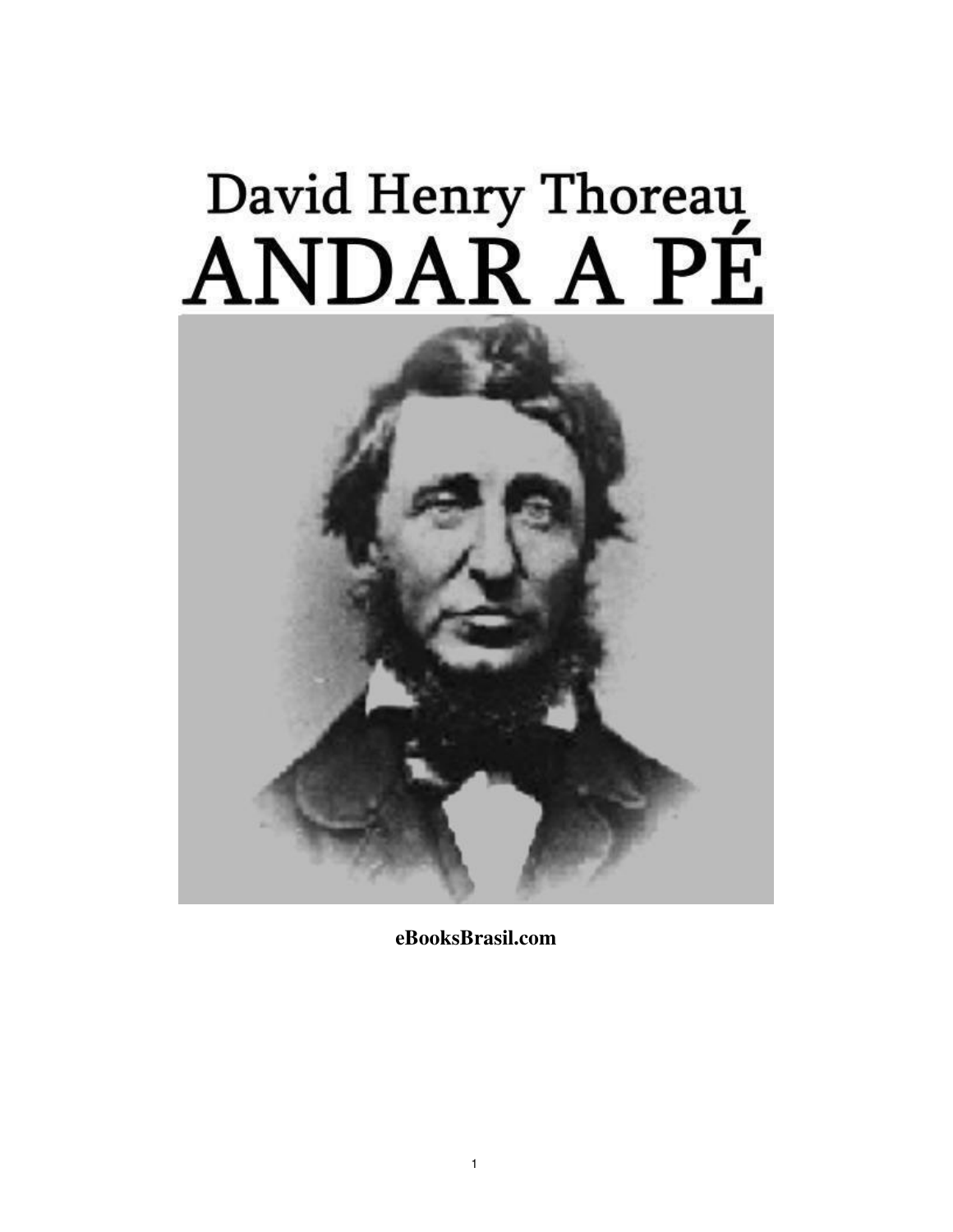Andar a Pé Henry David Thoreau 1817-1862

Tradução Sarmento de Beires e José Duarte

Fonte Digital Digitalização do livro em papel Ensaístas Americanos Clássicos Jackson Volume XXXIII W. M. Jackson Inc. Rio de Janeiro, 1950

Digitalização, revisão para o português do Brasil e Versão para eBook eBooksBrasil.com

© 2003 — Henry David Thoreau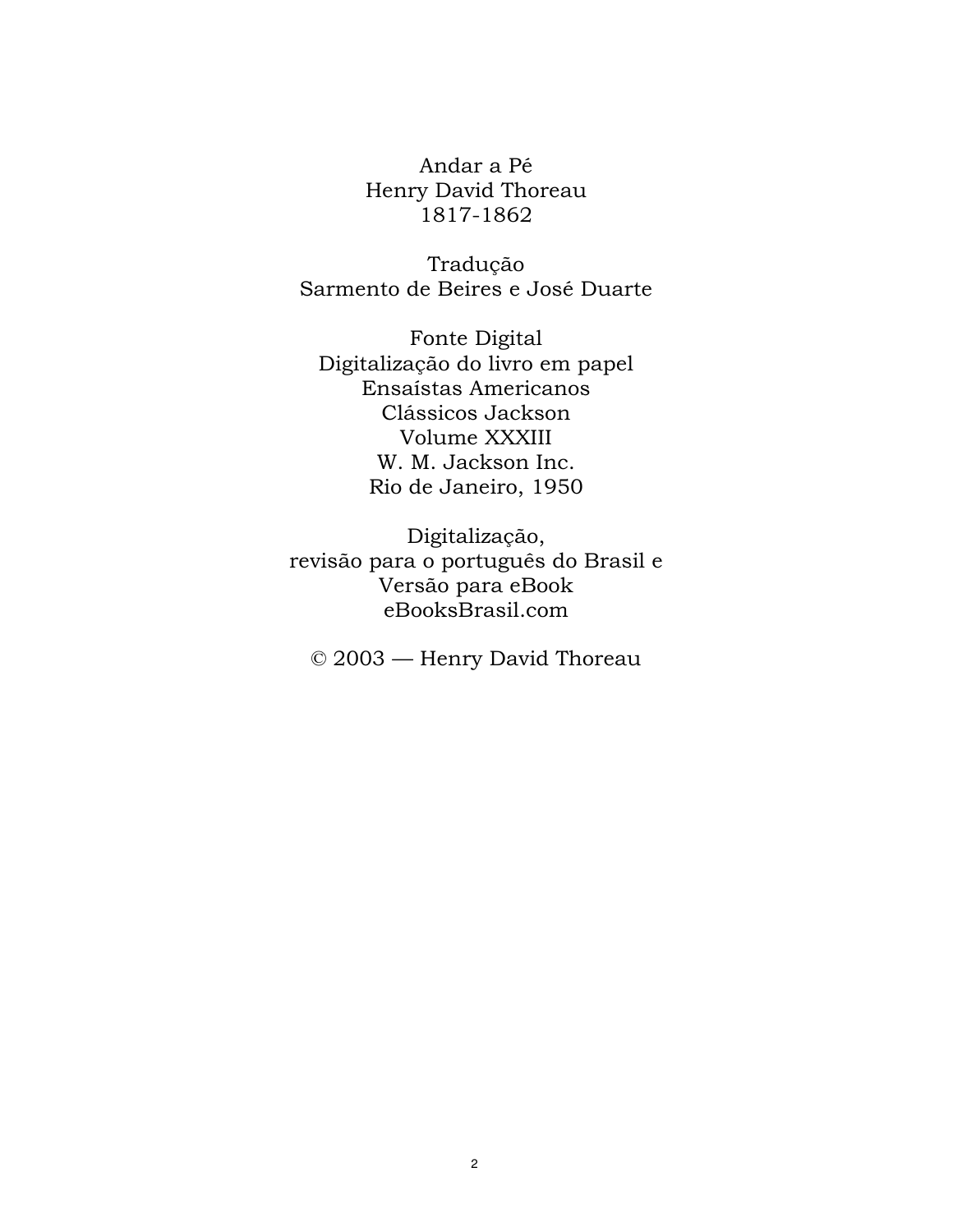# **ANDAR A PÉ Henry David Thoureau** 1817-1862

DESEJO dizer uma palavra em nome da natureza, em nome da liberdade absoluta, em nome da amplidão, que contrastam com a. liberdade e a cultura das cidades — no sentido de considerar o homem como um habitante da natureza, ou parte e parcela dela, e não como um sociedade. Desejo elemento da fazer uma exposição vasta e, se puder, a farei enfática, pois existem muitíssimos campeões da civilização. Não só o ministro e as congregações das escolas mas todos vós a tomareis em consideração.

Em todo o decurso da minha vida só encontrei uma ou duas pessoas que compreendiam a arte de andar, isto é, de dar passeios a pé — que tinham o gênio, por assim dizer, do "sauntering", palavra esplendidamente derivada de "pessoas vadias que erravam pelo país, na Idade Média, e pediam esmola sob o pretexto de irem à la Sainte Terre" à Terra Santa, até as crianças exclamarem "Lá vai um Sainte-Terrer", um "Saunterer", um da

 $\overline{3}$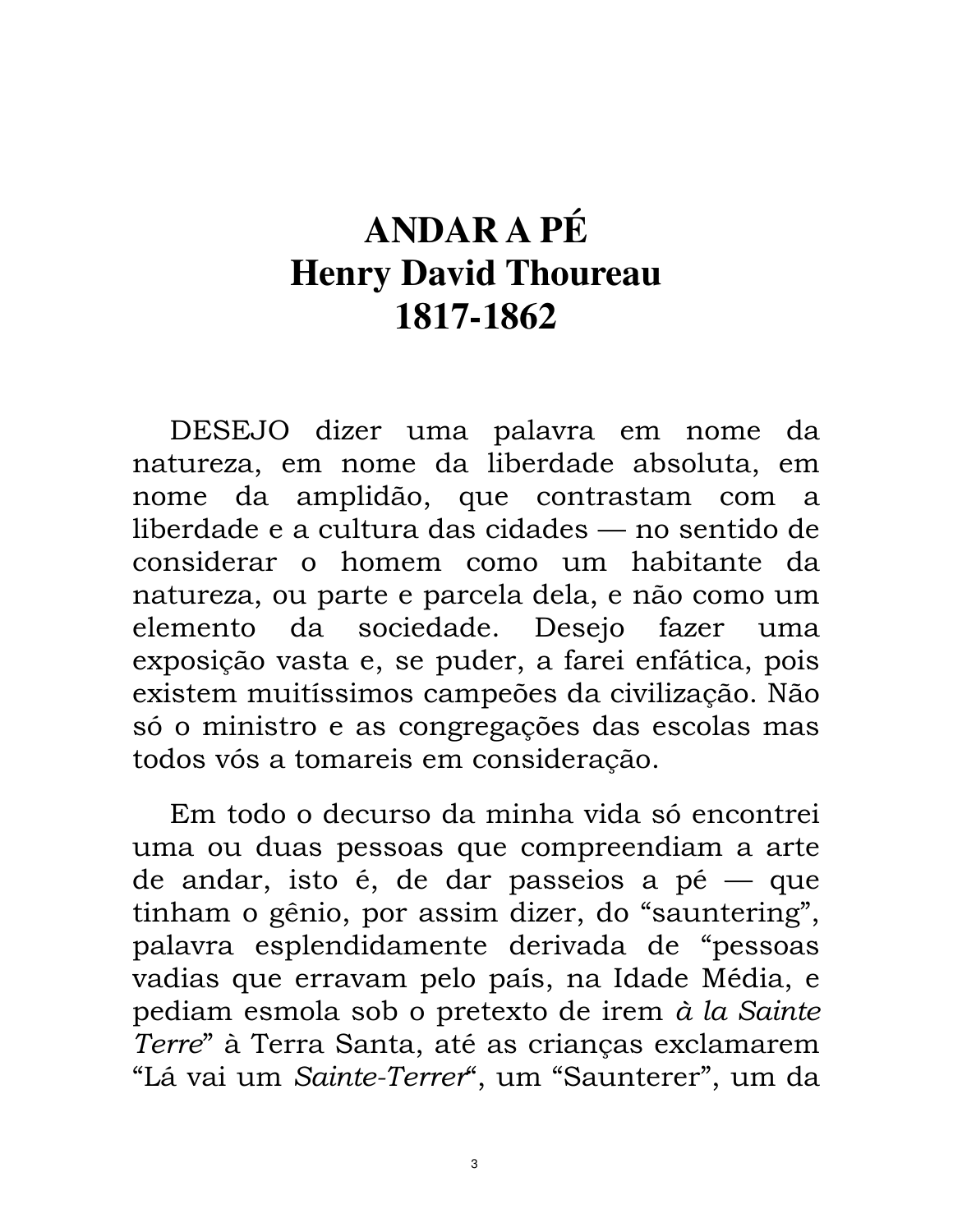Terra Santa. Os que nunca vão à Terra Santa nas suas peregrinações, como pretendem, são, em verdade, meros vadios e vagabundos; mas os que lá vão ter são "saunterers", no bom sentido que tenho em vista. É certo que alguns derivariam a palavra de sans terre, sem terra ou pátria, o que, portanto, no bom sentido, significará — não tendo pátria determinada, mas igualmente tendo sua pátria em toda parte. Pois este é o segredo do vitorioso "sauntering". Os que se deixam permanecer em casa, quietos, sempre e sempre, podem ser os maiores errantes de todos; mas o "saunterer", no bom sentido, não é mais errante do que o rio sinuoso, cujo propósito contínuo é encontrar o caminho mais curto para o mar. Prefiro a primeira como sendo a derivação mais provável pois toda caminhada é uma espécie de cruzada que nos foi pregada por algum Pedro, o Eremita, para avançarmos reconquistarmos esta Terra Santa das mãos dos infiéis.

É exato que não passamos de cruzados acovardados, inclusive os andarilhos hodiernos, que não perseveram e nunca terminam suas empresas. Nossas expedições não passam de giros e regressamos à noitinha para o pé da velha lareira da qual nos apartáramos. Metade da jornada é para trilhar os caminhos já percorridos. Devíamos, andando menos, percorrer maior distância, e talvez, no espírito imortal da aventura, nunca mais regressarmos, preparados

 $\overline{4}$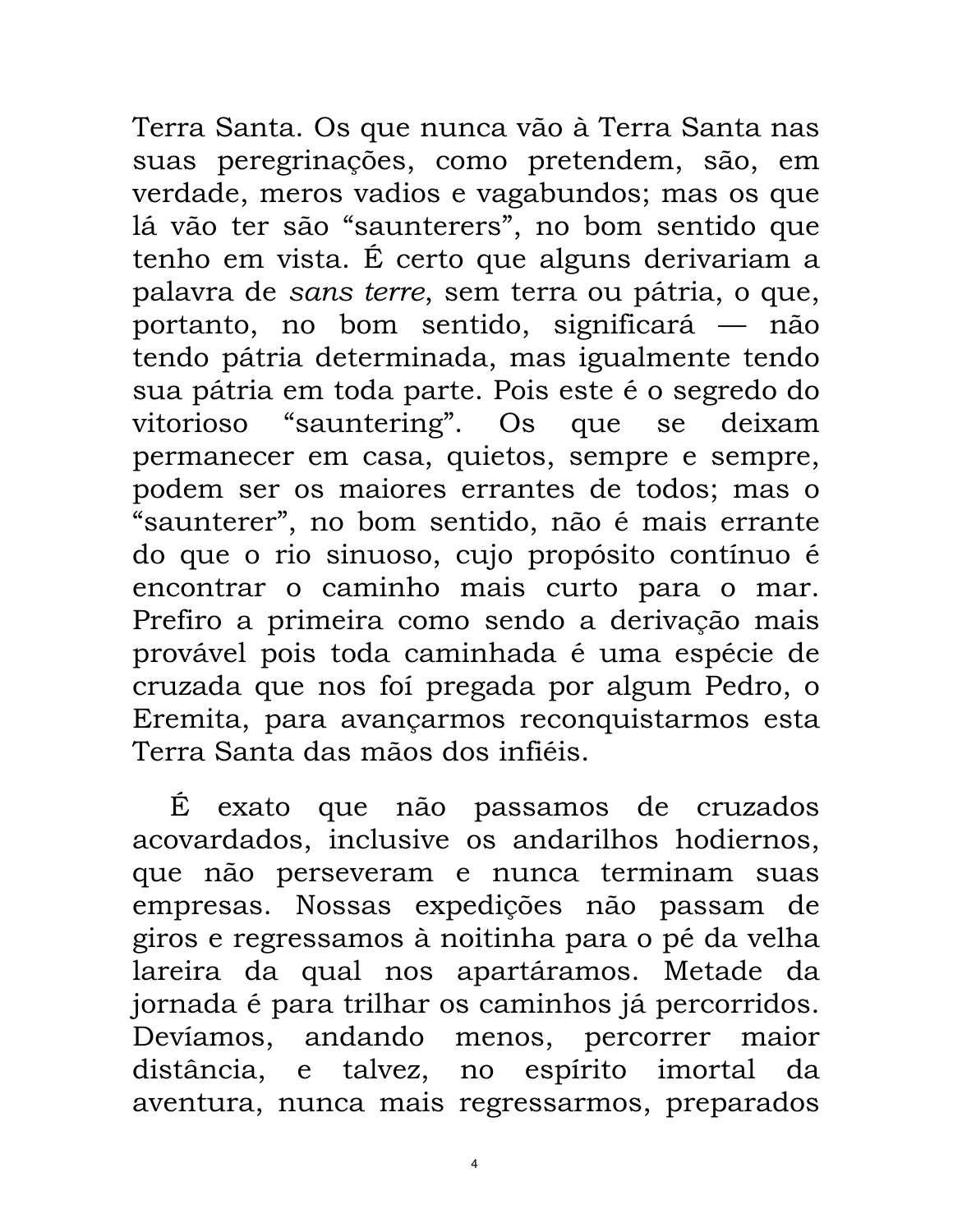para devolver os nossos corações embalsamados, como relíquias aos nossos desolados domínios. Se estais pronto para deixar pai e mãe, irmão e irmã, esposa e filho, e amigos, e a nunca mais vê-los se haveis saldado vossas dívidas, feito vosso testamento, deixado em ordem os negócios e se sois um homem livre, então estais pronto para uma caminhada.

Para reportar-me à minha experiência própria, meu companheiro e eu — pois que às vezes tenho companheiro — nos divertimos em nos imaginar dignitários de uma nova, ou melhor, de uma velha ordem — que não é a dos Equestres ou Cavaleiros, nem a dos Ritters, mas a dos Andarilhos, uma classe ainda mais antiga e honorável, espero. O espirito cavaleriano e heróico que outrora pertenceu ao Cavaleiro parece residir agora no Andarilho, ou dele partilhar — não o Cavaleiro, mas o Andarilho Errante. É uma espécie de quarto estado, afora a Igreja, o Estado e o Povo.

Sentimos que aqui nas cercanias quase só nós praticamos esta nobre arte, muito embora, para usar de franqueza, a maioria dos citadinos, a julgar pelo que afirmam, gostariam de, como faço, caminhar de vez em quando, mas não podem. Nenhuma fortuna é capaz de comprar **OS** requisitos lazer, liberdade e independência, que são essenciais nesta profissão. Só decorrem da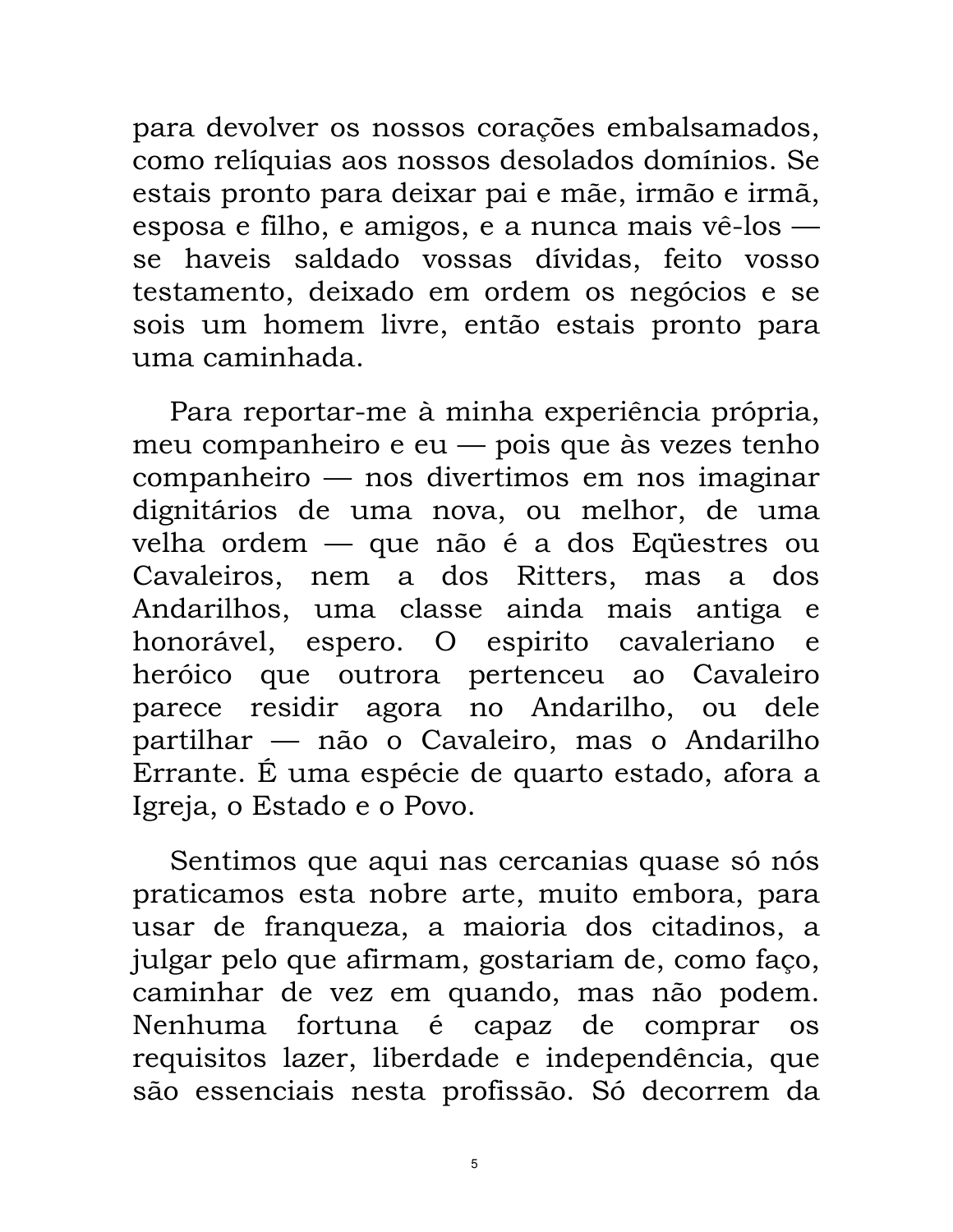graça de Deus. Para tornar-se andarilho é mister uma dispensa direta dos Céus. É preciso que pertençais à família dos Andarilhos. Ambulatur nascitur, non fit. Vários dos meus citadinos, é certo, podem lembrar-se de algumas caminhadas que me descrevem e que fizeram há dez anos e nas quais tiveram a felicidade de se perderem na floresta, durante apenas meia hora. Mas sei muito bem que se bitolaram sempre na estrada real, apesar do que possam afetar de desejo de pertencer a esta classe de escol. Não há dúvida de que se entusiasmaram por um momento pelas reminiscências atávicas, quando até eles eram habitantes das florestas e contraventores.

> Quando ele entrou na floresta verde Numa manhã jovial Aí ouviu o gorjeio suave Dos felizes pássaros cantando.

De há muito, disse Robin, Aqui estive pela última vez Detenho-me um pouco para atirar Na corca fugitiva.

Acho que não posso conservar a saúde e o espírito sem passar no mínimo quatro horas por  $dia - e$  o comum é passar mais do que isso  $$ sauntering pelas matas, colinas e campos, absolutamente isento de todas as obrigações mundanas. Quando às vezes me recordo de que os mecânicos e os caixeiros permanecem em seus postos não apenas toda a manhã, mas toda a

 $6\overline{6}$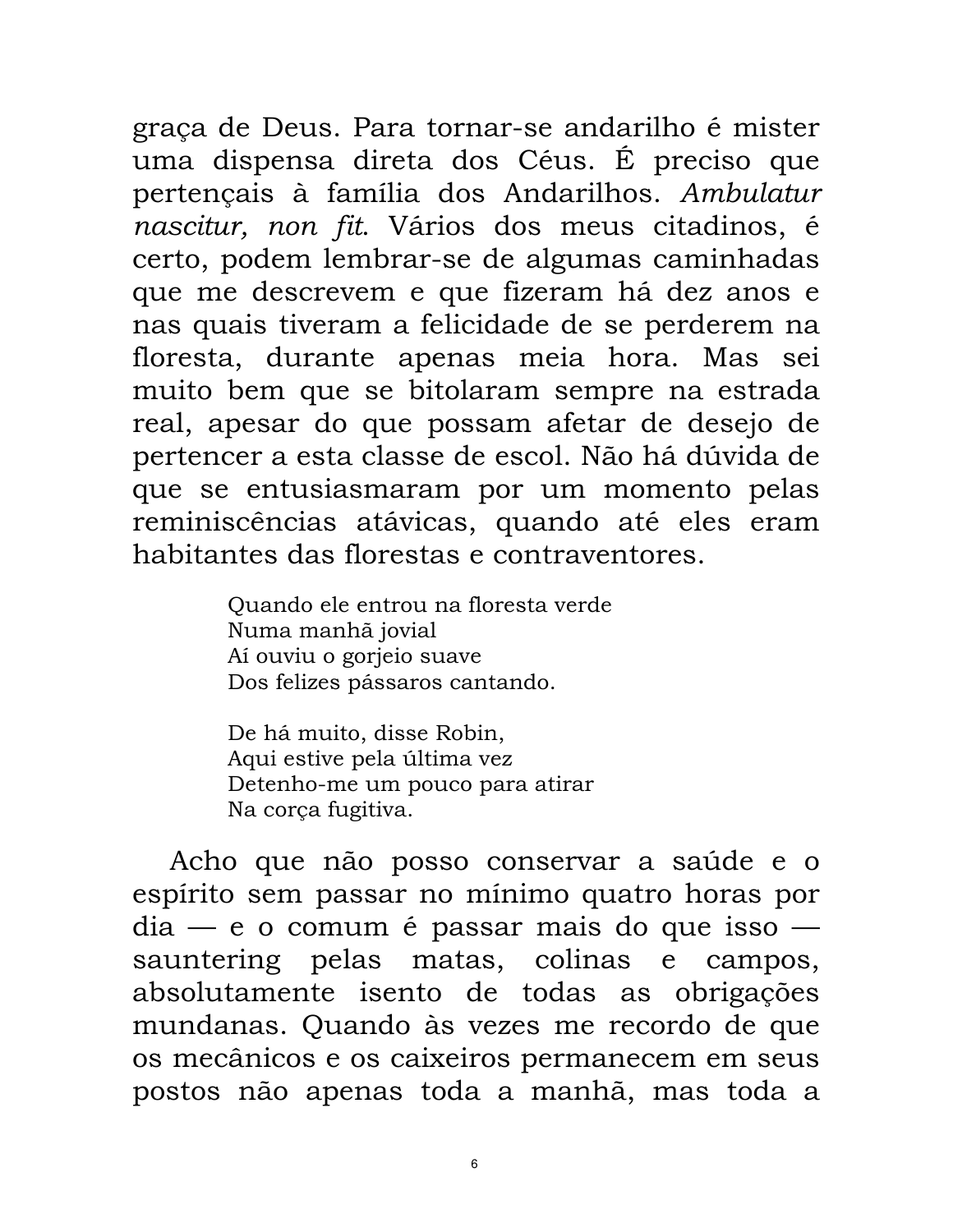tarde também, muitos dos quais de pernas cruzadas — como se as pernas tivessem sido feitas para sobre elas nos sentarmos e não para sobre elas, ficarmos de pé e caminharmos julgo-os merecedores de louvor por não terem todos, de há muito, praticado o suicídio.

Eu que não posso ficar em casa um único dia que não tenha algum emperro e quando, às vezes, dava uma escapula para um passeio à última hora, ou seja, às quatro da tarde, hora demasiado tardia para redimir o dia, quando as sombras da noite já começavam a mesclar-se com a luz do dia, sentia-me como se houvesse cometido um pecado à cuja expiação devia sujeitar-me confesso que me estarrece a capacidade de resistência, para nada falar da insensibilidade moral, dos meus vizinhos, que se confinam em lojas e escritórios o dia inteiro e isso durante semanas, meses e anos sim, quase seguidos. Não conheço a qualidade do estofo de que são feitos pregados lá às três da tarde, como se fossem três horas da madrugada. Bonaparte pode falar da coragem das três horas da madrugada, que nada diante da coragem que pode sentar-se  $\acute{\text{e}}$ folgadamente a toda essa hora da tarde, em frente a alguém que se viu, toda a manhã, matar de fome uma guarnição a que nos prendem fortes laços afetivos. Espanta-me o fato de que por essa hora, seja entre as quatro e cinco da tarde, demasiado tardia para os jornais matutinos e

 $\overline{7}$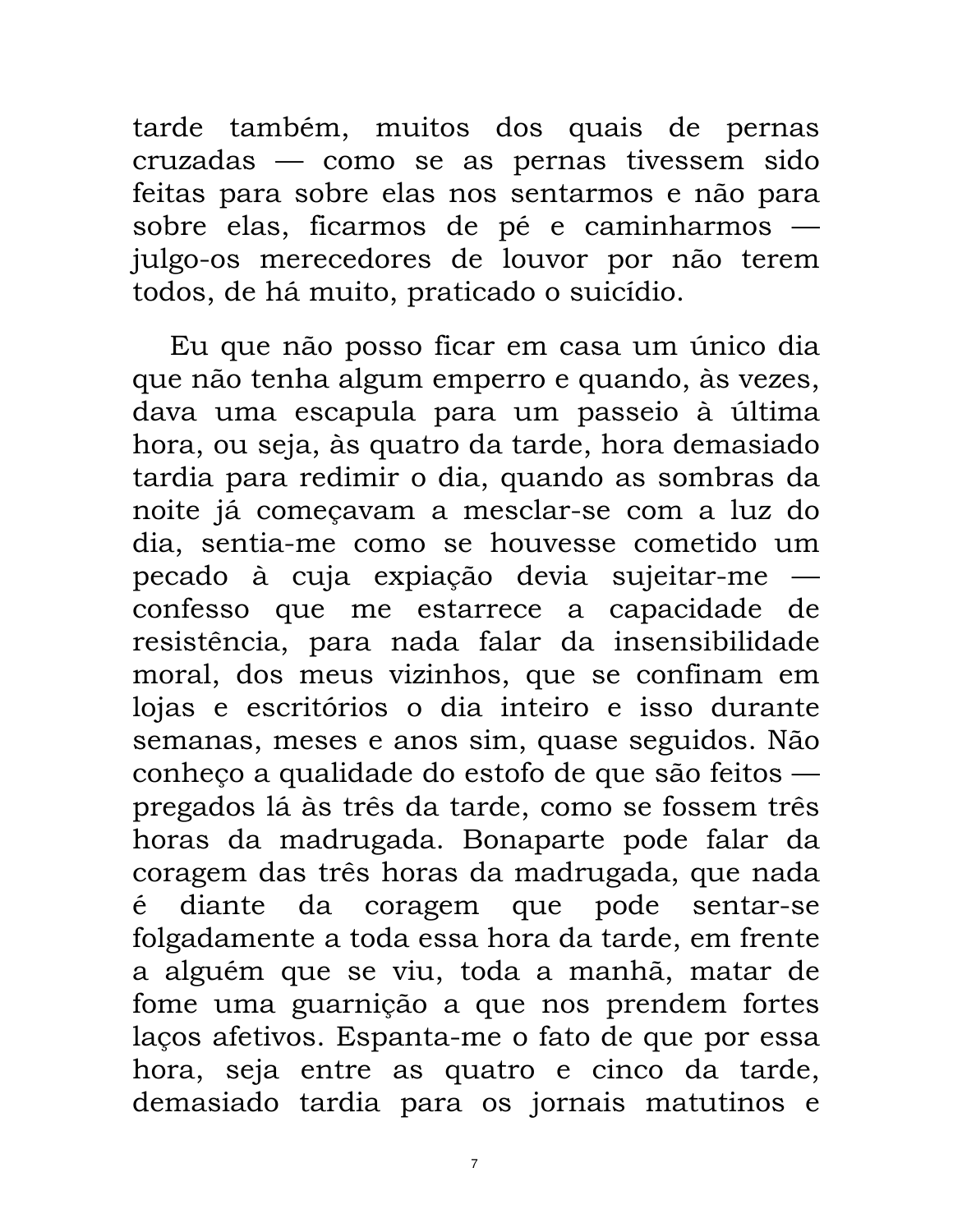muito cedo para os vespertinos, não haja uma explosão generalizada, que se faça ouvir de ponta a ponta da rua e que arremesse aos quatro cantos toda uma série de concepções antigas de vida e de manias, de modo que, refrescando-se, o mal possa curar-se.

Como podem as mulheres, que permanecem em casa muito mais que os homens, tolerar tal situação, eu ignoro. Mas possuo fundamentos para conjecturar que a maioria não a tolera de modo algum. Quando numa tarde de começo do verão nos detivemos para bater o pó da barra dos nossos casacos, diante daquelas casas de frontispícios genuinamente dóricos ou góticos e que sugerem um ar de abandono, o meu companheiro sussurrou que a essas horas os moradores já estariam todos deitados. É então que eu aprecio a beleza e a glória da arquitetura, que nunca se recolhe, mas que está sempre do lado de fora, erguida, montando guarda aos que dormem.

É certo que o temperamento e, sobretudo, a idade muito influem no assunto. À medida que um homem envelhece aumenta sua capacidade de levar uma vida sedentária, trabalhando em casa. Torna-se vespertino em seus hábitos quando se vai aproximando a noite da vida, até que, finalmente, só sai de casa pouco antes do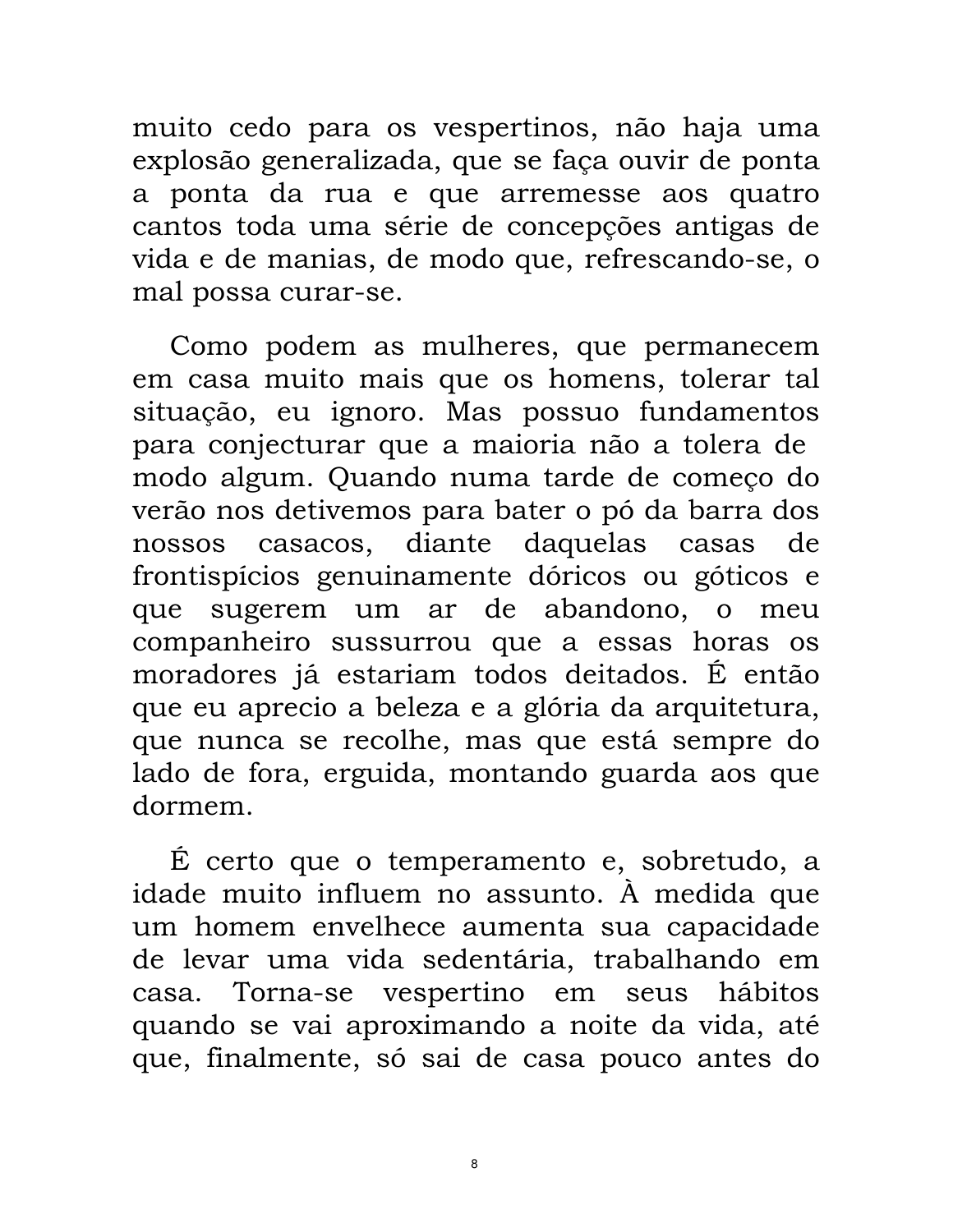pôr do sol e, em meia hora, dá todas as voltas de que necessita.

Mas o andar de que falo eu, nada tem que ver com exercício, nem a isso se destina; não é como o remédio que os doentes tomam a determinadas horas, nem como os halteres para o desenvolvimento muscular. É antes o motivo e a aventura do dia. Se quiserdes exercícios, procurai fontes de vida. Imaginai um homem as levantando halteres para cultivar saúde, quando as fontes dela estão borbulhando nos prados longínquos desprezados por ele!

Sobretudo, deveis caminhar como um camelo o qual, ao que sabemos, é o único animal capaz de ruminar em marcha. Quando um viajante pediu à Wordsworth para mostrar-lhe criada de  $OS$ estudos do amo, ela retrucou: "Eis aqui sua biblioteca, mas os estudos, ele os faz na rua."

Viver muito ao ar livre, no sol e no vento, não gera, de modo algum, certa aspereza de caráter, mas sim uma cutícula mais espessa que cobre as mais belas qualidades da nossa natureza, como no rosto e nas mãos, ou como um rigoroso trabalho manual retira às mãos um pouco da delicadeza de tato. Portanto, permanecer em casa, pode, por seu turno, produzir um aveludamento e lisura, para não dizer finura da pele, acompanhado de uma sensibilidade mais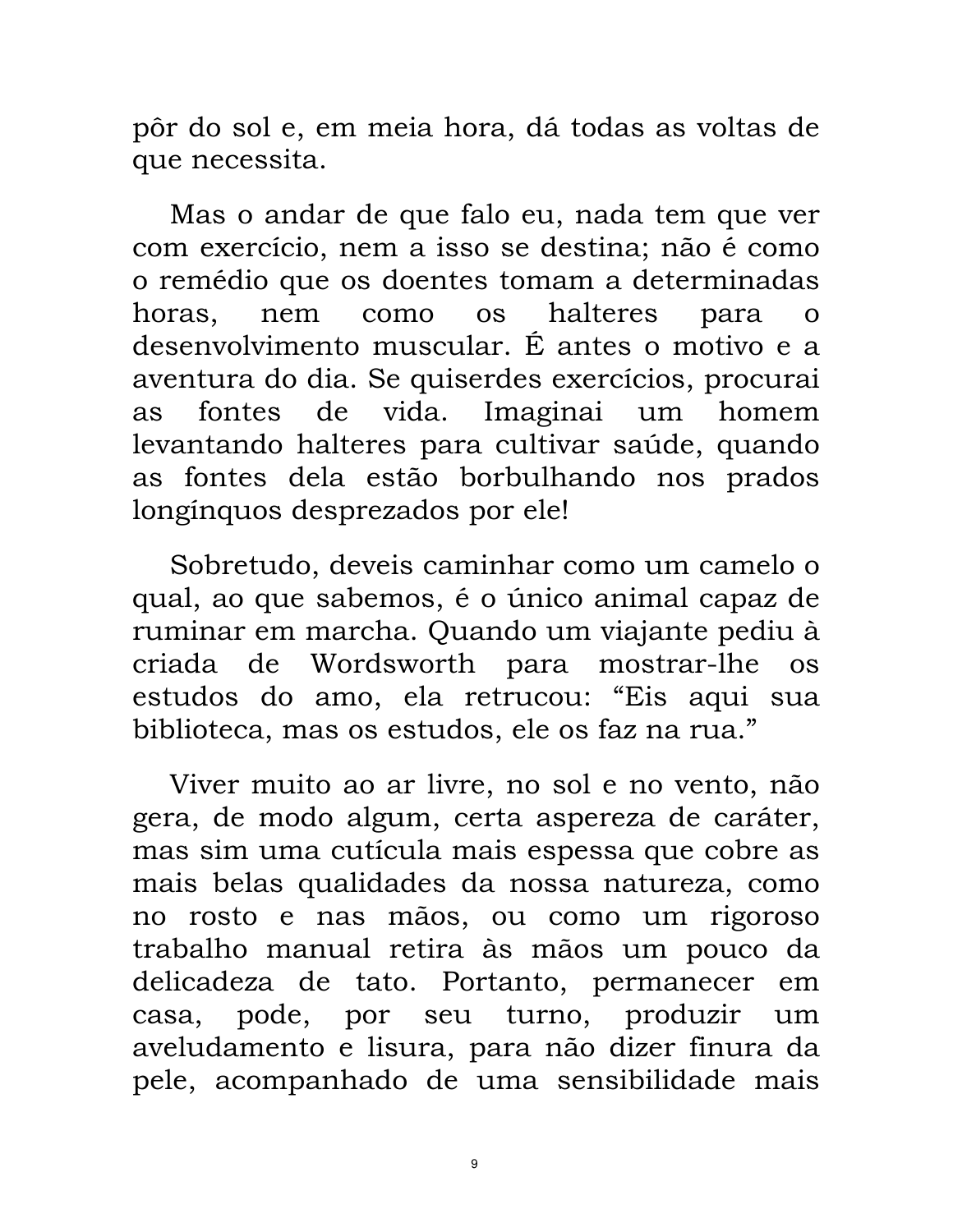apurada a certas impressões. Talvez fôssemos susceptíveis a algumas influências mais importantes para o nosso desenvolvimento intelectual e moral se o sol nos tivesse queimado menos e menos nos tivesse batido o vento. E, com efeito, é conveniente tratar adequadamente a pele grossa e a pele fina. Mas parece-me que se trata de uma crosta que se remove com a maior facilidade — que o remédio natural encontra-se na relação que existe entre a noite e o dia, o inverno e o verão, o pensamento e a experiência. Quando maior a dose de ar e de luz solar em nossos pensamentos, tanto melhor. As mãos calosas do operário mais condizem com os tecidos finos do respeito próprio e do heroísmo, cujo toque emociona o coração, do que os dedos lânguidos da ociosidade. É pura sentimentalidade a de quem se deita de dia e se julga alvo, isento do breu e do calor da experiência.

Quando andamos, naturalmente vamos aos campos e às florestas. Que seria de nós se só andássemos no jardim ou nas avenidas? Até algumas seitas de filósofos sentiram necessidade de fazer vir a si as florestas, já que a elas não podiam ir. "Plantavam arvoredos e aléias de plátanos" onde hauriam subdiales ambulationes em pórticos abertos ao ar. Sem dúvida, de nada vale dirigir para as florestas os nossos passos, se eles não nos levam até lá. Fico alarmado quando me acontece caminhar uma milha nas matas,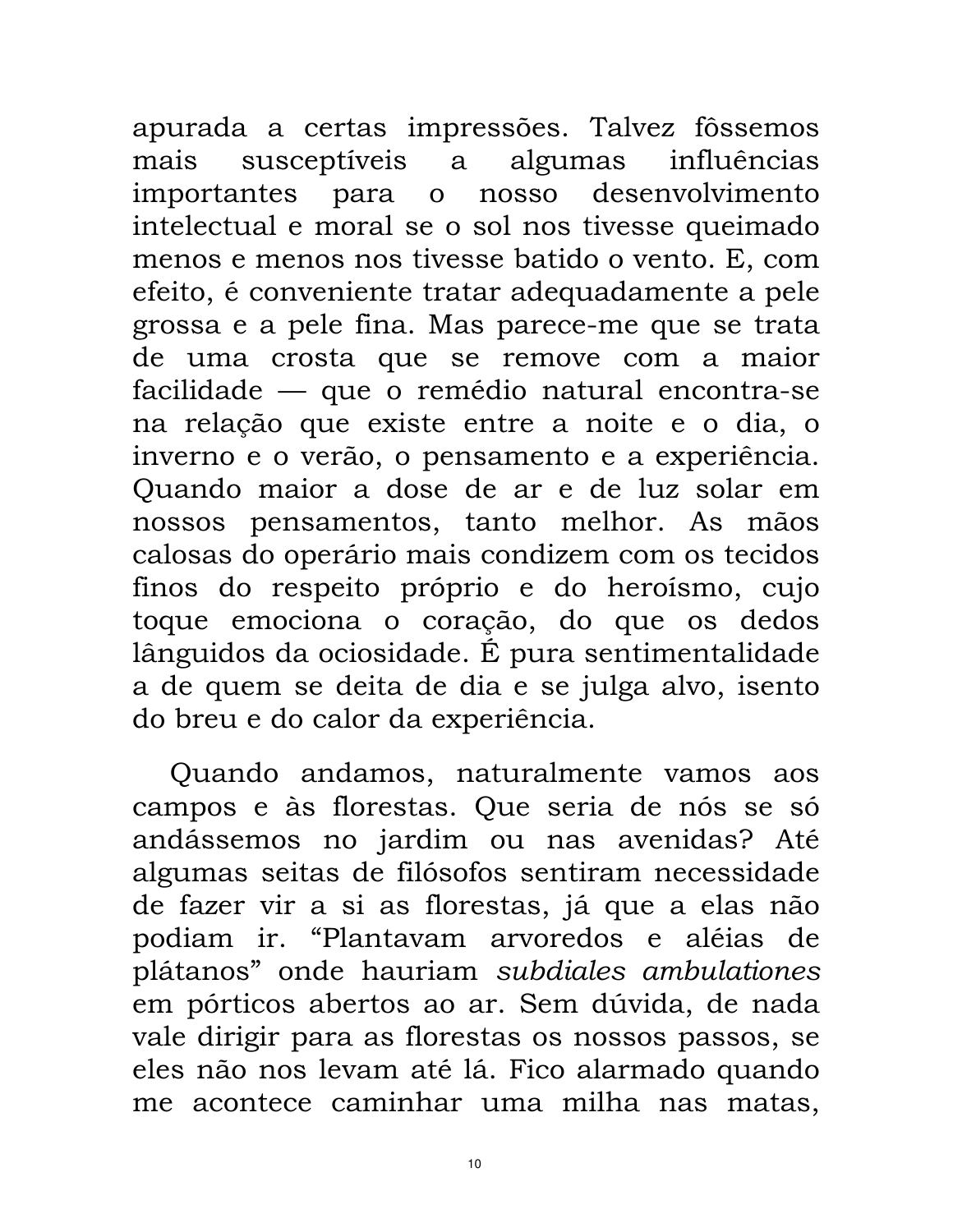apenas corporeamente, sem lá estar em espírito. No meu passeio vespertino, gosto de olvidar inteiramente as ocupações da manhã e minhas obrigações sociais. Mas às vezes acontece que não posso me livrar facilmente da cidade. A cabeça se me povoa de pensamentos referentes a algum negócio e o espírito está, assim, ausente de onde se encontra o corpo. Tenho longe o sentido. Gosto de, nos meus passeios, ter comigo o sentido. Que irei fazer nas florestas, se penso noutra coisa estranha às florestas? Condeno-me e não posso evitar um estremecimento quando me acho assim abstraído, mesmo sendo o móvel da abstração o mais nobre, o que, de fato, às vezes acontece.

A minha vizinhança proporciona passeios magníficos e, posto que eu a tenha por tantos anos percorrido quase diuturnamente e às vezes percorrido vários dias consecutivos, não posso afirmar tê-la palmilhado toda. Uma perspectiva inteiramente nova é uma grande ventura, e tal sensação ainda experimento em qualquer tarde. Bastam duas ou três horas de caminhada para que me encontre numa região tão estranha como as que sempre gosto de visitar. Uma simples casa de campo que ainda não se me deparara é as vezes tão notável como os domínios do rei de Dahomey. Há realmente uma espécie de harmonia visível entre os limites de um panorama inscrito num círculo de raio de dez mihas, sejam os limites de uma caminhada à tarde, e os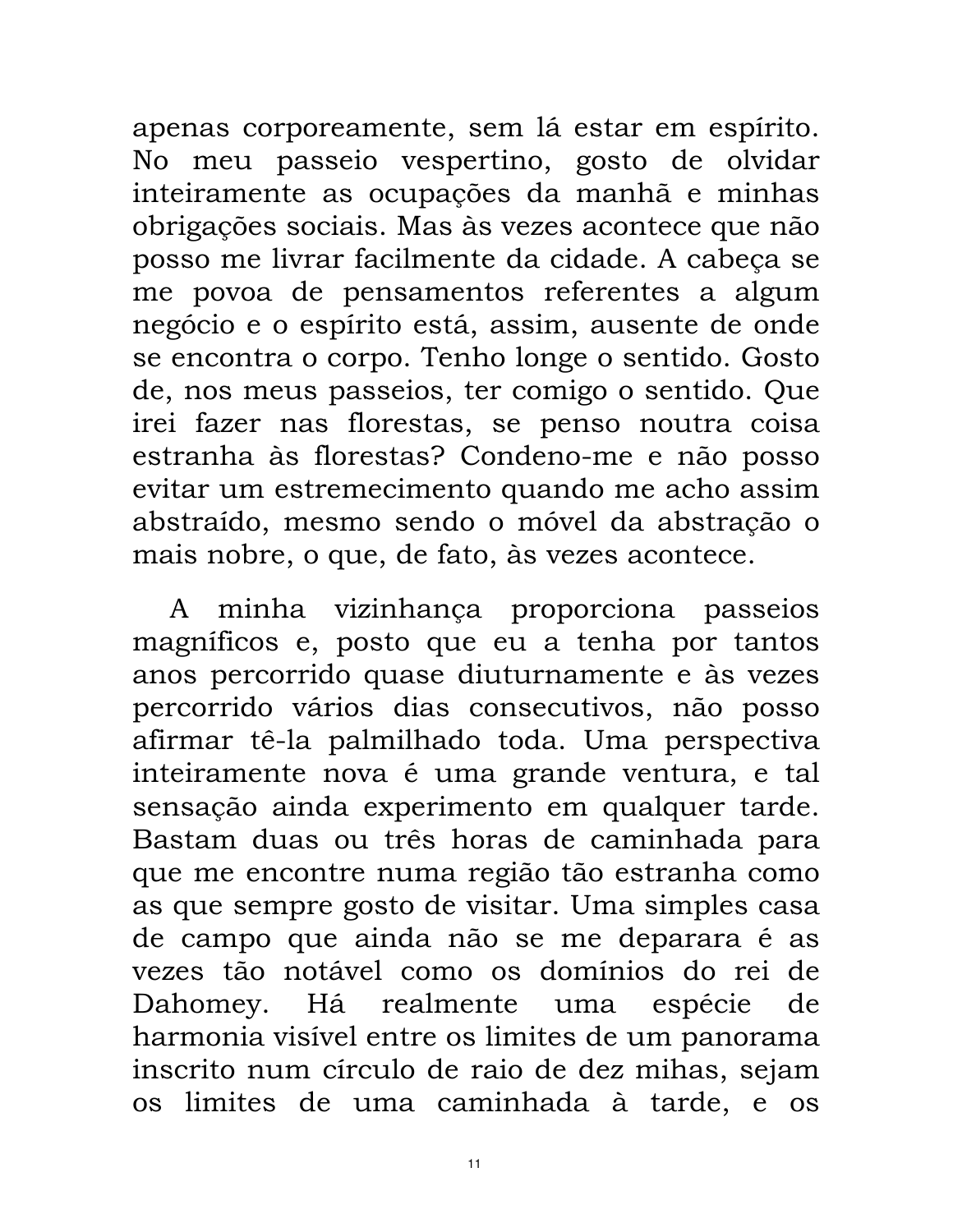setenta anos da vida humana. Nunca vos será completamente conhecido.

Atualmente quase todos os pretensos progressos do homem, tais como a construção de casas, e a derribada de florestas e de todas as árvores de grande porte, deformam simplesmente outro panorama e fá-lo cada vez mais inexpressivo e vulgar. Ah! um povo que iniciasse a destruição dos marcos e deixasse intatas as florestas! Eu vi os marcos meio queimados, seus tocos perdidos no meio do prado e certo miserável mundano cuidando dos seus limites como administrador, enquanto que o céu havia baixado até ele, que não percebia a movimentação graciosa dos anjos em torno, mas procurava um velho buraco no meio do paraíso. Encarei novamente e vi-o de pé em meio dum paul infernal cercado de demônios, e havia encontrado seus limites exatos, três pequenas pedras onde haviam fixado uma estaca. Olhando melhor, vi que o Príncipe das Trevas era o administrador. Sou capaz de andar facilmente dez, quinze, vinte, qualquer número de milhas, começando da minha porta sem parar em qualquer casa, sem atravessar uma estrada exceto nos trechos em que as próprias raposas e doninhas são obrigadas a fazê-lo: primeiro pelas margens do rio, depois as margens do riacho, depois pelo campo e pelas bordas da floresta. Há milhas quadradas na minha vizinhança, completamente desabitadas.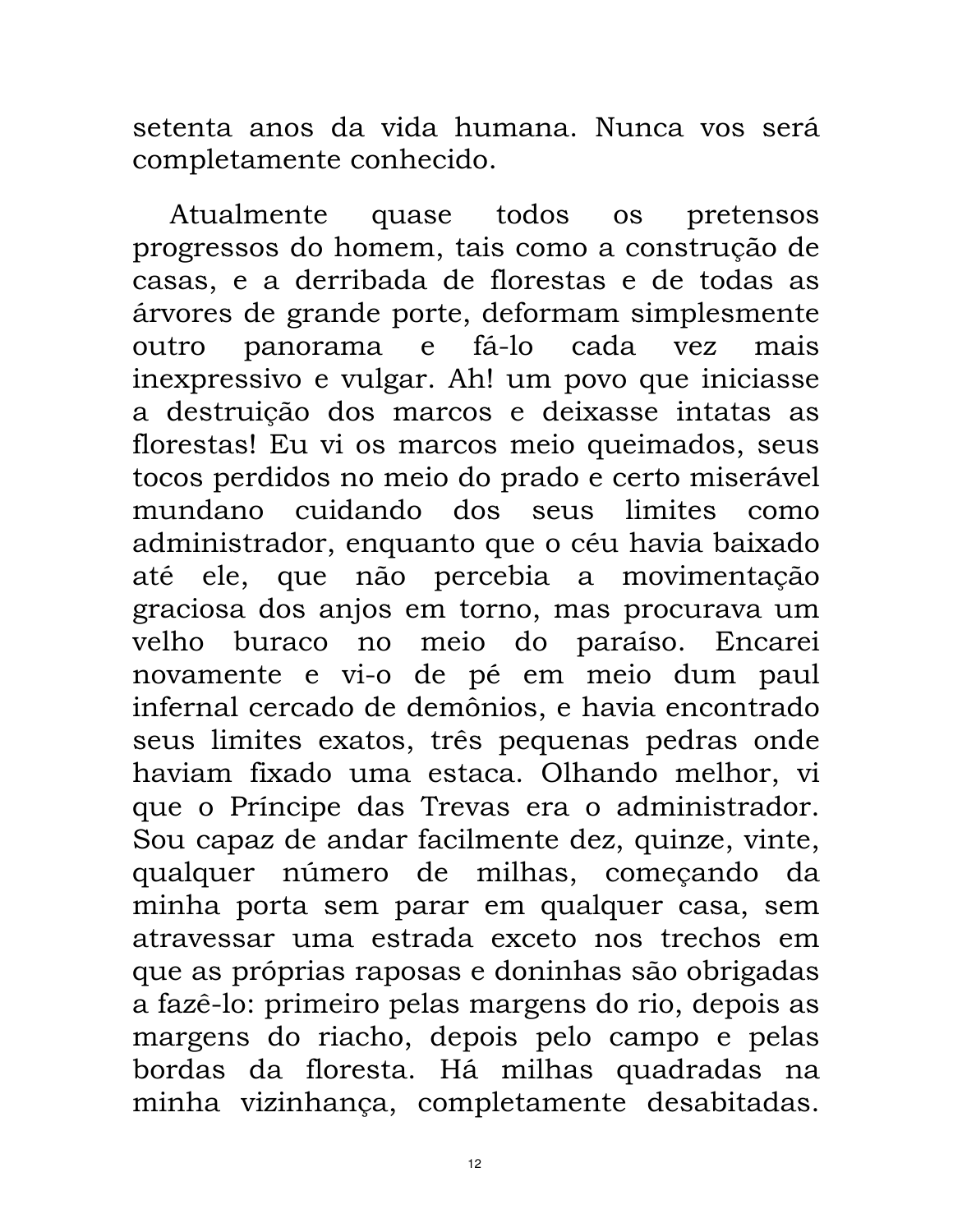No alto de muitas colinas posso ver a civilização e as casas do homem distante. Os fazendeiros e as suas plantações são pouco mais evidentes do que instrumentos agrários e os sulcos por eles produzidos. O homem e seus negócios, a Igreja, o Estado, a escola, o comércio, a indústria, a agricultura, e até a política, de todos a menos abúlica — folgo em verificar a insignificância do espaço que ocupam no panorama. A política não passa de um campo estreito e aquela estrada real que se descortina ao longe dá para ela. Às vezes, encaminho o viajor para lá. Se quiserdes ir ter ao mundo político, segui a grande estrada — segui aquele negociante, segui-o bem de perto e lá chegareis. Tal mundo também possui seu lugar e não ocupa todo o espaço. Dele saio como se saísse de um faval para internar-me numa floresta, nenhuma recordação trazendo. Posso, em meia hora, encaminhar-me para algum setor da superfície da terra, onde um homem não resista permanecer todo um ano, sítio esse impróprio para a política medrar, essa política tão parecida com cinza de charuto.

A aldeia é o lugar aonde levam as estradas, uma espécie de expansão da estrada real, como um lago ou um rio. É o tronco do qual as estradas são os membros, um lugar trivial ou quadrívio, o caminho comum dos viajantes. A palavra deriva-se do latim villa que, combinado com via, caminho, ou mais remotamente, ved e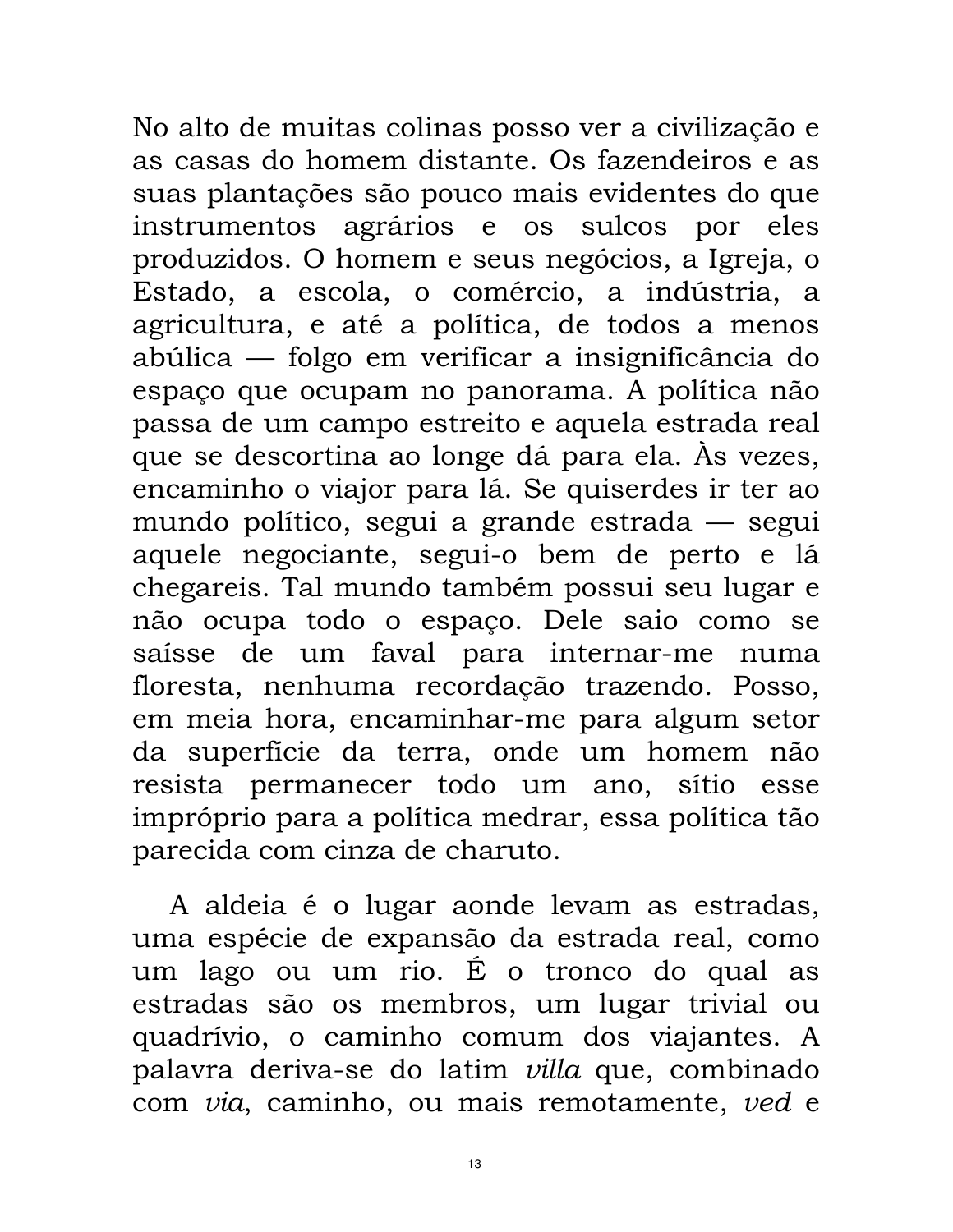vella, deriva de veho, conduzir, porque vila é o lugar para onde as coisas são levadas e de onde são trazidas. Os que ganhavam a vida carreando animais eram chamados vellaturam facere. Daí, também, presumivelmente, o vocábulo latino vilis e o nosso vil; também *villain*. Isto sugere a espécie de degenerescência a que se entregavam os aldeões. Estropiam-se com a movimentação alheia através e sobre eles, sendo que eles próprios permanecem imóveis. Alguns nem andam; outros transitam pelas estradas reais; uns poucos caminham através de quadras de terras. As estradas destinam-se aos cavalos e aos negociantes. Não as perlustro muito, porque não tenho pressa de alcançar qualquer taberna ou armazém, ou estrebaria, a que elas conduzem. Para caminhar, sou como um bom cavalo, não um cavalo de estrada. O paisagista, para representar uma estrada, usa a figura de um homem. Eu não serviria para modelo de tal figuração. Saio para a natureza assim como os velhos profetas e poetas Manu\*, Moisés, Homero e Chaucer nela penetravam. Podeis denominá-la América, mas não é América, Nem Américo Vespúcio, nem Colombo, nem quem quer que seja foi o descobridor dela. A mitologia explica o fenômeno melhor do que qualquer das pretensas histórias da América que eu conheço.

Existem, é certo, poucas estradas velhas que devemos palmilhar com resultado, como se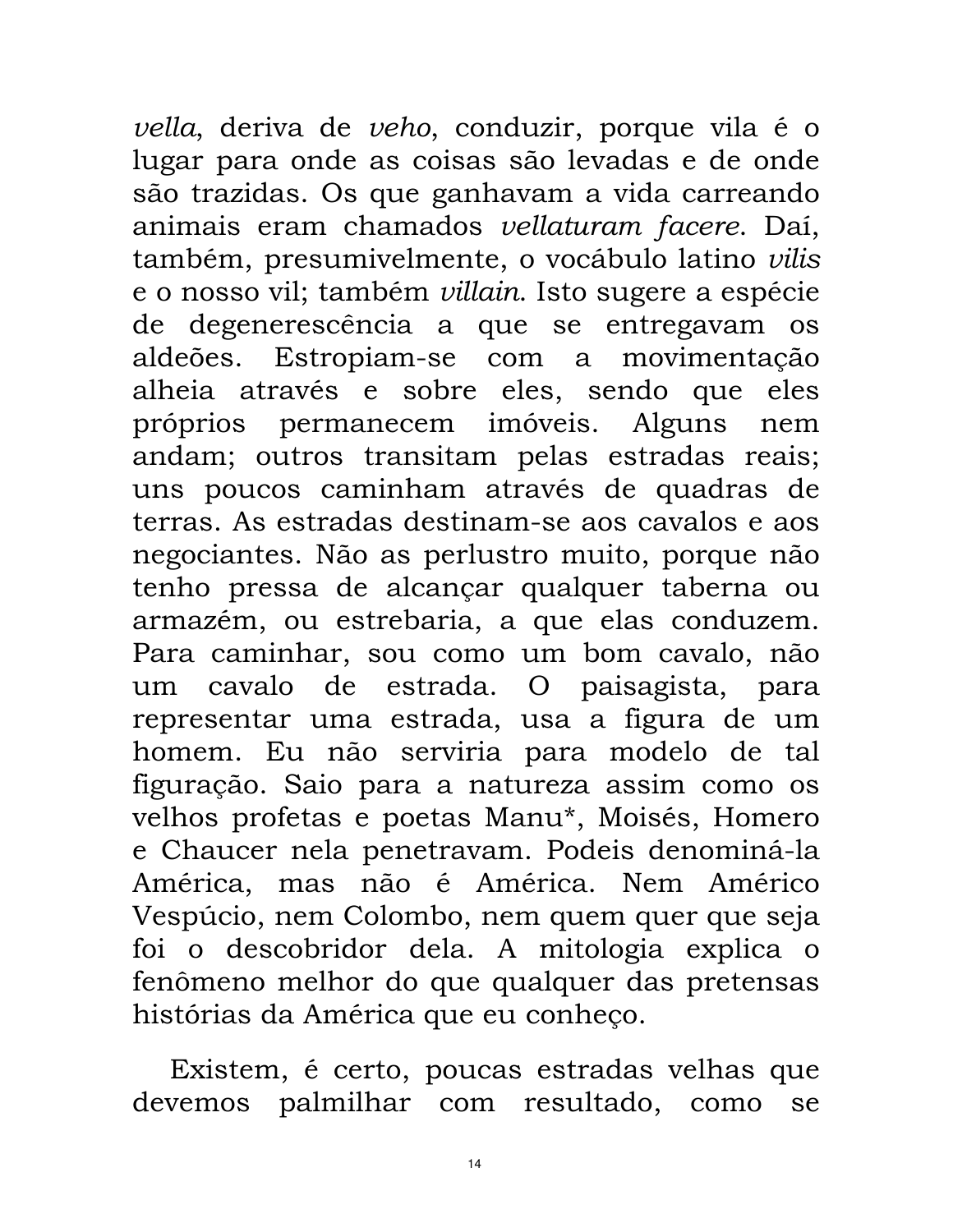levassem a alguma parte, agora que são praticamente descontínuas. Há a Velha Estrada Marlborough, que já não vai a Marlborough, suponho, a menos que Marlborough seja o sítio aonde ela me leva. Ouso citá-la aqui porque presumo que em todas as cidades haja uma ou duas pontes semelhantes.

Presentemente, nesta vizinhança, a maior parte da terra não constitui propriedade O panorama não tem dono e o particular. caminhante desfruta de ampla liberdade. Mas, possivelmente, dia virá em que a terra será retalhada nas chamadas granjas, nas quais meia dúzia de privilegiados terão, com exclusividade, o seu recreio — quando se multiplicarão as cercas e armadilhas e outros engenhos inventados para confinarem os homens nas estradas públicas, sendo que o caminhar sobre a superfície da terra de Deus implicará em trespassar os limites de algum cavalheiro. Gozar uma coisa com exclusividade significa excluir a vós mesmos do verdadeiro gozo dela. Melhoremos, pois, as nossas oportunidades, antes que surjam os maus dias.

Que será que às vezes tanto nos dificulta determinar o destino a dar aos nossos passos? Creio na existência de um magnetismo sutil na natureza o qual, se cedermos inconscientemente, nos levará ao caminho acertado. Não nos é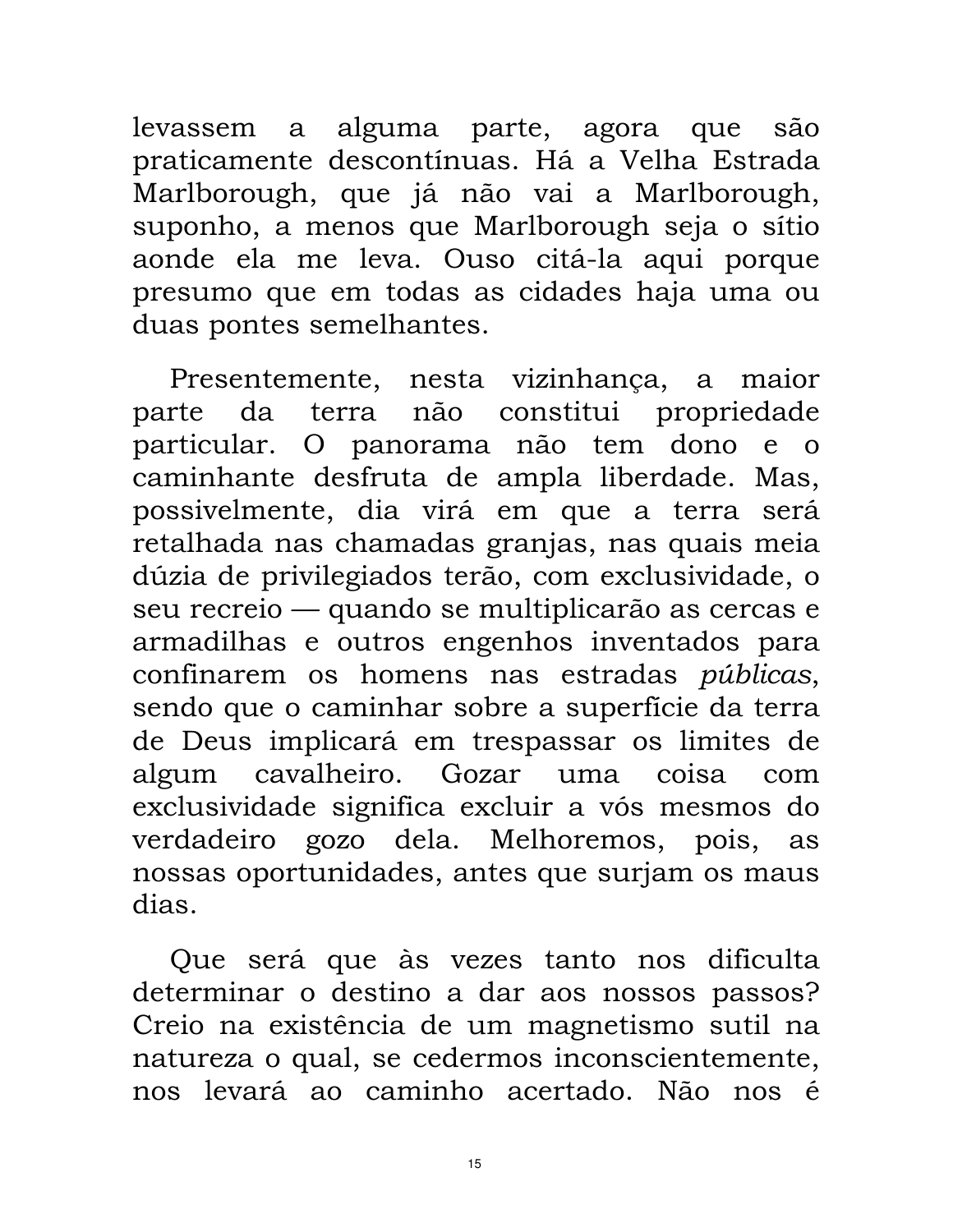indiferente seguir este ou aquele caminho. Há o caminho certo, mas a negligência e a estupidez muito nos sujeitam a seguir o caminho errado. Muito gostaríamos de dar aquele passeio que ainda não encetámos neste mundo real e que simboliza perfeitamente o atalho que adoraríamos percorrer no mundo interior e ideal; e às vezes, não há dúvida, temos dificuldade em escolher a nossa direção, por não a termos discernido bem em nosso pensamento.

Quando saio de casa para um passeio, ainda indeciso quanto à direção que meus passos deverão tomar, e submeto a decisão ao meu instinto, descubro que, estranho como pareça, final e inexoravelmente, dirijo-me para sudoeste, no sentido de alguma floresta determinada, ou prado, ou campo deserto, ou colina. A agulha da minha bússola é lenta para acertar — varia alguns graus e nem sempre aponta rigorosamente para o sudoeste, é certo, mas sempre se encontra entre o oeste e o su-sudoeste. Assim se me afigura o futuro e a terra parece menos explorada e mais rica daquele lado. O contorno que limitaria os meus passeios não seria um círculo mas uma parábola, ou antes como uma daquelas órbitas cometárias, que têm sido imaginadas como curvas espirais, abrindo-se, no caso, para oeste, e na qual a minha casa ocupe o lugar do sol. Às vezes, volteio, irresoluto, durante um quarto de hora, até que me decido, pela milésima vez, pela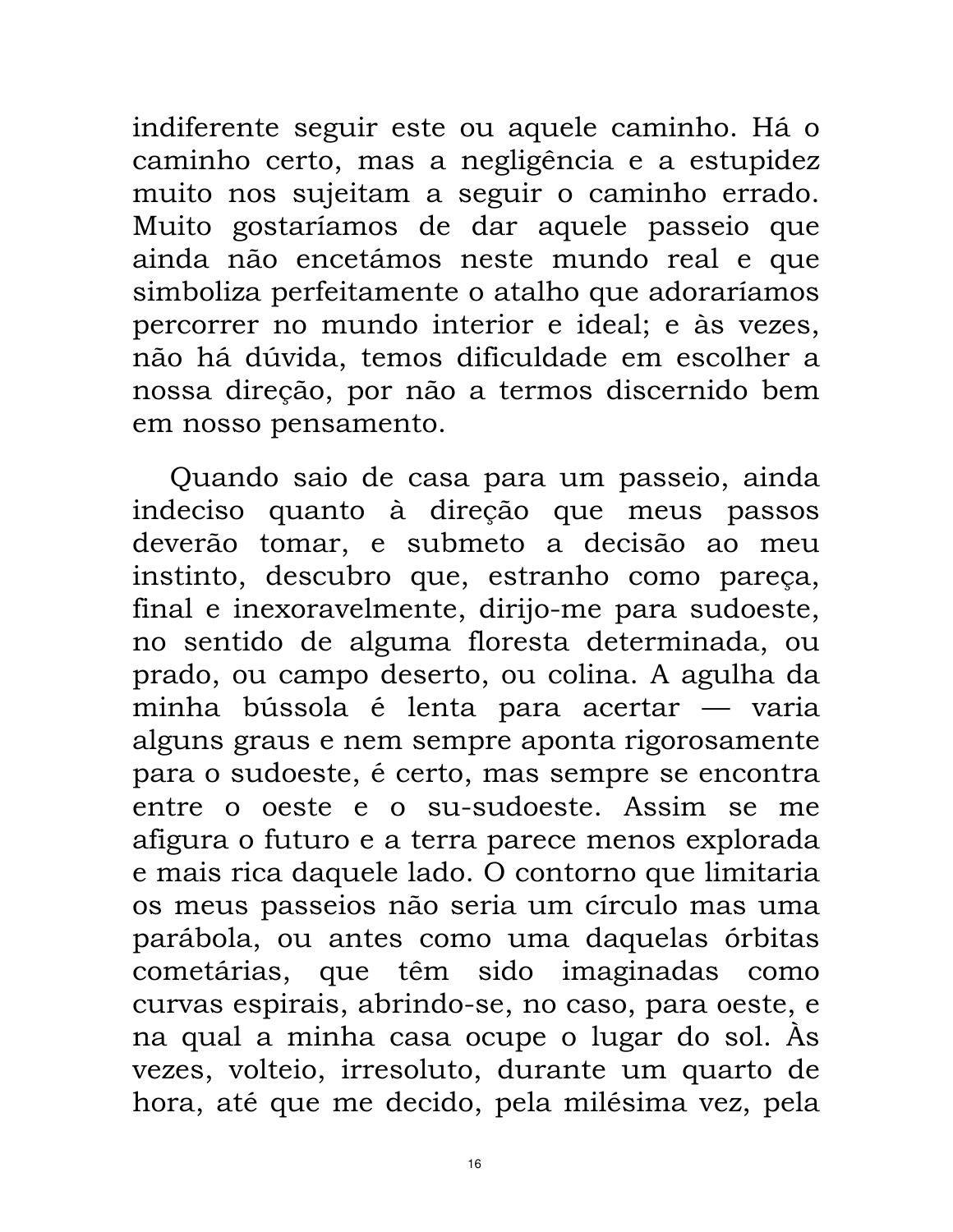caminhada para o sudoeste ou oeste. Para leste, só vou forçado, mas para oeste vou de boa vontade. Lá, nada tenho que fazer. Custa-me crer que eu possa encontrar lindos panoramas, amplidão absoluta e liberdade, por detrás do horizonte oriental. Não me entusiasma  $\mathsf{a}$ perspectiva de um passeio até lá, mas creio que a horizonte ocidental desdobra-se floresta do ininterruptamente para as bandas do sol poente e, de permeio, não existem cidades grandes ou capazes de turbarem pequenas minha  $\mathbf{a}$ tranqüilidade. Deixai-me viver onde me aprouver. Deste lado temos a cidade, do outro, o deserto, e cada vez me desprendo mais da cidade para mais pertencer ao deserto. Não me ateria tanto a este assunto não fora a minha crença de que algo parecido ocorre aos meus patrícios, constituindo sua tendência predominante. Devo mesmo caminhar para o Oregon e não para a Europa. Nesse mesmo sentido movimenta-se a nação e posso afirmar que a humanidade avança de leste para oeste. Testemunhamos nestes poucos anos o fenômeno de uma migração no sudeste, na colonização da Austrália; mas este se nos apresenta como um movimento retrógrado e, a julgar pelo caráter moral e físico da primeira geração de australianos, ainda não demonstrou se foi realmente uma experiência vitoriosa. Os Tártaros orientais acham que nada existe a oeste, além do Tibete. "Lá acaba o mundo", afirmam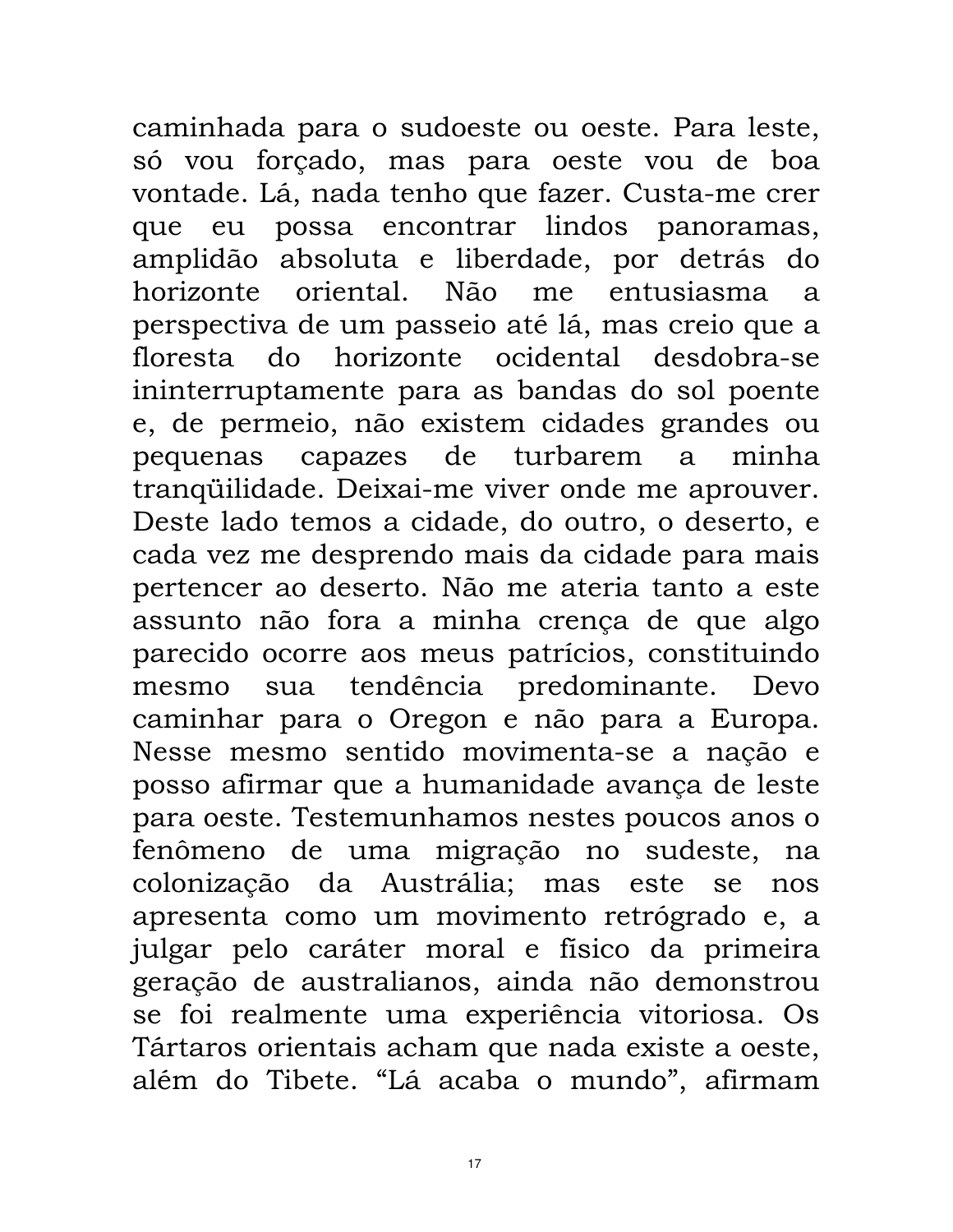eles; "nada existe além, senão um mar sem fim." É no leste absoluto que eles vivem.

Dirigimo-nos para leste para realizar a história e estudar as obras de arte e a literatura. origens da raça, para oeste, buscando as encaminhamo-nos como que para o futuro, com um espírito de empreendimento e de aventura. O Atlântico é um rio do inferno, o qual, quando o singramos, nos proporciona a oportunidade de esquecer o Velho Mundo e suas instituições. Se não lograrmos êxito desta vez, talvez haja outra oportunidade para a raça posterior, antes que ele atinja as margens do Estige, que é o rio infernal do Pacífico, e tem três vezes a largura daquele.

Ignoro a significação que possa ter, ou até que ponto seja uma evidenciação de singularidade um indivíduo consentir que os seus passos coincidam em direção com o movimento geral migratório da raça; mas sei que algo da mesma natureza do migratório dos pássaros instinto  $\mathbf{e}$ dos quadrúpedes que, em alguns exemplos, sabe-se ter afetado a família dos esquilos, impelindo-os a um movimento geral e misterioso tão vasto que, segundo o testemunho de alguns, foram vistos atravessando os rios mais largos, cada qual arribado no seu cavaco individual, a cauda erguida à guisa de vela, e, com seus semelhantes mortos, levantando pontes para a travessia de riachos mais estreitos — que alguma coisa como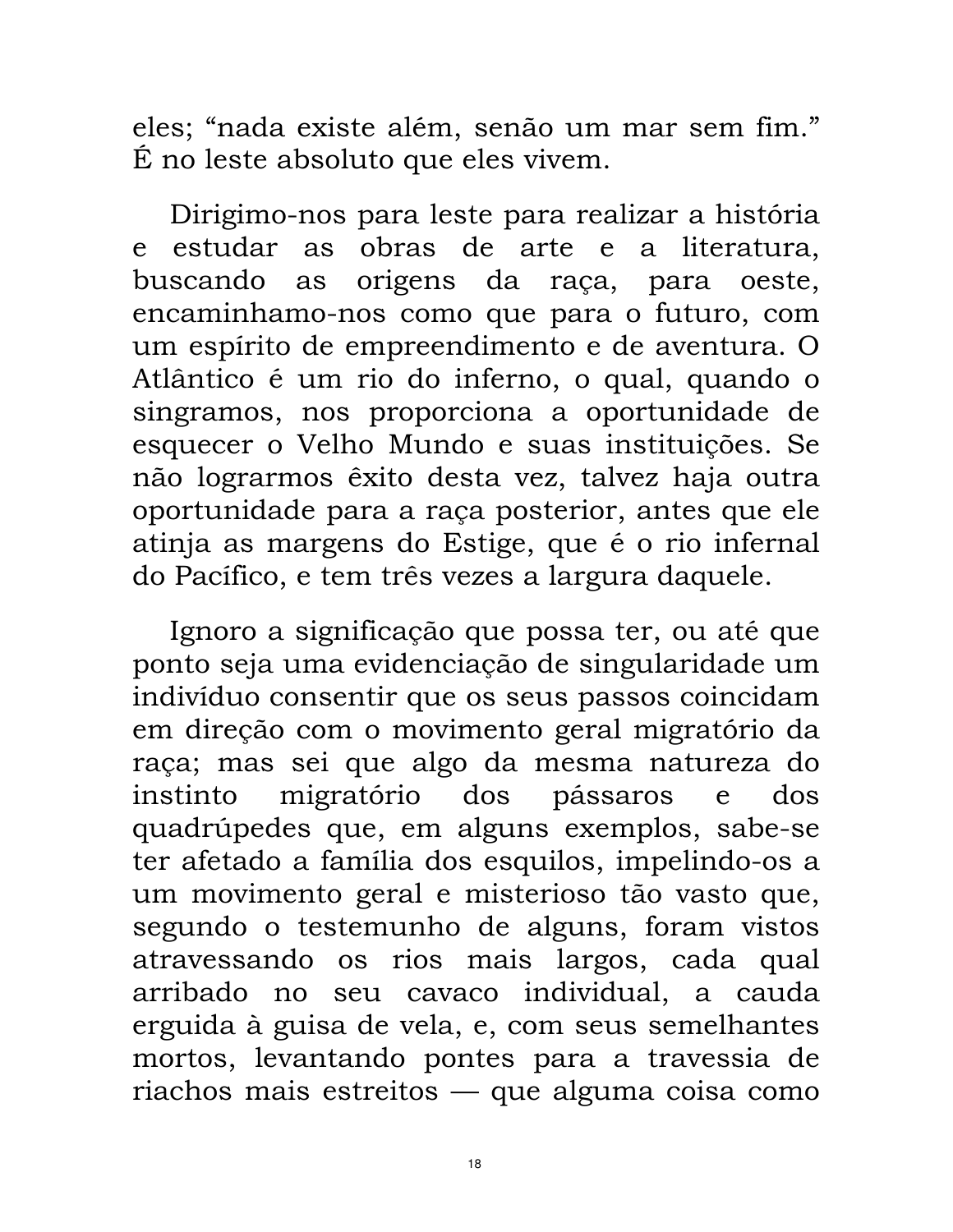o furor que afeta na primavera o gado de propriedade particular e que se atribui a um verme que dá na cauda, afeta não só as nações como os indivíduos, quer perenemente, quer de tempos em tempos. Nenhum bando de gansos selvagens vê-se cacarejando em nossa cidade e circunstância, de um certo modo. essa desvaloriza a propriedade local e, se eu fosse corretor, levaria em conta a deficiência.

Todos os crepúsculos que contemplo inspiramme o desejo de ir para um oeste, tão distante e tão belo, como aquele dentro do qual mergulha o sol, que parece migrar diariamente para oeste e nos tenta a segui-lo. Ele é o Pioneiro do Grande Ocidente, a quem as nações seguem. Sonhamos toda a noite com aqueles contornos de colinas no horizonte, posto que sejam formados apenas de vapor e tenham sido antes incandescidos com os raios solares. A ilha da Atlântida e as ilhas e jardins das Hespérides, uma espécie de paraíso terrestre, parecem ter sido o Grande Oeste dos antigos, envolvido em mistério e poesia. Quem não terá visto em imaginação, quando em contemplação do céu crepuscular, os jardins das Hespérides e a origem de todas aquel fábulas?

Colombo sentiu a tendência do imperativo para o oeste com maior intensidade do que qualquer pessoa anteriormente. Cedeu a tal força invisível e descobriu um Novo Mundo para Castela e Leão.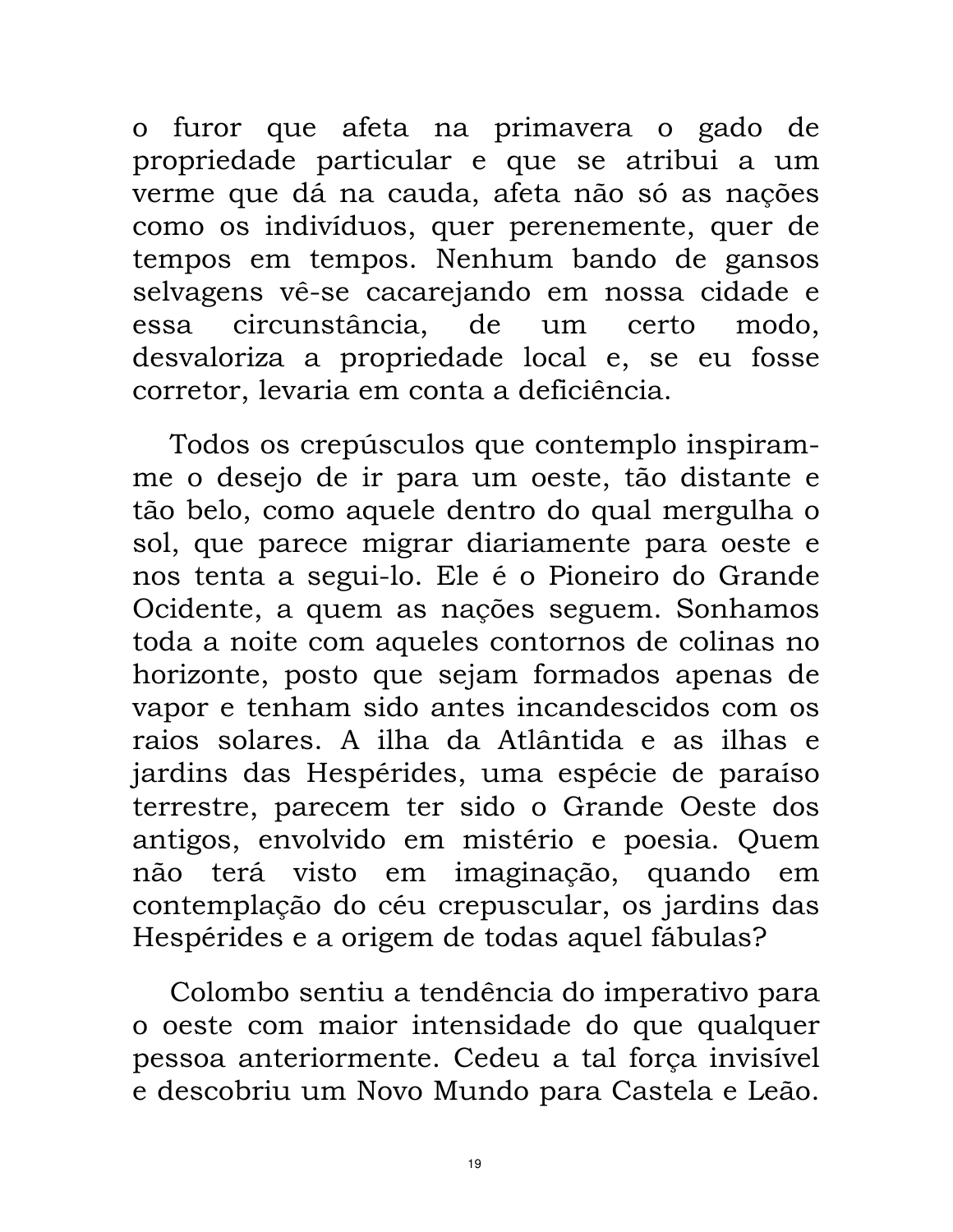#### A multidão de homens naqueles dias sentia a fragrância suave dos prados distantes.

"E o sol poente alongou a sombra das colinas Depois mergulhou na baía ocidental Ele ergueu-se e abotoou o manto azul E seguiu para as frescas matas e tenros prados."

Em que parte do globo pode encontrar-se uma área de igual extensão da ocupada pelo volume dos nossos Estados, tão férteis e tão ricos, de produções as mais variadas e onde tão bem se adaptam os Europeus? Michaux, que só conhecia uma parte deles, afirma que "as espécies de árvores gigantescas são muito mais numerosas na América do Norte do que na Europa; nos Estados Unidos existem mais de cento e quarenta espécies que excedem trinta pés de altura; na França existem apenas trinta que atingem essa altura". Os botânicos mais modernos corroboram suas observações. Humboldt veio à América para realizar seus sonhos de adolescente de estudar a vegetação tropical e contemplou-a, em sua perfeição suprema, nas florestas primitivas do Amazonas, a selva mais gigantesca da terra, e que com tanta eloqüência descreveu. O geógrafo Guyot, que é europeu, vai além — vai além da minha própria disposição de segui-lo, salvo quando afirma: "Assim como a planta é feita para o animal, assim como o mundo vegetal é feito para o mundo animal, a América é feita para o homem do Velho Mundo... O homem do Velho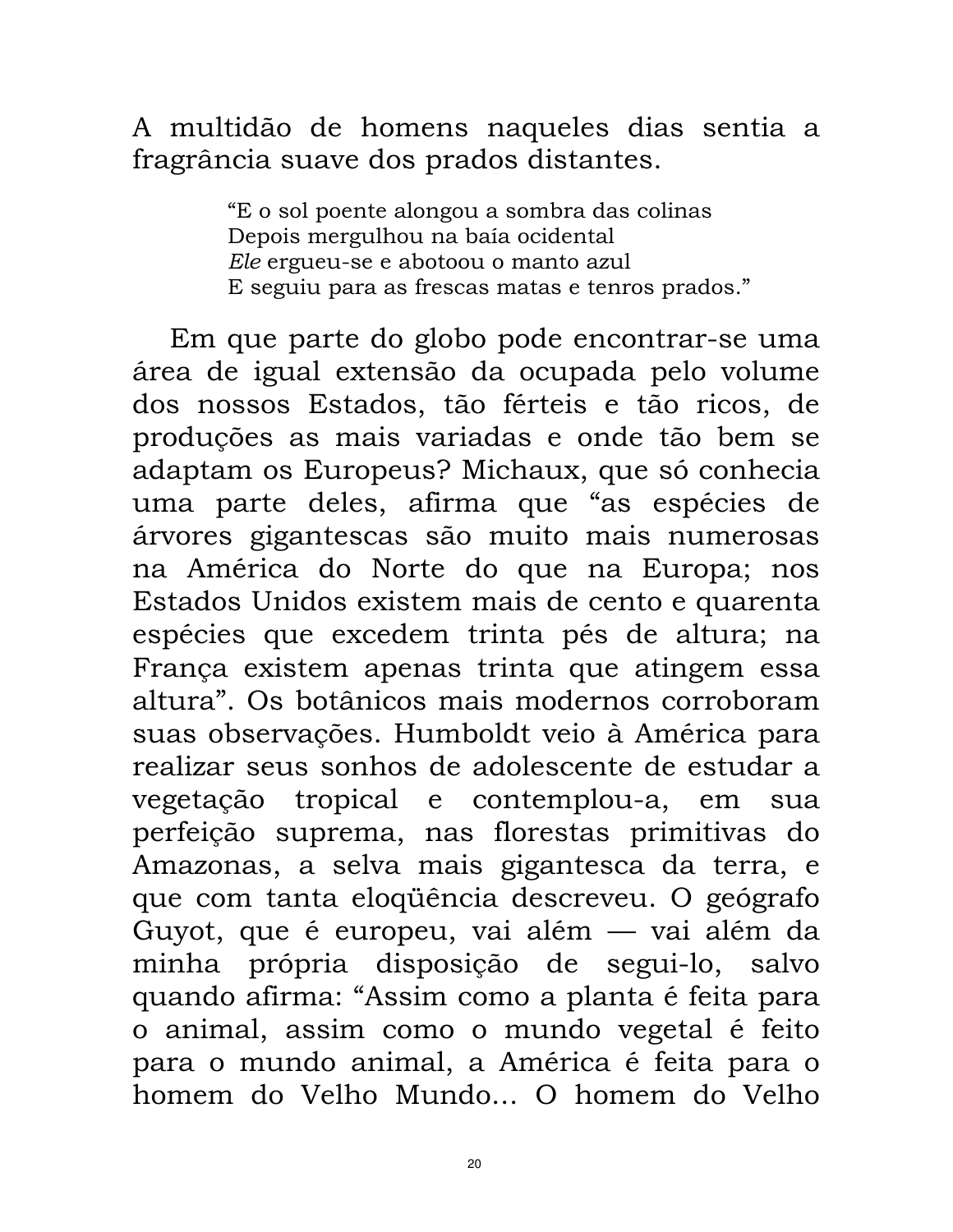Mundo põe-se a caminho. Partindo dos planaltos da Ásia, desce de estágio em estágio para a Europa. Cada um de seus passos marca-se por uma nova civilização mais importante que a anterior, por uma força mais pujante de desenvolvimento. Em chegando ao Atlântico, faz pausa às margens desse oceano uma desconhecido, cujos extremos também não conhece, e aí faz uma curta pausa. Uma vez esgotado o rico solo da Europa e retemperadas suas forças, recomeça então sua aventura, dirigindo-se para oeste, como dantes." Até aqui, Guyot.

Desse impulso ocidental, entrando em contato com o obstáculo do Atlântico, nasceram o comércio e os empreendimentos dos tempos modernos. O jovem Michaux, no seu Travels West of the Alleghanies in 1802, informa que a pergunta comum no recém-colonizado oeste era, "de que parte do mundo vindes?", como se essas regiões vastas e férteis fossem naturalmente o lugar de reunião e país comum de todos os habitantes do globo.

Para empregar uma palavra latina obsoleta, eu poderia dizer, Ex Oriente lux; ex Occidente frux. Do leste, luz; do oeste, frutos.

Sir Francis Head, viajante inglês e governadorgeral do Canadá afirma-nos que "a natureza em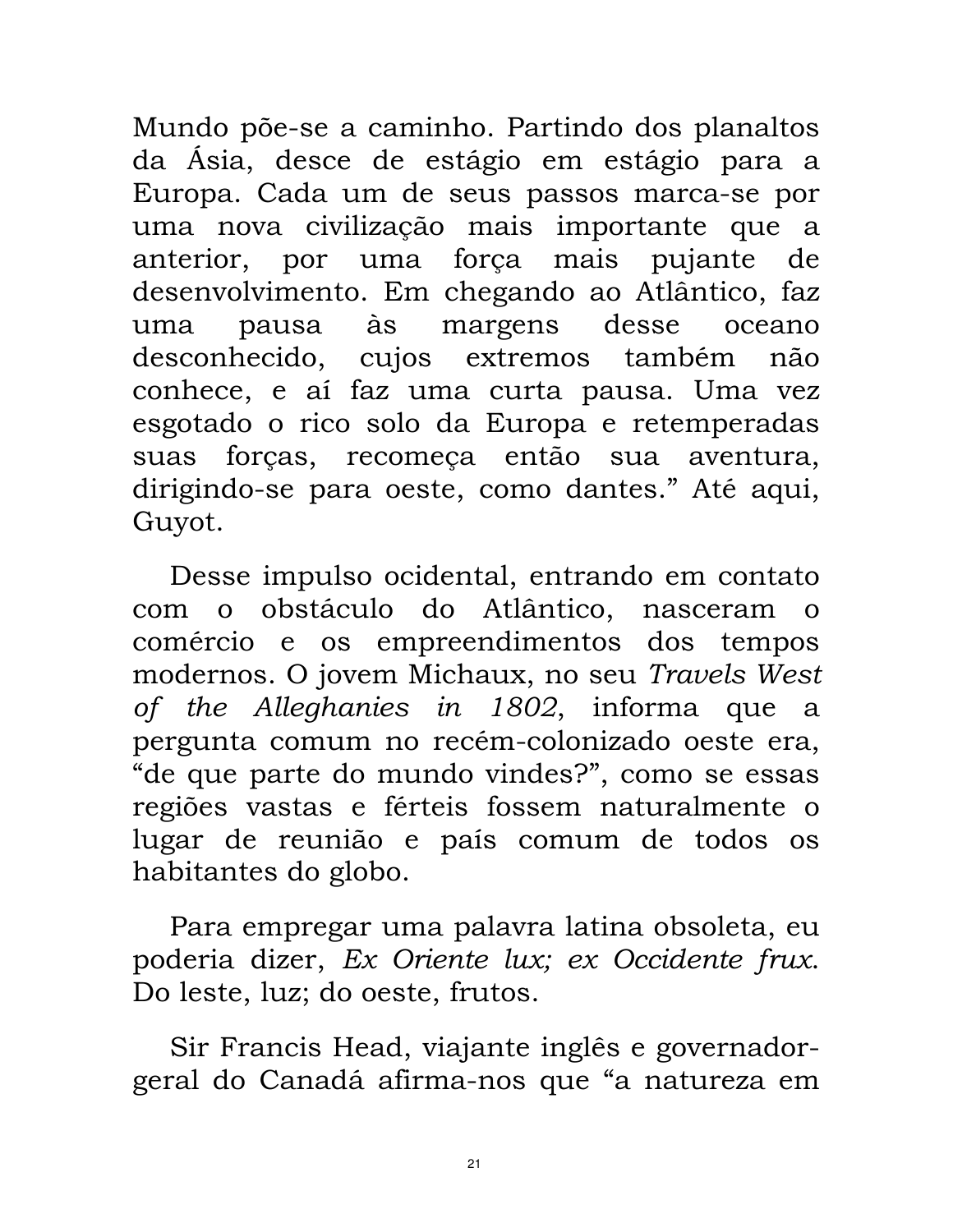ambos os hemisférios setentrional e meridional do Novo Mundo não só esbocou suas criações em maior escala como pintou todo o quadro com cores mais brilhantes e custosas do que as que empregava no delinearnento e embelezamento do Velho Mundo... Os céus da América parecem infinitamente mais altos e mais azuis, o ar mais fresco, o frio mais intenso, a lua parece maior, as estrelas são mais cintilantes, o trovão mais forte, o relâmpago mais vívido, o vento mais veloz, a chuva mais pesada, mais elevadas as colinas, os rios mais longos, as florestas mais vastas, mais amplas as planícies". Este relatório servirá ao menos para destruir o de Buffon, sobre este lado do mundo e suas produções.

Já de há muito Linneu afirmara: "Nescio quæ facies læta, glabra plantis Americanis": Não sei o que existe de alegre e liso no aspecto das plantas americanas; e eu acho que neste país não existem, ou existem poucas, Africanæ bestiæ, feras africanas, como as chamam os Romanos, e também particular que nesse seja maravilhosamente próprio para a habitação do homem. Contam-nos que num raio de três milhas do centro da Índia oriental, cidade de Singapura, alguns dos habitantes anualmente  $s\tilde{a}$ o carregados por tigres; mas o viandante pode deitar-se à noite nas matas de quase todas as regiões da América do Norte sem receio de feras.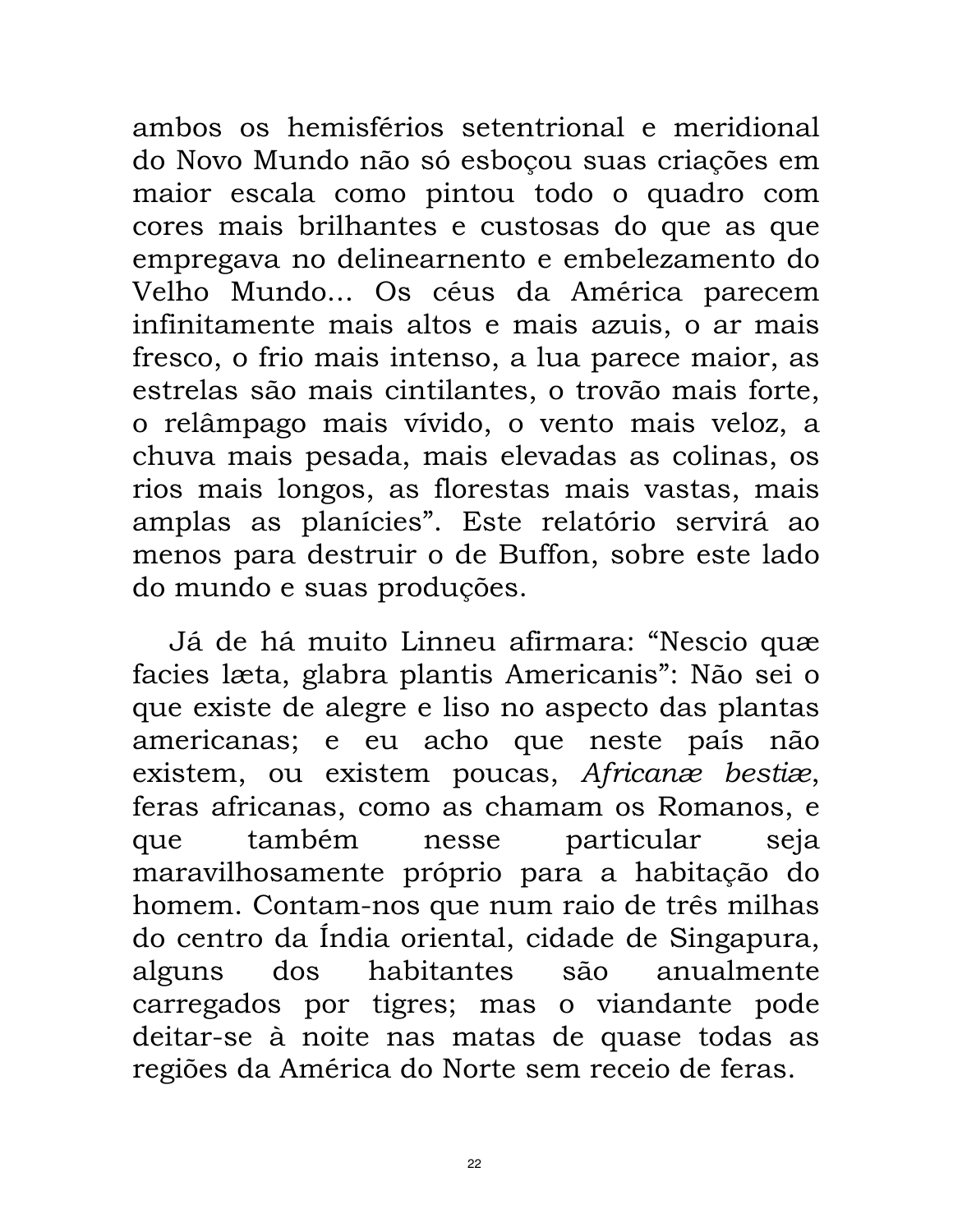Tais testemunhos são encorajadores. Se a lua maior do que na aqui parece Europa, provavelmente também o sol parece maior. Se os céus da América parecem infinitamente mais altos e as estrelas mais cintilantes, confio em que esses fatos simbolizam as elevações a que a filosofia, a poesia e a religião dos seus habitantes poderão alçar-se um dia. Pelo menos, talvez os céus imateriais parecerão tão altaneiros quanto o espírito americano e as constelações cintilantes na mesma intensidade. Pois, sou dos que crêem na influência do clima sobre o homem — como algo existente no ar das montanhas, que nutre o espírito e inspira. O homem não se desenvolverá intelectualmente a maiores perfeições na mesma proporção que o faz fisicamente, sob tais influências? Ou, em nada importará o número de dias nublados que contar na sua existência? Sou de opinião que seremos mais imaginativos, que os nossos pensamentos serão mais lúcidos, mais frescos e mais etéreos, como os nossos céus nosso entendimento, mais compreensivo e amplo, como as nossas planícies — nosso intelecto geralmente, numa maior escala, como nosso trovão, nossos rios e montanhas e florestas  $-$  e os nossos corações hão mesmo de corresponder, em extensão, profundidade e grandeza, aos nossos mares continentais. Talvez ao viajante surja algo que ele mesmo não saiba definir, de lœta e glabra, de jovial e sereno, nas nossas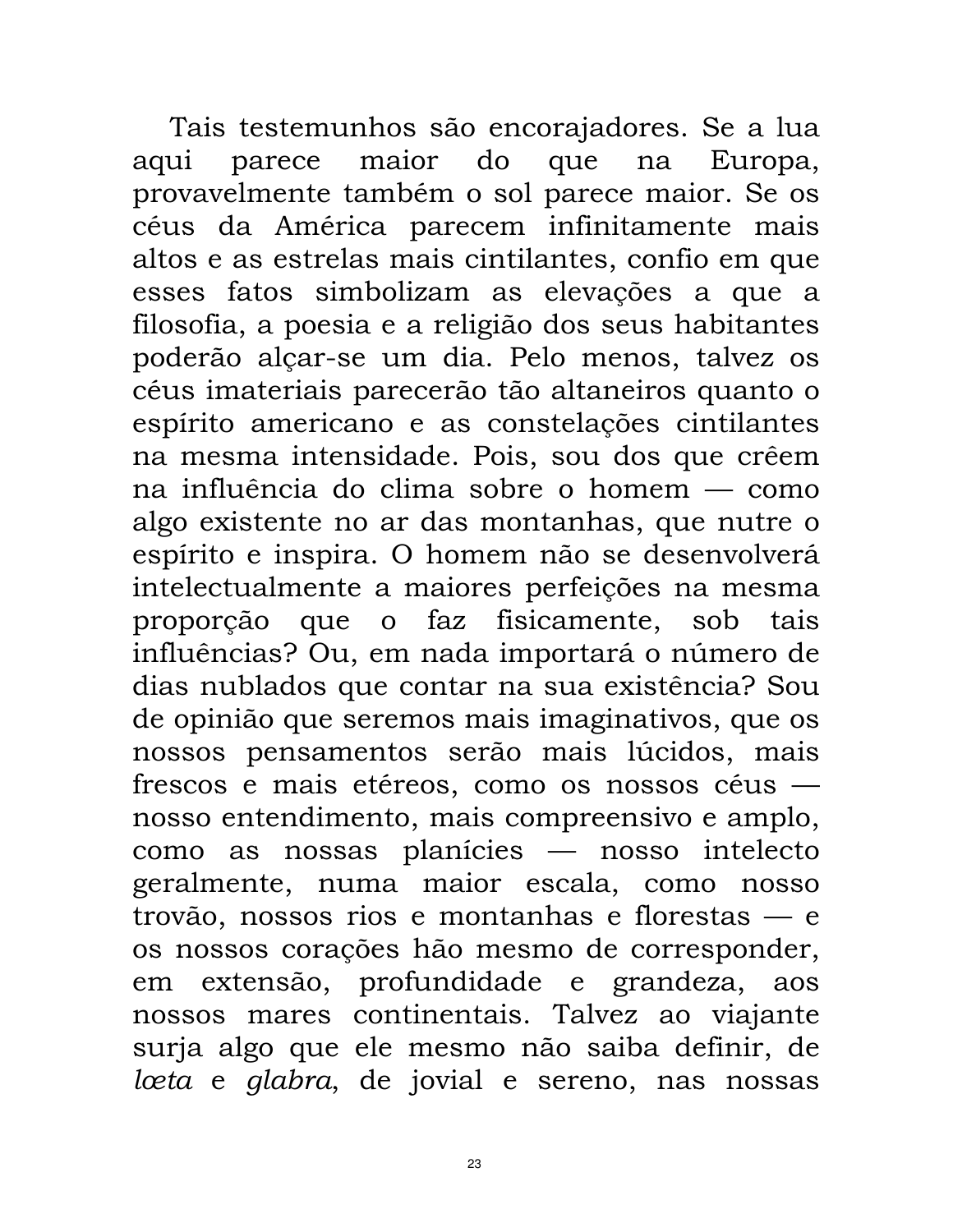próprias faces. De resto, qual o desígnio do mundo e para que foi descoberta a América? Aos Americanos, nem preciso responder.

"Para o oeste a estrela do império se dirige."

Como um verdadeiro patriota, teria vergonha de pensar que Adão no paraíso fosse mais favoravelmente aquinhoado de que o mais humilde camponês deste país.

Nossas inclinações em Massachusetts não se confinam à Nova Inglaterra; posto que sejamos do Sul, inclinamo-nos pelo Oeste. Aí situa-se o lar mais novos, como irmãos dos entre **OS** Escandinavos punham-se ao mar em busca de seus bens. É demasiado cedo para estudarmos hebraico; é mais importante compreendermos até a gíria dos nossos dias.

Há alguns meses fui ver um panorama do Reno. Era como um sonho da Idade Média. Deixei-me flutuar ao longo do seu caudal histórico em algo mais que imaginação, sob pontes construídas pelos Romanos e consertadas por heróis posteriores, passei por cidades e castelos cujos próprios nomes soavam como música aos meus ouvidos e cada uma das quais foi motivo para uma lenda. Havia Ehrenbreitstein, Rolandseck e Coblentz as quais eu só conhecia história. Tratava-se pela de ruínas que particularmente me interessavam. Dir-se-ia que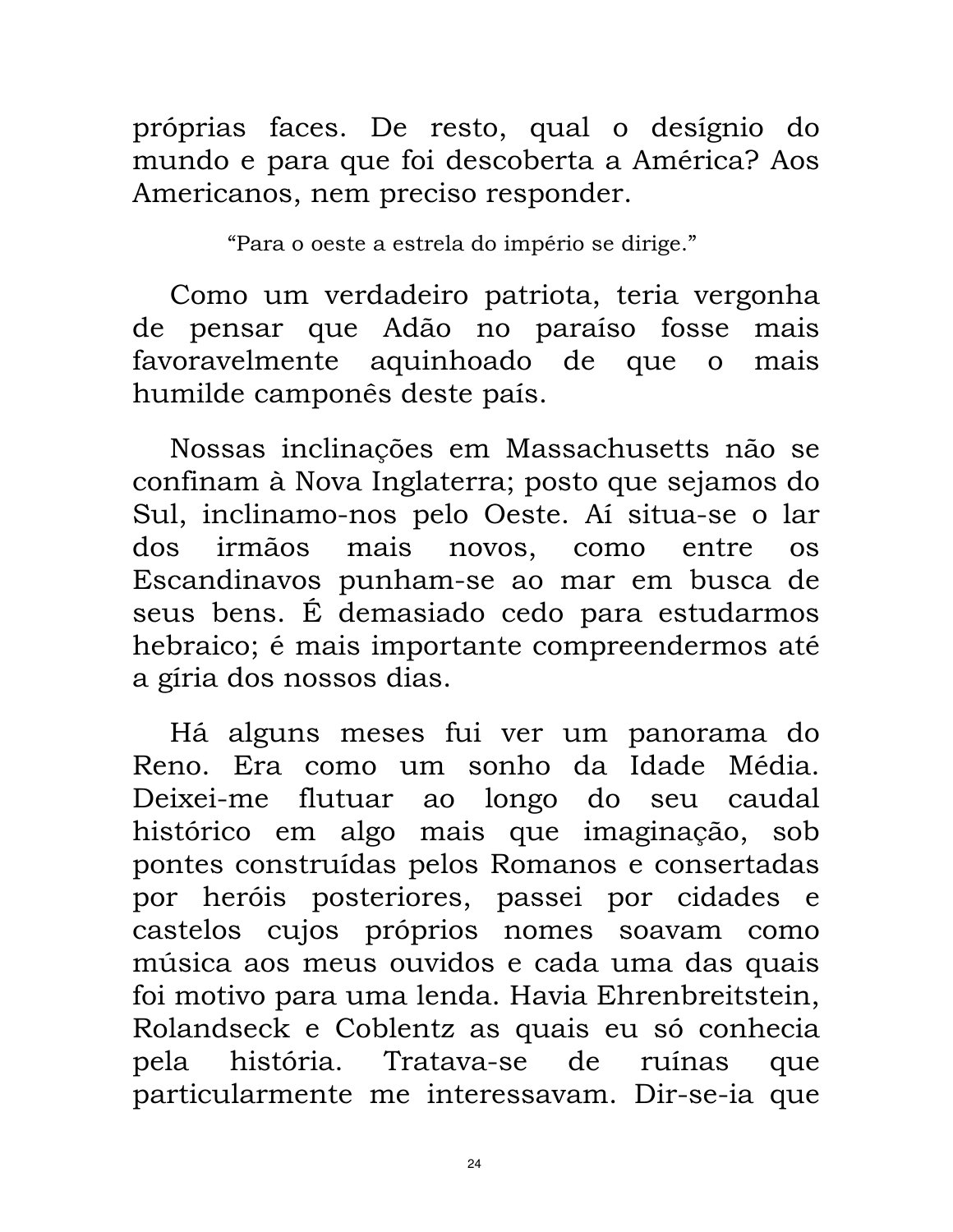subia de suas águas e das colinas cobertas de hera e dos vales uma música surda como a dos Cruzados partindo para a Terra Santa. Eu flutuava avante sob a égide do encantamento como se fora transportado a uma idade heróica e como se houvera respirado uma atmosfera de magnanimidade.

Logo a seguir fui ver um panorama do Mississípi, e ao passo que me encaminhava rio acima à luz do dia e via os barcos fazendo provisões de lenha, contei as cidades nascentes, encarei as ruínas frescas de Nauvoo, contemplei os índios que atravessavam o córrego, dirigindose para oeste e, como anteriormente eu houvera observado o Moselle, agora observei o Ohio e o Missouri e atentei para as lendas de Dubuque e das Escarpas de Wenona — ainda cuidando mais do futuro do que do passado ou do presente — vi que este era um córrego do Reno, de espécie diferente; que as fundações dos castelos ainda estavam por ser lançadas e as famosas pontes sobre o rio, ainda por serem construídas; e senti que esta era a verdadeira idade heróica, embora não o soubéssemos, eis que o herói é comumente o mais modesto e o mais obscuro dos homens.

O Oeste de que falo é apenas um sinônimo de selva; e o que venho desenvolvendo para afirmar é que na rusticidade está a preservação do mundo. Cada árvore exterioriza suas fibras para entregá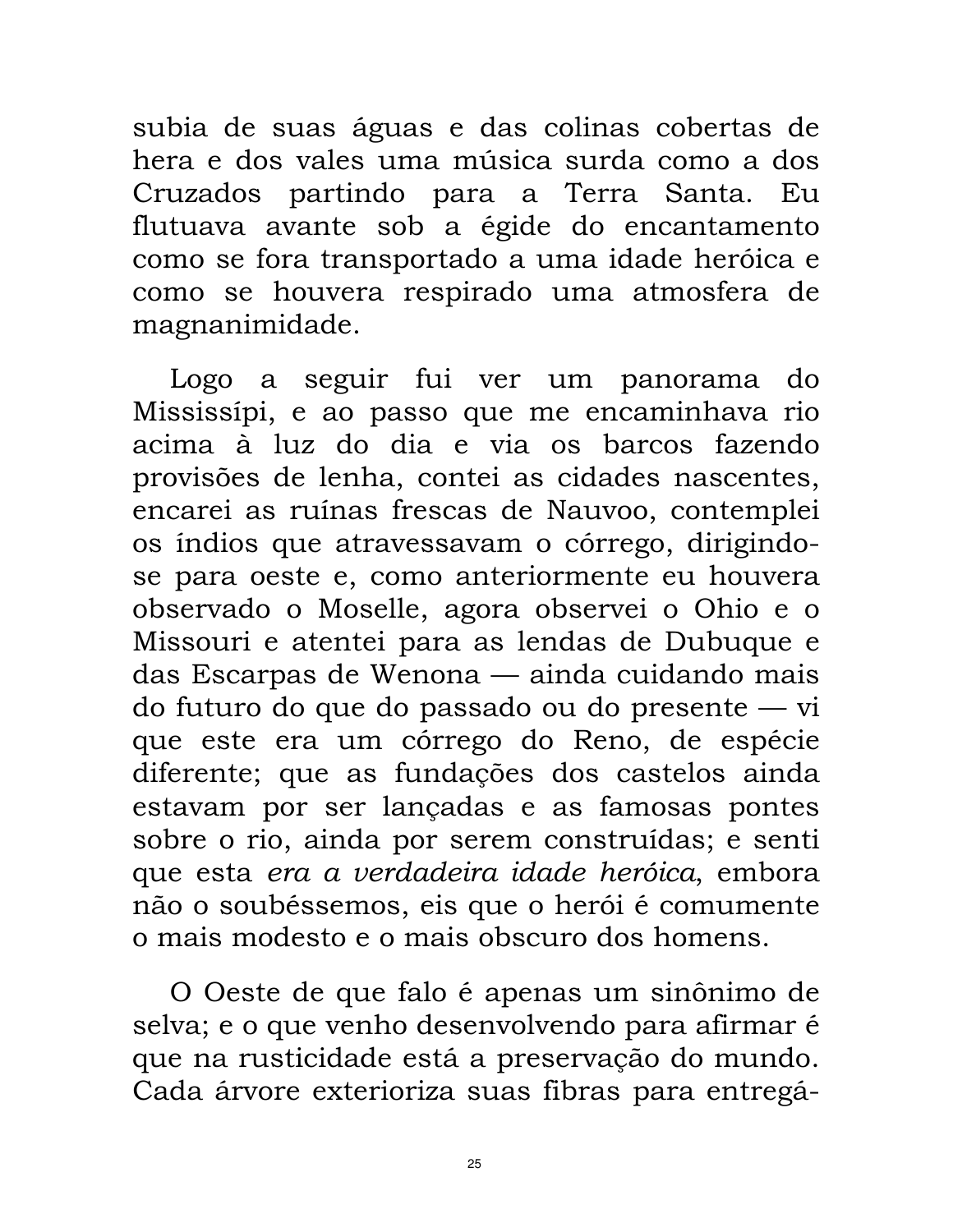las à selva. As cidades adquirem-nas a qualquer preço. Os homens aram a terra e navegam por causa delas. É das florestas e das selvas que provêm os tônicos, as raízes e cascas que fortificam a humanidade. Os nossos ancestrais eram selvagens. O episódio da amamentação de Rómulo e Remo por uma loba não é uma fábula mitológica. Os fundadores de todos os Estados que se tornaram eminentes também buscaram sustento e vigor em fonte igualmente selvagem. Exatamente porque as crianças do Império não foram amamentadas pela loba se deixaram conquistar e preterir pelas crianças das florestas setentrionais, que o foram.

Creio na floresta e nos prados e na noite que faz medrar o trigo. Exigimos no nosso chá uma infusão de pinheiro ou de árvore da vida. Há grande diferença entre comer e beber por necessidade e por mera gulodice. O hotentote devora com avidez a medula do Koodoo e outros antílopes vivos e isso por índole e sistema. Alguns dos nossos índios setentrionais comem crua a medula do rangífer ártico, assim como outras partes, inclusive até as pontas das aspas, quando moles. E nisto talvez tenham feito uma incursão pelas cozinhas de Paris. Apanham o que usualmente serve para alimentar o fogo. E talvez isto seja melhor para fazer um homem do que carne de boi cevado ou de porco de açougue. Mostrai-me uma rusticidade a cujo resplendor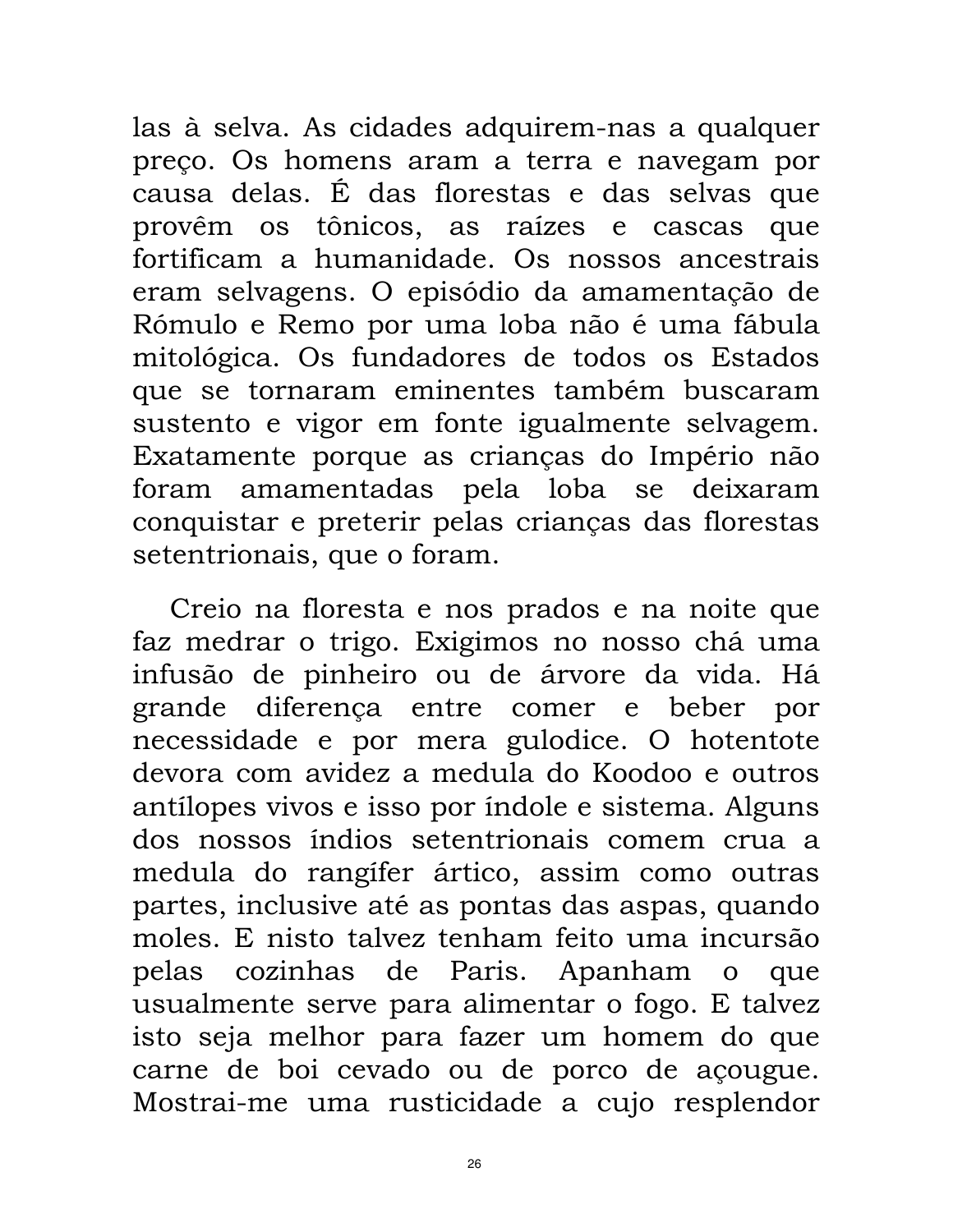nenhuma civilização possa resistir — como se vivês semos na medula dos antílopes devorados vivos

Existem certas zonas que emolduram a harmonia dos tordos e para os quais eu migraria — desertos onde jamais pisou o homem e aos quais, creio, já me aclimatei.

O caçador africano Cumming conta-nos que a pele do alce, assim como a da maioria de outros antílopes recém-mortos emite o mais delicioso perfume de árvores e de relva. Gostaria que todos homens fossem tanto como um antilope  $OS$ selvagem e tanto uma parte e parcela da natureza que a sua própria pessoa anunciasse aos nossos sentidos a sua presença e nos lembrasse dos setores da natureza que mais freqüentaram. Não sinto nenhum desejo de ser satírico, quando afirmo que o casaco do armadilheiro exala o odor de almíscar; para mim, constitui um aroma muito mais agradável do que o que comumente exala da roupa do comerciante ou do cientista. Quando vou ter a um guarda-casaca destes homens e pego em suas roupas, nada me sugere as planícies enrelvadas e os prados em flor que eles percorreram, mas antes lembram as prosaicas trocas comerciais e as bibliotecas.

Uma pele tisnada é algo mais que respeitável, e talvez seja mais adequada para um homem a cor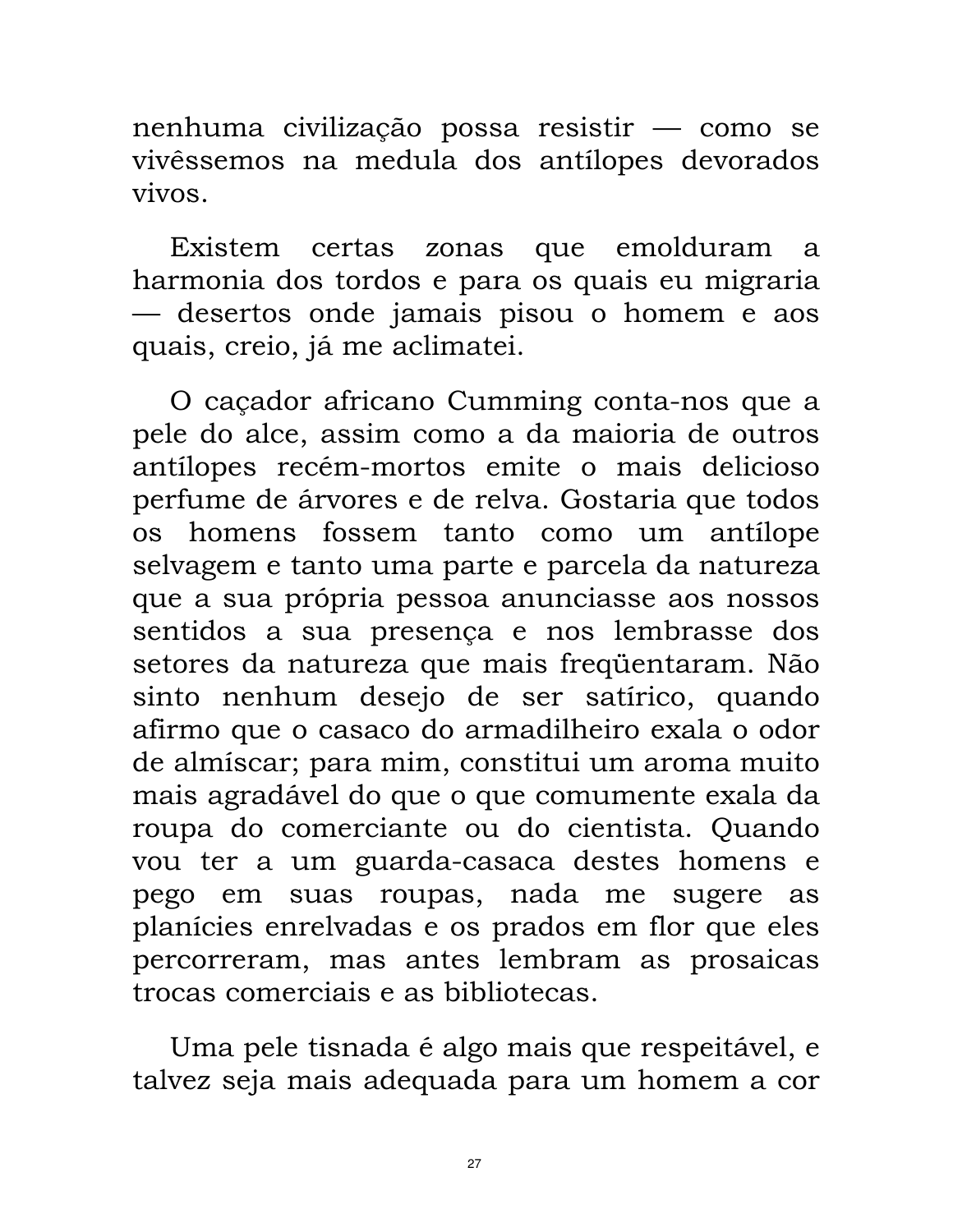oliva do que a cor branca — um alienígena. "O cara-pálida!". Não me admira que o africano tivesse compaixão dele. Afirma Darwin, o naturalista: "Um homem branco, banhando-se ao lado de um taitiano, era como uma planta alvejada pela arte do jardineiro, comparada com outra planta viçosa, de um verde escuro, que pujantemente na medrasse amplidão dos campos."

Ben Jonson exclama:

"Quão próximo do bom está o que é belol"

E eu parodiaria:

"Quão próximo do bom está o que é agreste!"

A vida compreende-se na rusticidade. O mais vivo é o mais selvagem. Posto que ainda não subjugada pelo homem, a selva o retempera. que, premido pelas circunstâncias, Aquele sempre trabalhou incessantemente  $\mathsf{e}$ sem descanso, que se desenvolveu rapidamente e esgotou as reservas da vida, encontrar-se-ia sempre num país novo, cercado da matéria-prima da vida. Pôr-se-ia a trepar nas árvores da floresta primitiva.

As minhas esperanças e o meu futuro não estão nos prados e nos campos cultivados, nem nas vilas ou cidades, mas sim nos charcos ínvios e tiritantes. Quando, em tempos idos, eu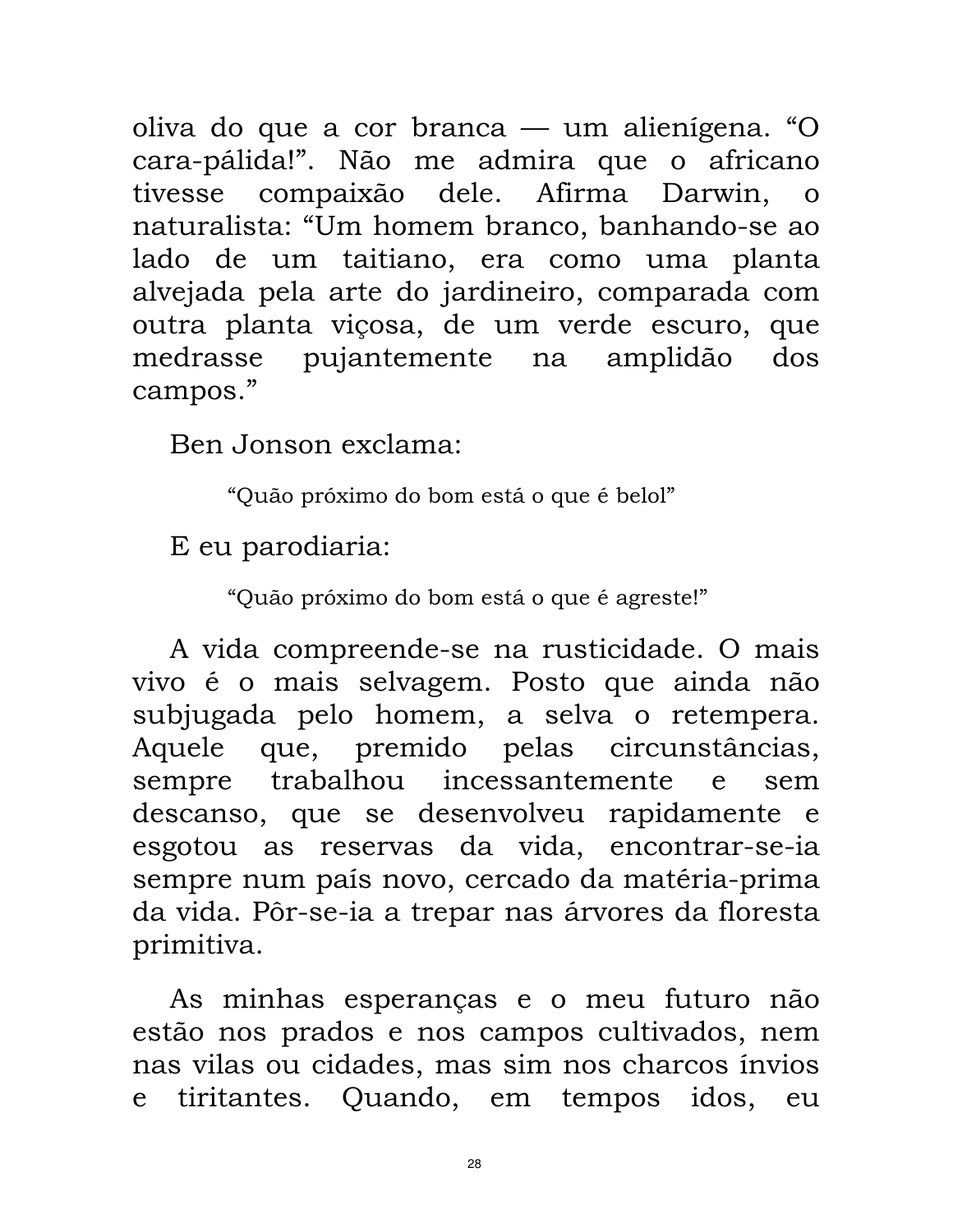analisava a minha predileção por alguma fazenda em cuja compra me mostrava interessado, freqüentemente descobria que me achava atraído exclusivamente por algumas braças quadradas de atoleiro impermeável e insondáve! — com uma cloaca natural num canto. Era essa a espécie de jóia que me deslumbrava. Para minha subsistência, retiro muito mais dos pântanos que circundam a minha cidade natal do que das hortas cultivadas da aldeia. Não existem mais belos canteiros para os meus olhos do que as densas quadras de andrômeda anã (Cassandra calyculata) que cobre esses pontos tenros da superfície da terra. À botânica só cumpre fornecer-me os nomes dos arbustos que aí vicejam — o mirtilo, a andrômeda, a azaléia e a ródora — todos encontradiços no charco tiritante. Sempre me ocorre que gostaria de que minha casa fosse fronteira a essa massa verde e calma de vegetação, desprezando qualquer cultura de flores e molduras, adornos exóticos e cachopos; nada de calçadas de cascalho, para que não veja as faixas fecundas que existem sob as janelas conspurcadas por esterco importado, cobrindo os montões de terra retirada quando da escavação da adega.

Por que não colocar a minha casa, a minha sala atrás desse lugar, ao invés de colocá-la atrás de um aglomerado estéril de curiosidades, daquela pobre justificação de uma natureza a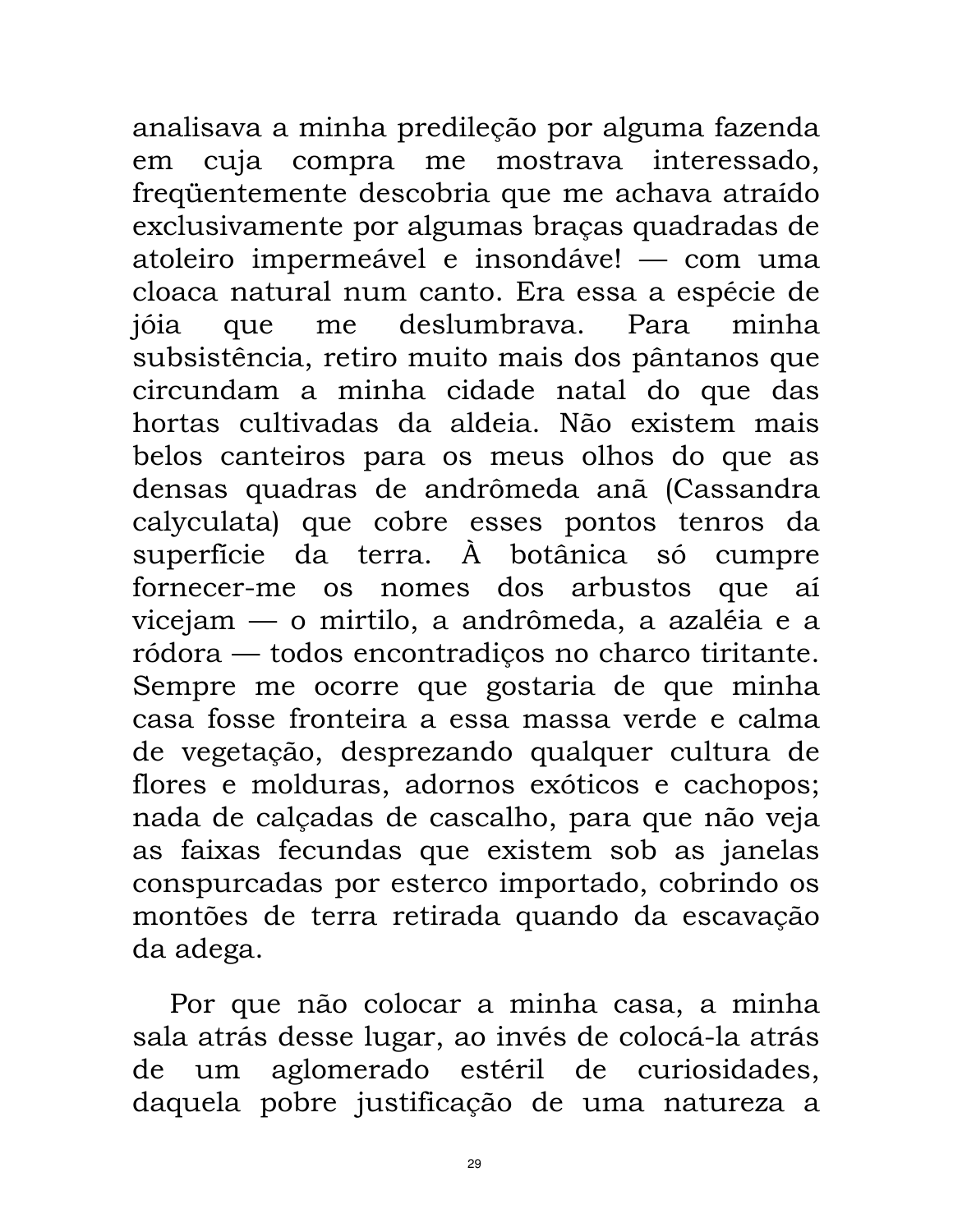arte, a que denomino meu jardim? É tarefa penosa limpar a casa e pô-la em ordem, dandolhe uma aparência decente, quando ali esteve trabalhando um carpinteiro ou um pedreiro, embora caiba em partes iguais ao transeunte e ao morador dela. A grade frontal de maior bom-gosto possível jamais me despertou curiosidade atenção; os ornatos mais bem trabalhados logo me entediavam e aborreciam. Construí pois os peitoris das vossas janelas nas próprias margens do charco (posto que talvez não seja o melhor lugar para uma adega seca) e eis, assim, barrado o acesso aos homens das cidades. Os jardins frontais feitos foram não para neles permanecermos, mas, quando muito, para através deles passarmos, em direção aos fundos.

julgueis perverso, Embora me se me propusessem ir morar na vizinhança do mais belo jardim já concebido pelo engenho humano, ou então, nas proximidades de um charco medonho, certamente me decidiria pelo charco. Quão vazios, pois, têm sido todos os vossos labores para mim, ó cidadãos!

Minha disposição infalivelmente cresce na proporção da tristeza exterior. Dai-me o oceano, o deserto ou a rusticidade! No deserto, o ar puro e a solidão compensam a ausência de humidade e de fertilidade. O viajante Burton afirma, a propósito: "Vosso moral melhora; tornai-vos francos  $\mathbf{e}$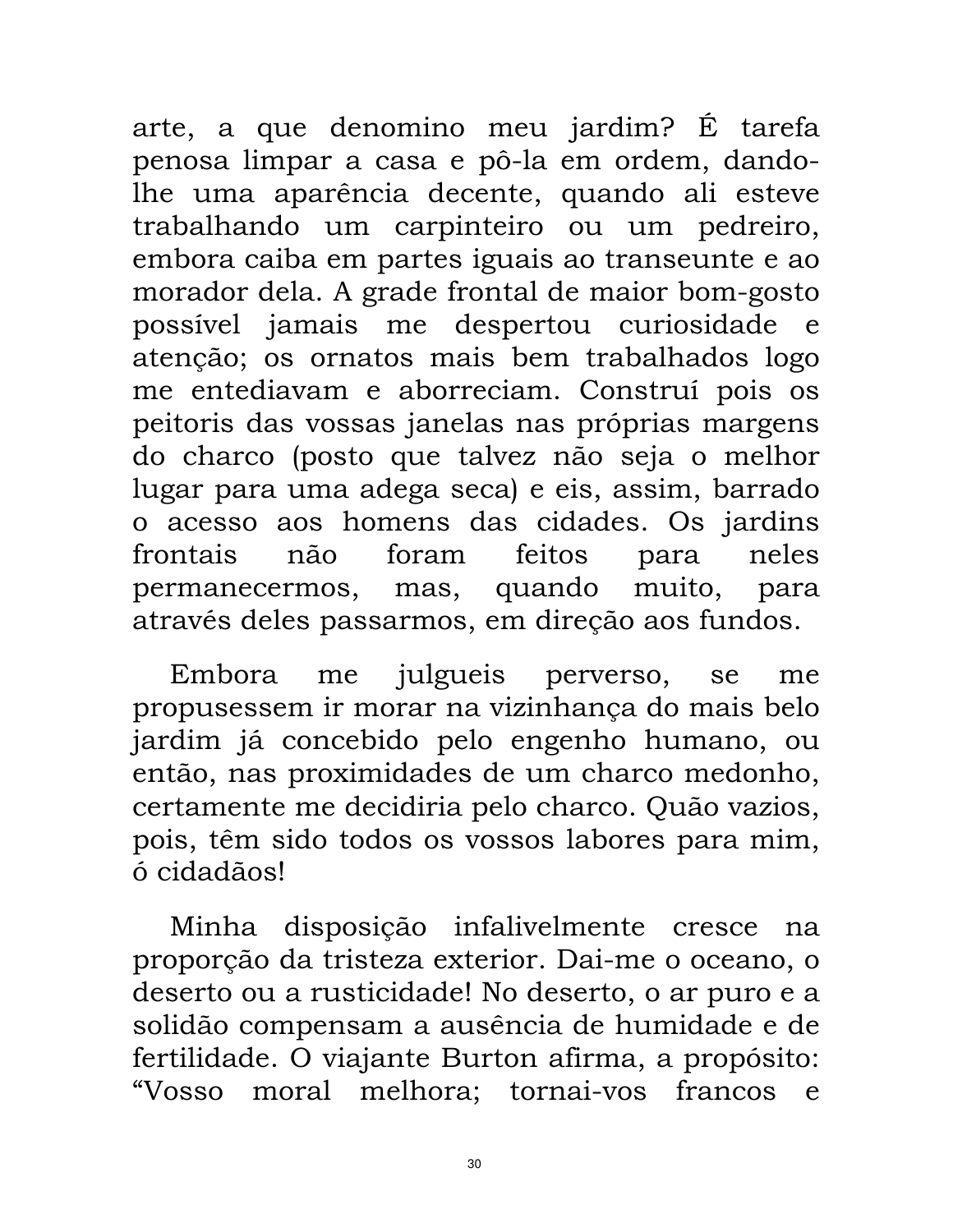cordiais, hospitaleiros e sinceros... No deserto, as bebidas espirituosas só excitam aborrecimento. existe gozo profundo numa existência Só puramente animal." Os que de há muito viajam pelas estepes da Tartária declaram: "Ao reentrar em terras cultivadas, a agitação, a perplexidade e a balbúrdia da civilização nos oprimia e sufocava; o ar parecia nos faltar e nos sentíamos a todo instante como que prestes a morrer de asfixia." Quando desejo recrear-me, procuro a mata mais sombria, a mais fechada e interminável e, na linguagem citadina, o charco mais medonho. Entro num charco como num lugar sagrado um sanctum sanctorum. Lá encontra-se a força, a essência da natureza. A mata agreste cobre a areia virgem - e o mesmo solo serve para os homens e para as árvores. A saúde de um homem requer tantos alqueires de prado para a sua sua fazenda demanda preservação  $como$ quantidades consideráveis de adubos. Lá se encontra a forte alimentação de que vive. Uma vila subsiste, não mais pela existência de homens honrados que nela residam do que pelas matas e charcos que a circundam. Um distrito onde uma floresta primitiva se descortine acima da terra e outra floresta primitiva apodreça no subsolo tal distrito destina-se a fornecer não somente trigo e batatas, mas poetas e filósofos para as gerações vindouras. Em tal solo foram criados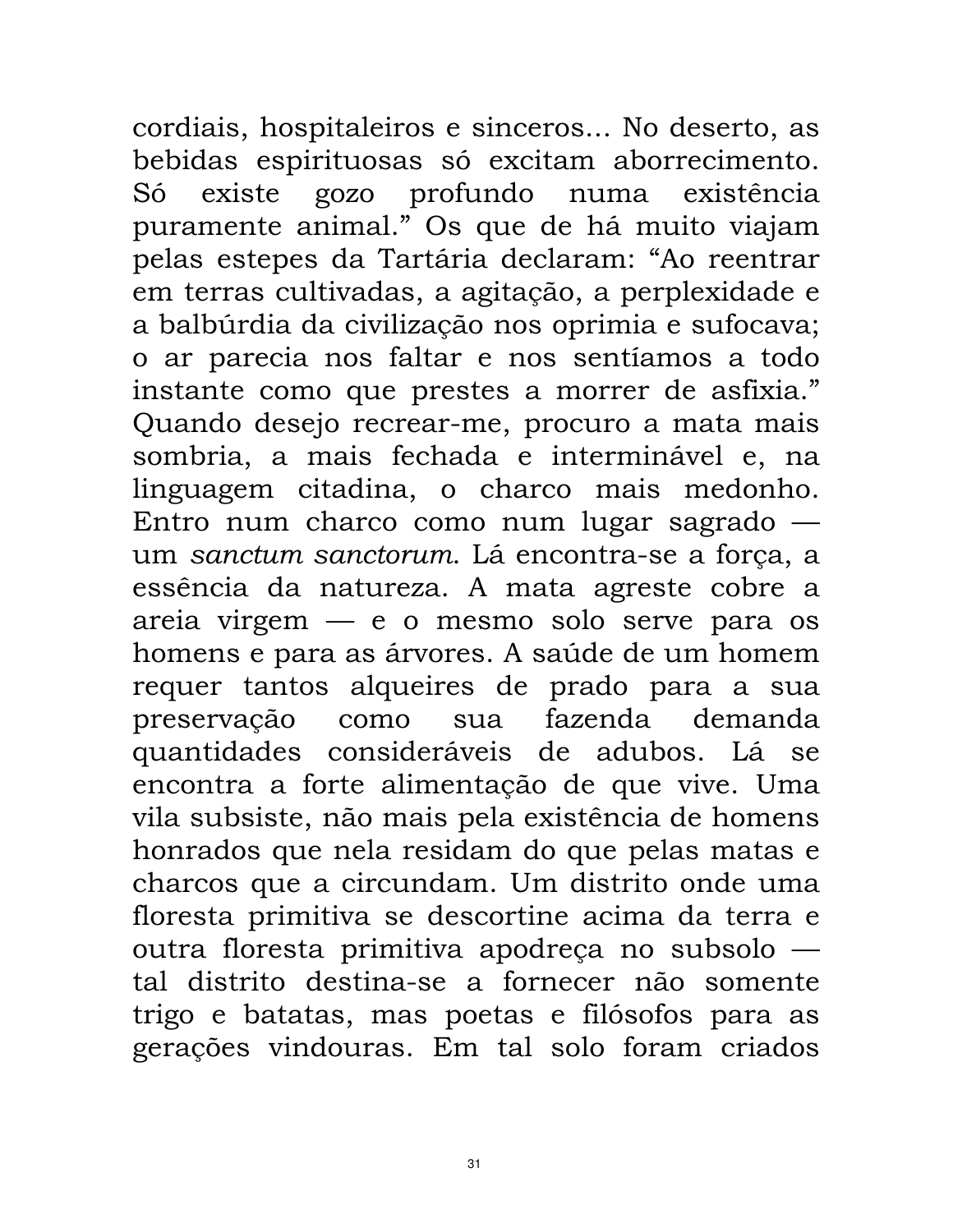Homero, Confúcio e outros, e de tal rusticidade provém o Reformador, comendo locustas e mel.

Conservar animais selvagens implica geralmente na criação duma floresta que lhes sirva para permanência ou estadas. O mesmo acontece ao homem. Há uma centena de anos vendiam nas ruas cascas retiradas das nossas próprias matas. No próprio aspecto daquelas árvores primitivas e nodosas havia, creio, um processo de curtir, que enrijecia e consolidava as fibras dos pensamentos dos homens. Como me entristece a degeneração gradativa que a chegaram os dias da nossa vila natal, quando não se pode colher uma braçada de cascas de boa espessura, e já não produzimos breu  $\epsilon$ terebentina!

nações civilizadas — Grécia, As Roma, Inglaterra — devem sua existência às florestas primitivas que há séculos se decompuseram, exatamente onde se erguem aquelas nações. Sobrevivem enquanto não se exaurir o solo. Pobre da cultura humana! Pouco se deve esperar de uma nação quando se extingue a fonte vegetal e que é compelida assim a fazer adubo dos ossos dos seus ancestrais. Então o poeta mantém-se unicamente com o fluxo abundante de sua adiposidade e o filósofo volve às suas tíbias cruzadas.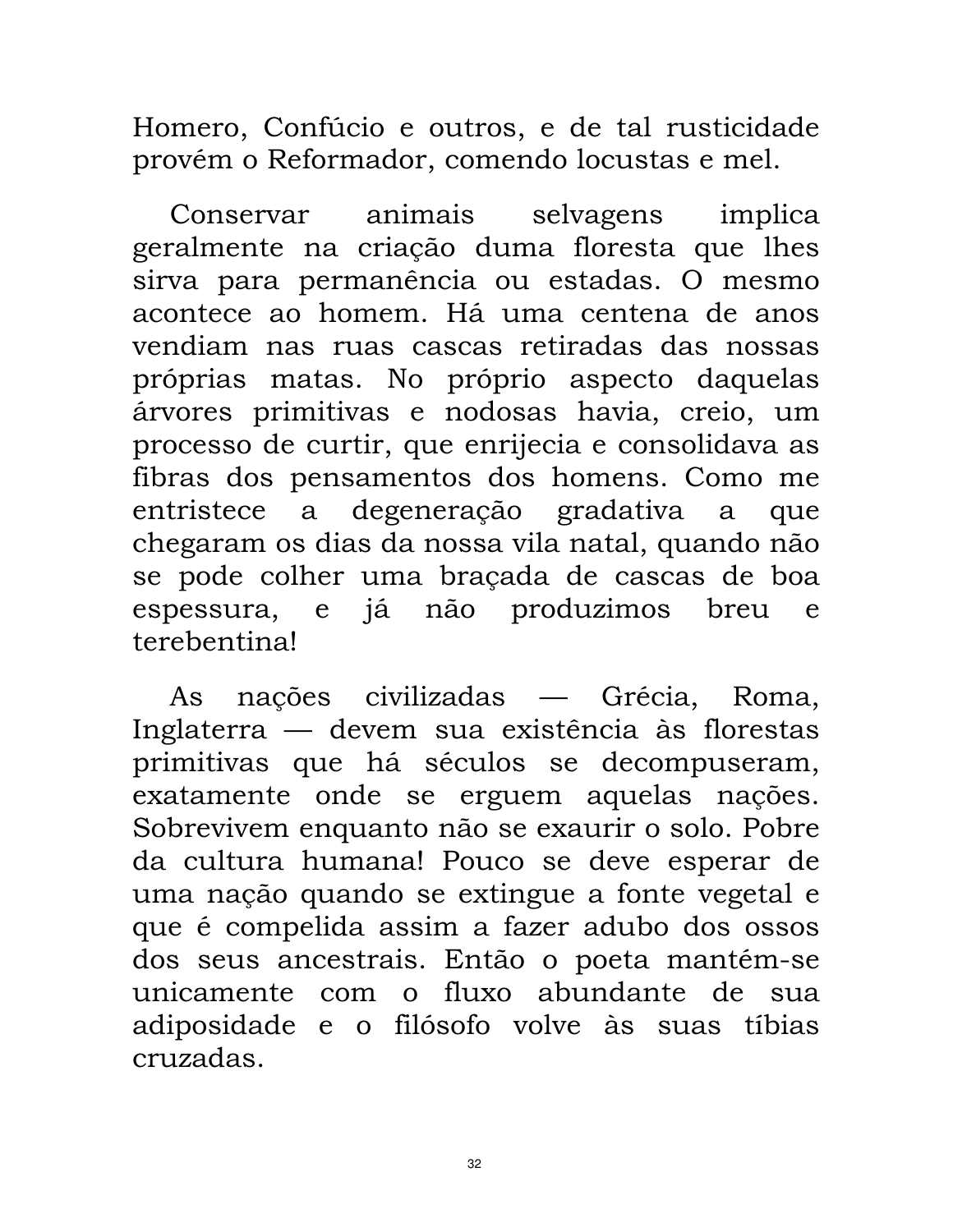Diz-se ser incumbência dos Americanos "trabalhar o solo virgem" e que "a agricultura aqui já assume proporções não conhecidas em qualquer outra parte". Penso que o fazendeiro demite o índio precisamente porque este reivindica as terras e se faz assim mais forte e, de um certo modo, mais natural. Há dias, punha-me a demarcar para um homem uma simples linha reta de cento e trinta e duas varas de comprimento, através de um pântano em cuja entrada podiam ter sido escritas as palavras que Dante leu no vestíbulo das regiões infernais — "Despojai-vos de toda esperança, ó vós que entrais" — isto é, de jamais sair; onde de uma feita vi meu patrão enterrado até ao pescoço, nadando pela vida na sua propriedade, posto que ainda fosse inverno. Ele ainda possuía outro pântano semelhante que de modo algum eu pude medir, pois que se encontrava inteiramente submerso e ainda, com relação a um terceiro pântano, cujo levantamento fiz a distância, observou-me que, fiel aos seus instintos, em hipótese alguma dele se desfaria, por causa da lama aí existente. E esse homem pretende construir um fosso envolvente em torno do pântano, dentro de quarenta meses, e reivindicálo com a magia da sua enxada. Refiro-me a ele apenas para retratar o tipo de uma classe.

As armas com que conquistamos as nossas mais importantes que deviam vitórias ser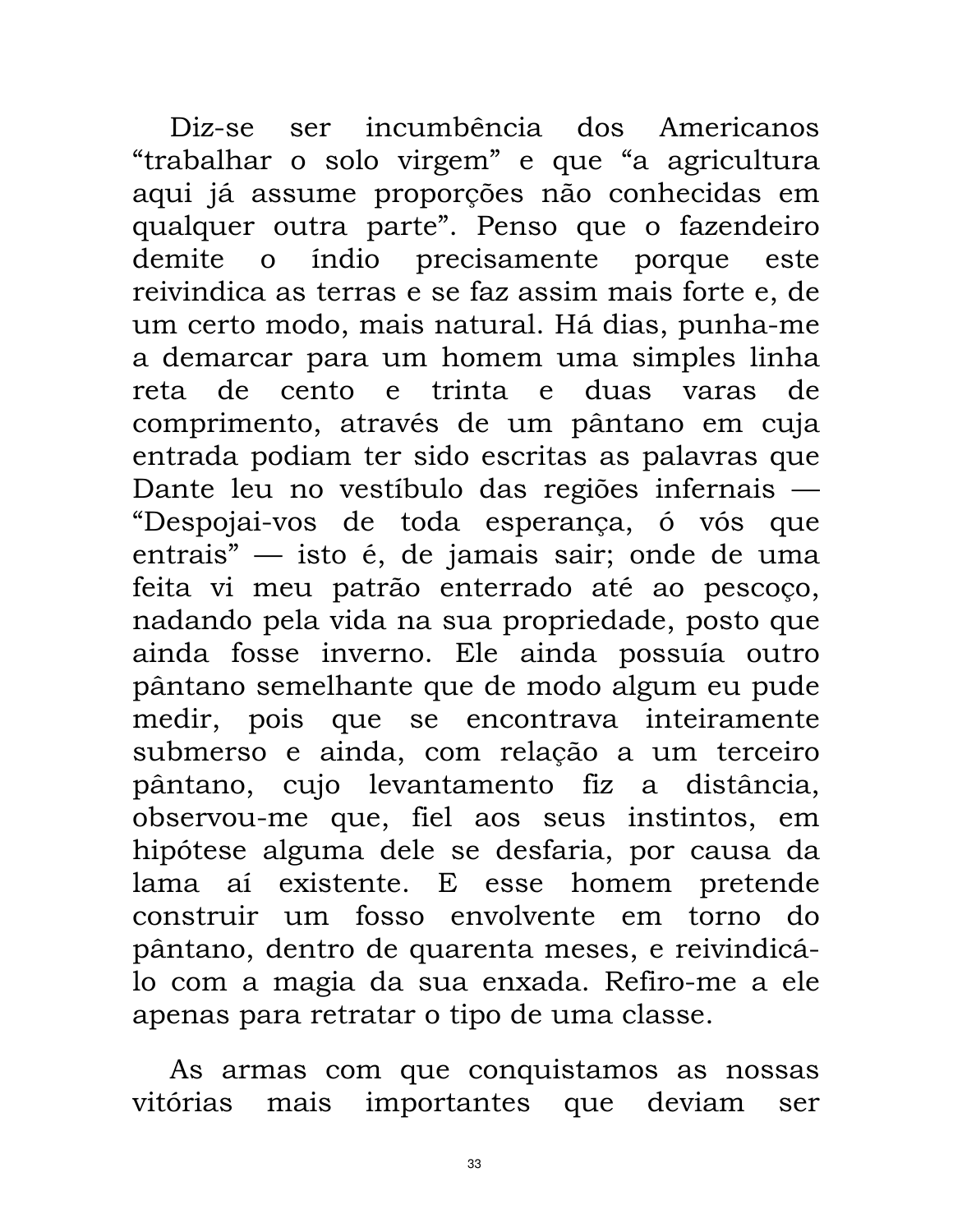transmitidas como legado de pai a filho, não são a espada e a lança mas a foice e a enxada, tintos com o sangue de muitos prados e manchados com o pó de muitos campos rijos. Os próprios ventos acoitavam os milharais e indicavam o caminho aonde não podia penetrar. Não havia melhor ferramenta com que o homem pudesse furar a terra do que a concha de um molusco. Mas o fazendeiro arma-se de arado e enxada.

Em literatura, só o rústico nos atrai. Frouxidão é apenas outro nome para mansidão. É o pensamento incivilizado, livre e bruto em Hamlet e na Ilíada, em todas as Escrituras e Mitologias, não aprendidas nas escolas, que nos delicia. Assim como o pato selvagem é mais veloz e mais belo do que o pato doméstico, assim também é o pensamento rústico, o qual de permeio com o orvalho cadente, alça seu vôo por cima das cercas. Um livro verdadeiramente bom é algo tão natural e tão inesperada e inexplicavelmente belo e perfeito como uma flor silvestre descoberta nas pradarias do Oeste ou nas selvas de Leste. O gênio é uma luz que torna visíveis as trevas, como o resplendor do relâmpago que, talvez, despedace o próprio templo da sapiência — e não uma vela acesa na flama da raça, que empalidece ante a luz comum do dia.

A literatura inglesa, desde os dias dos menestréis aos poetas laquistas — Chaucer e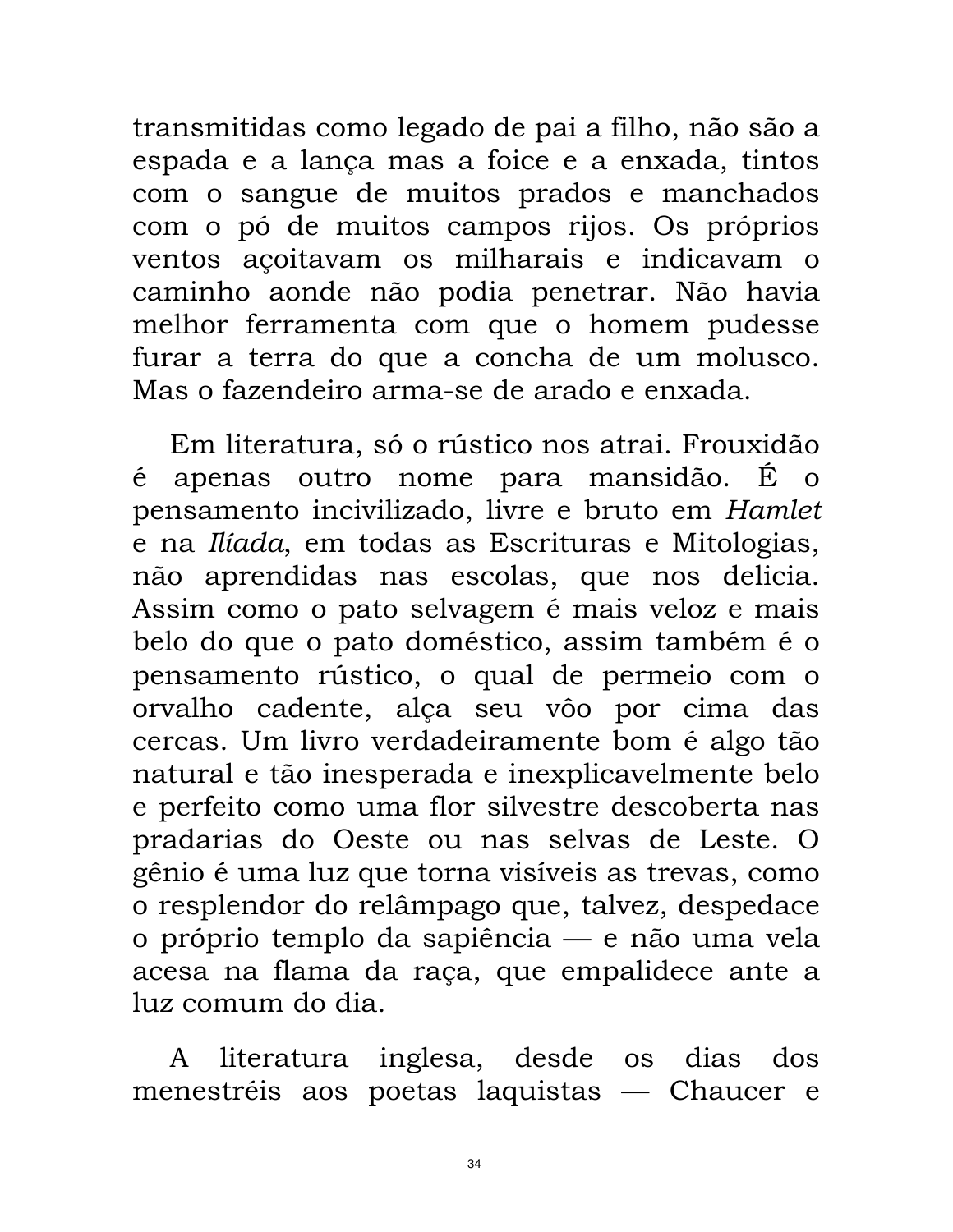Spenser e Milton e mesmo Shakespeare inclusive — não respira atmosfera completamente pura e, neste sentido, tom rústico. É uma literatura civilizada e essencialmente mansa, refletindo Grécia e Roma. Sua rusticidade é uma mata verde, seu homem selvagem, um Robin Hood. Há abundância de amor genial da natureza, mas não tanto da verdadeira natureza. Suas crônicas dãonos conta de quando seus animais selvagens, e não o homem selvagem, tornaram-se extintos.

A ciência de Humboldt é uma coisa, a poesia é outra coisa. O poeta de hoje, em que pesem todas as descoberta da ciência e os conhecimentos acumulados da humanidade não apresentam vantagem sobre Homero.

Onde se encontra a literatura que dá expressão à natureza? Seria bom poeta aquele que pudesse imprimir os ventos e os rios em sua obra, para falarem por ele; aquele que fixasse as palavras às suas significações primitivas, assim como os fazendeiros enterram estacas no oitão que a geada fendeu; aquele que deduzisse suas palavras, sempre empregasse, que as transplantava-as para suas páginas ainda com terra aderente às raízes; aquele cujas palavras fossem tão verdadeiras, frescas e naturais que pareceriam expandir-se como os botões de rosas aproximação Primavera, à da embora permanecessem meio sufocados entre duas folhas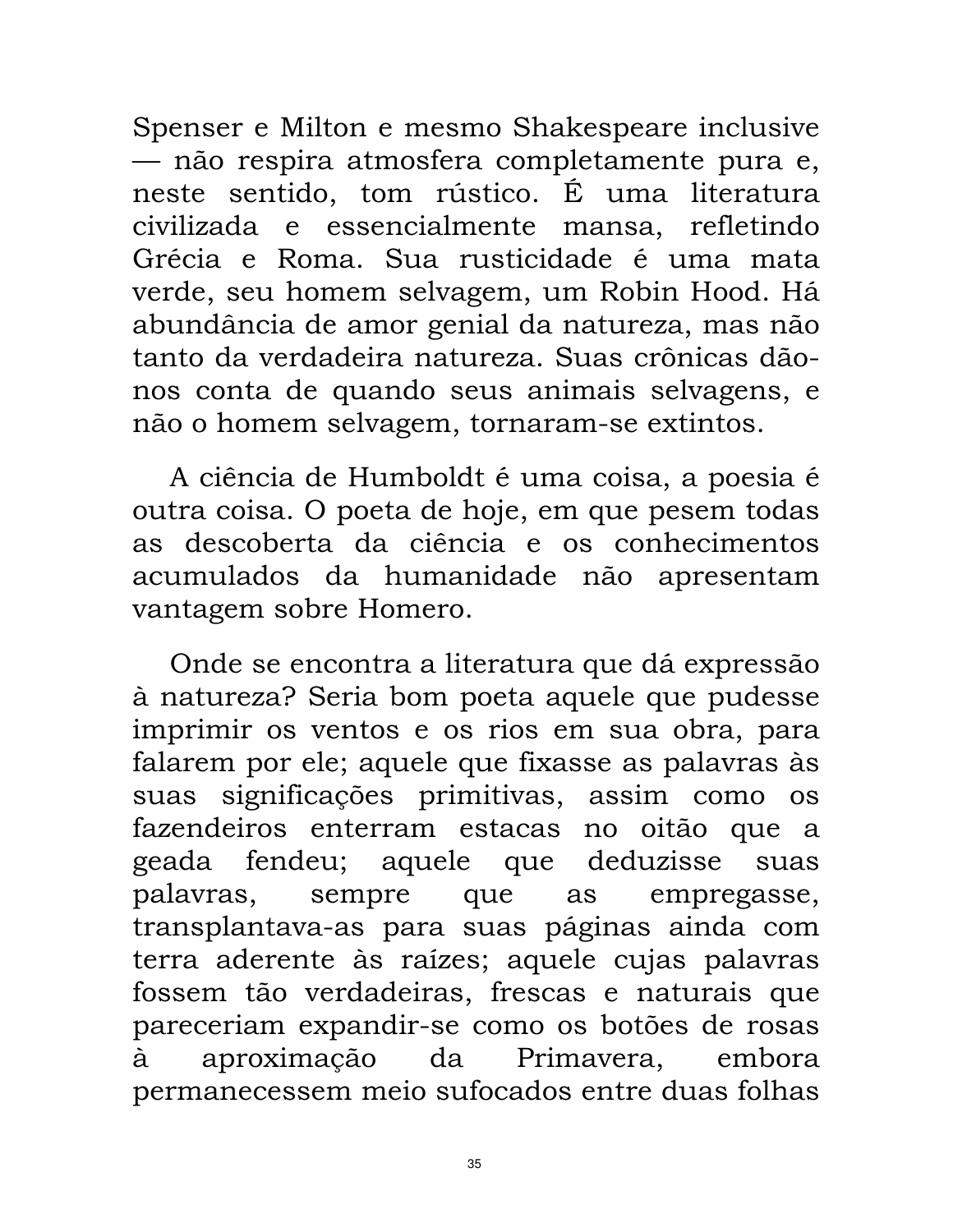fétidas numa biblioteca — sim, florescer e fruto lá, segundo sua espécie, ostentar anualmente, para o leitor fiel, em harmonia com a natureza ambiente.

Não tenho conhecimento de qualquer poesia que possa citar e que expresse convenientemente esta ternura pelo rústico. Que se aproxime desse estilo, o que há de melhor é medíocre. Não sei onde encontrar em qualquer literatura, antiga ou moderna, qualquer notícia que me encha daquela natureza com a qual estou ambientado. Percebereis que exijo alguma coisa que nenhuma idade, de Augusto ou de Elizabeth, que nenhuma cultura, em suma, pode dar. A mitologia aproxima-se desse ideal mais do que qualquer coisa. Em que natureza muito mais fértil não tem suas raízes a mitologia grega do que a literatura inglesa! A mitologia é o fruto que o Velho Mundo produziu antes de se exaurir o seu solo, antes que a fantasia e a imaginação fossem afetadas pela praga; e que ainda produz, onde seu vigor primitivo não se abate. Todas as outras literaturas resistem, apenas, como os olmos, que sombreiam as nossas casas; mas isto é como a grande árvore-dragão das Antilhas, tão velha como a humanidade, e, verdade ou não, resistirá tempo igual, pois a decadência de outras literaturas prepara o solo sobre o qual ela florescerá.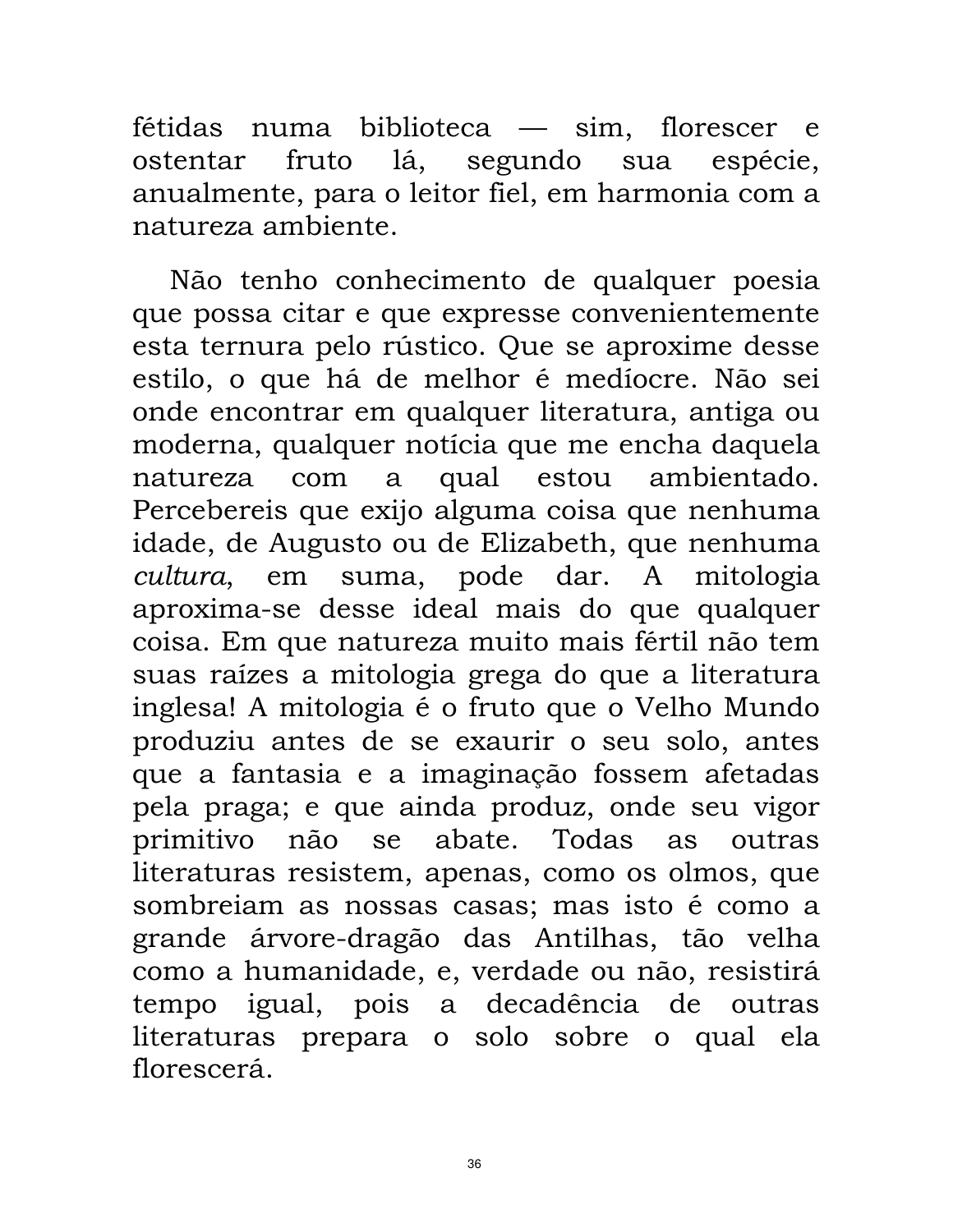O Oeste prepara-se para juntar suas fábulas às de Leste. Os vales do Ganges, o Nilo e o Reno tendo dado tanto de si, resta ver-se o que os vales do Amazonas, o Prata, o Orenoco, o São Lourenço e o Mississípi produzirão. Talvez quando, no decurso dos séculos, a liberdade americana se houver tornado uma ficção do passado — como de um certo modo é uma ficção do presente — os poetas do mundo serão inspirados pela mitologia americana

mais rústicos sonhos dos homens  $\mathcal{L}$ selvagens não são os menos verdadeiros, posto que não se possam recomendar ao senso comum de hoje dos Ingleses e Americanos. Não é toda verdade que se recomenda ao senso comum. A natureza reserva um lugar para a vinha silvestre assim como para a couve. Algumas expressões da verdade são reminiscentes, outras meramente sensíveis, como a frase, e outras, proféticas. Algumas formas de doença podem até ser prenúncios de formas de saúde. O geólogo descobriu que as figuras de serpentes, grifos, dragões voadores e outros fantásticos embelezamentos de brasões têm seus protótipos nas formas de espécies fósseis que foram extintas antes da criação do homem e, daí, "indicam um conhecimento fraco e sombrio de um prévio estágio de existência orgânica". Os Indus sonharam que a Terra repousava sobre um elefante, o elefante numa tartaruga e a tartaruga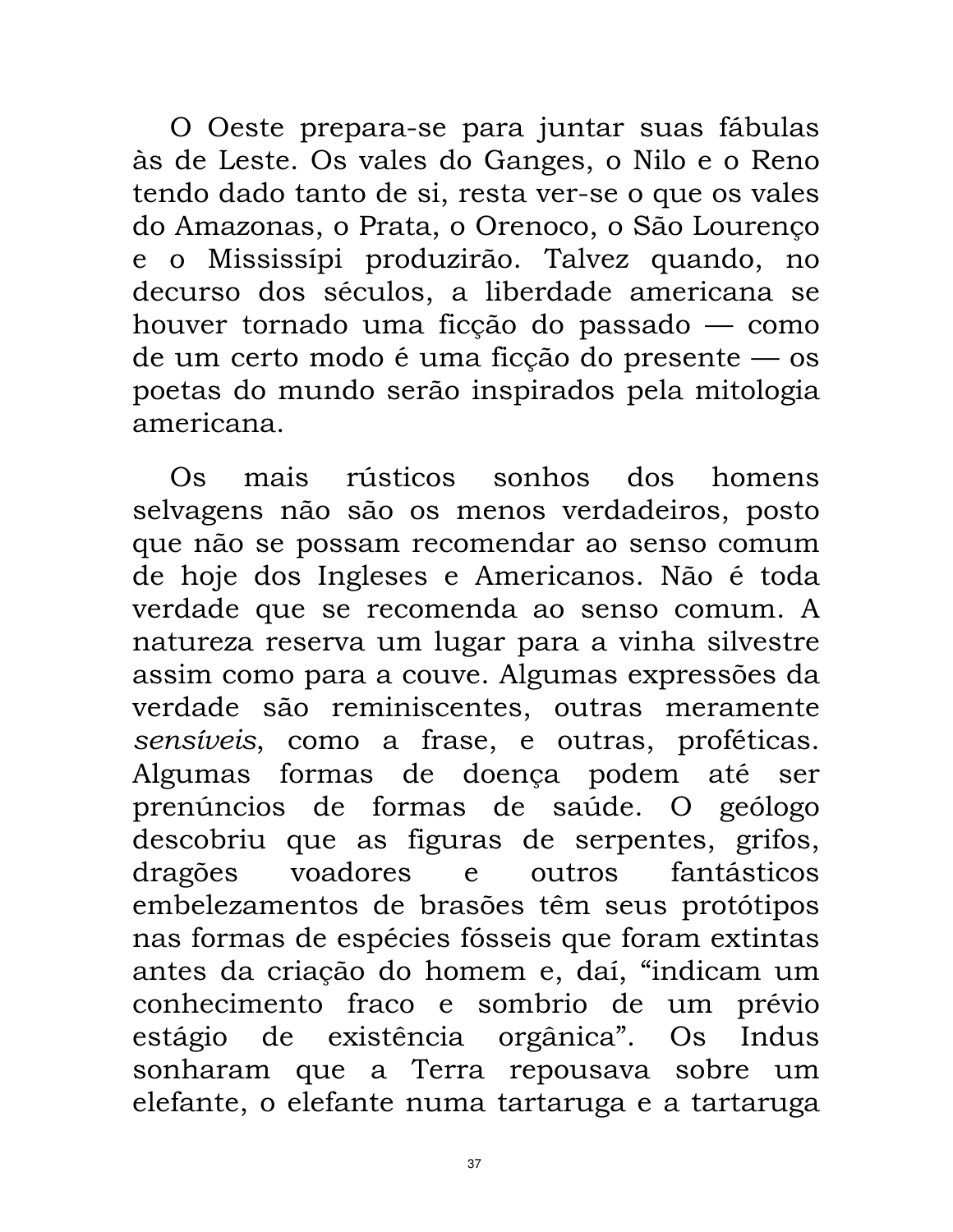numa serpente: e, posto que seja o caso duma coincidência sem importância, não virá fora de propósito lembrar-se aqui que se descobriu recentemente na Ásia uma tartaruga fóssil, suficientemente grande para suportar um elefante. Confesso-me suspeito no que tange a estas fantasias do agreste, que transcendem a ordem do tempo e a do progresso. São o recreio mais sublime do intelecto. A perdiz ama a ervilha, exceto a que, com ela, vai para a panela.

Enfim, tudo que é bom é agreste e livre. Existe algo numa nota musical, seja produzido por um instrumento, ou pela voz humana — tomai para exemplo o som de uma corneta numa noite de Verão — que, por sua rusticidade, falando sem ironia, recorda-me os gritos emitidos pelas feras selvagens em suas florestas nativas. Pelo que infiro, trata-se de qualquer coisa da sua rusticidade. Dai-me para amigos e vizinhos homens selvagens, e não civilizados. A rusticidade do selvagem é apenas um pálido símbolo da terrível ferocidade que preside à sociabilidade dos homens e dos amantes.

Gosto de presenciar os animais domésticos reafirmarem seus direitos de nascimento — uma certa prova de que não perderam totalmente seus hábitos e vigor originais; como por exemplo, quando a vaca do meu vizinho evade-se do pasto no começo da Primavera e nada intrepidamente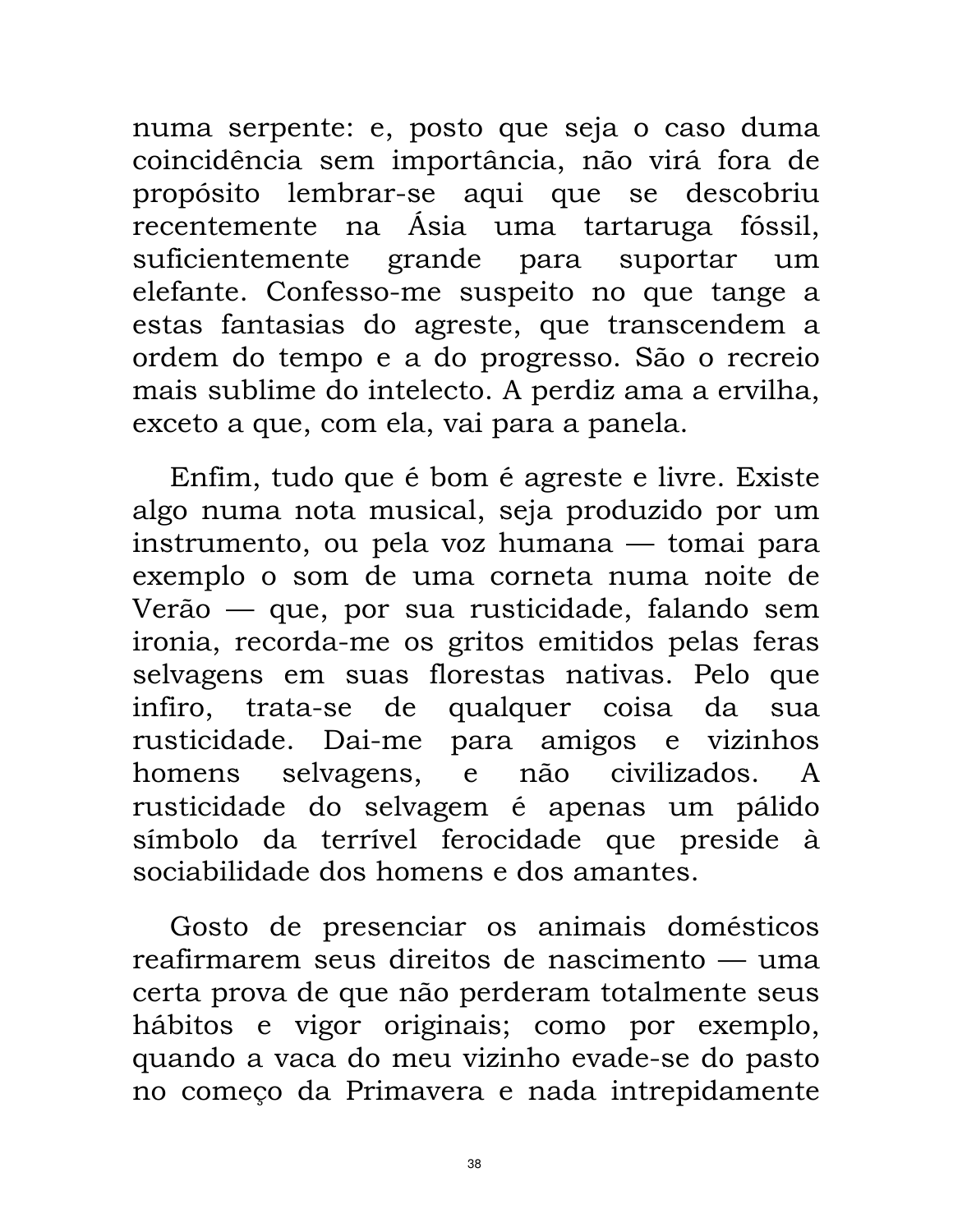no rio, um caudal frio e acinzentado, de vinte e cinco a trinta varas de largura, avolumado pelo degelo. É o búfalo atravessando o Mississípi. Tais proezas, aos meus olhos, conferem alguma dignidade aos rebanhos — já dignificados. As sementes do instinto são conservadas por tempo indeterminado sob o couro espesso do gado e dos cavalos, quais sementes no ventre da terra.

 $\Omega$ gado quando se recreia  $faz$  $\Omega$ inesperadamente. Presenciei, duma feita, uma manada de doze bois e vacas, que corriam e pulavam incontrolavelmente, como se foram ratos gigantescos, como se foram gatos, até. Davam de cabeça, erguiam os rabos, precipitavam-se para o cume de uma colina e daí desciam também velozmente, e eu notei, pelas suas aspas, assim como pela sua atividade, o parentesco com a família dos veados. Mas, ai deles! Um grito Oa! arrefeceria o repentino seu ardor imediatamente, reduzi-los-ia de animais vivos a carne comestível e enrijeceria seus flancos e tendões como uma locomotiva. Quem senão o Anjo Mau gritou Oa! à humanidade? Com efeito, a vida do gado, como a de muitos homens, é apenas uma espécie de locomoção; movimentam um flanco de cada vez e o homem, com sua maquinaria, encontra em meio caminho o cavalo e o boi. Qualquer parte que for tocada pelo chicote torna-se paralítica, de conseguinte. Quem poderia pensar num flanco de qualquer dos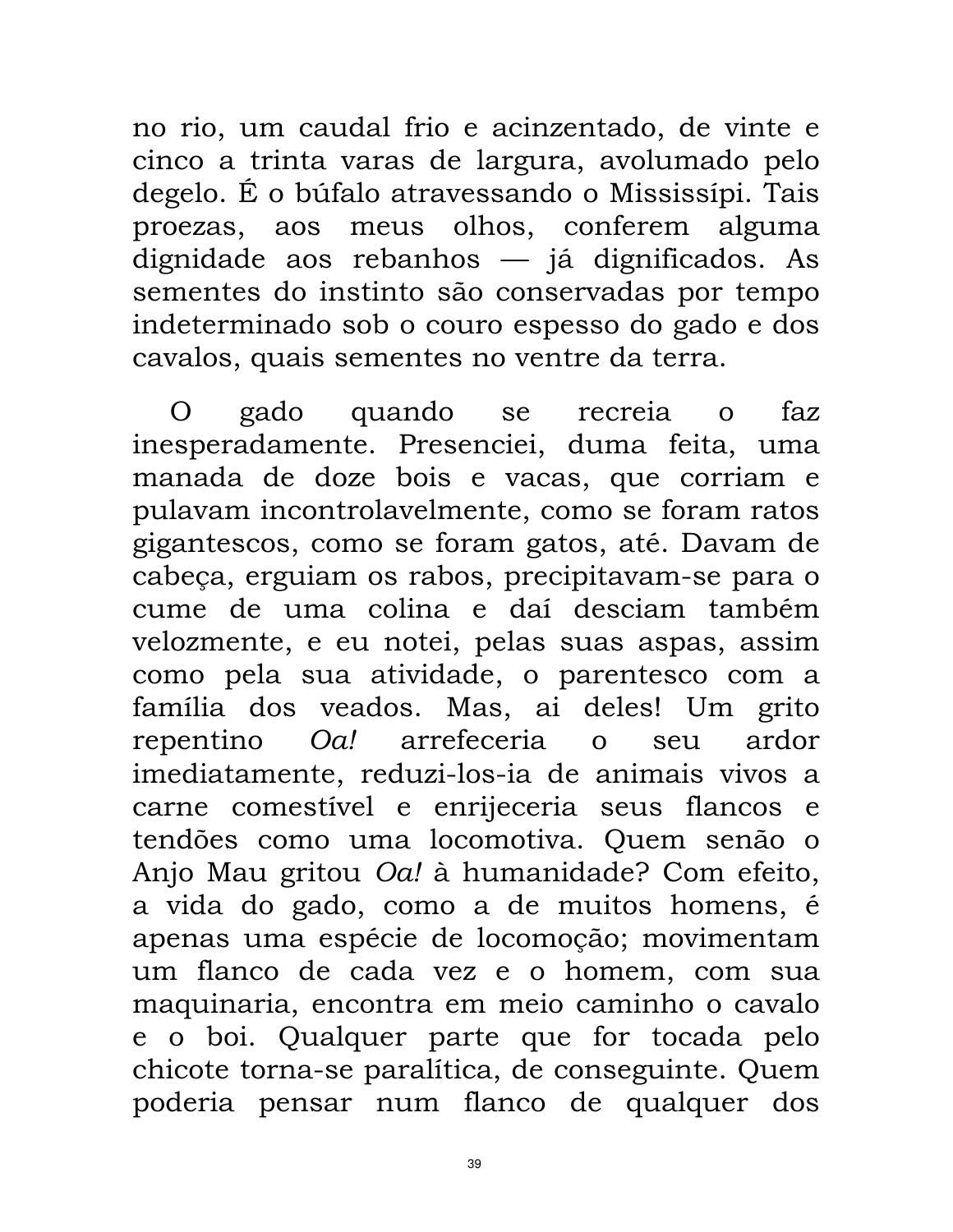elementos da família dos felinos, como falamos dum flanco de carne verde?

Folgo que os cavalos e corcéis morram antes que sejam feitos escravos dos homens e que os próprios homens tenham ainda reservado alguma aveia brava para semear antes que se tornem membros submissos da sociedade. Sem dúvida, homens igualmente todos são nem  $OS$ assimiláveis pela civilização; e, posto que a maioria, como cães e carneiros, sejam mansos por natureza e hereditariedade, esta não é razão para que os outros tenham a sua índole contrariada e se reduzam ao mesmo nível. De um modo geral, os homens são iguais, mas foram feitos diversos para que pudessem ser vários. Se se trata de apresentar uma qualidade comum, um homem fará quase ou exatamente tão bem quanto outro; se uma qualidade superior, a sobrevalência individual deve ser considerada. Qualquer homem pode obstruir um buraco para prevenir a penetração do vento, mas nenhum outro homem teria se utilizado com tanta felicidade de uma ilustração como o autor desta. Confúcio afirma: "As peles do tigre e do leopardo, quando curtidas, são como as peles do cão e do carneiro curtidas." Mas não é cogitação de uma verdadeira cultura domesticar tigres, nem tornar ferozes os carneiros; e o melhor emprego delas não é, com efeito, o curti-los para a manufatura de calçados.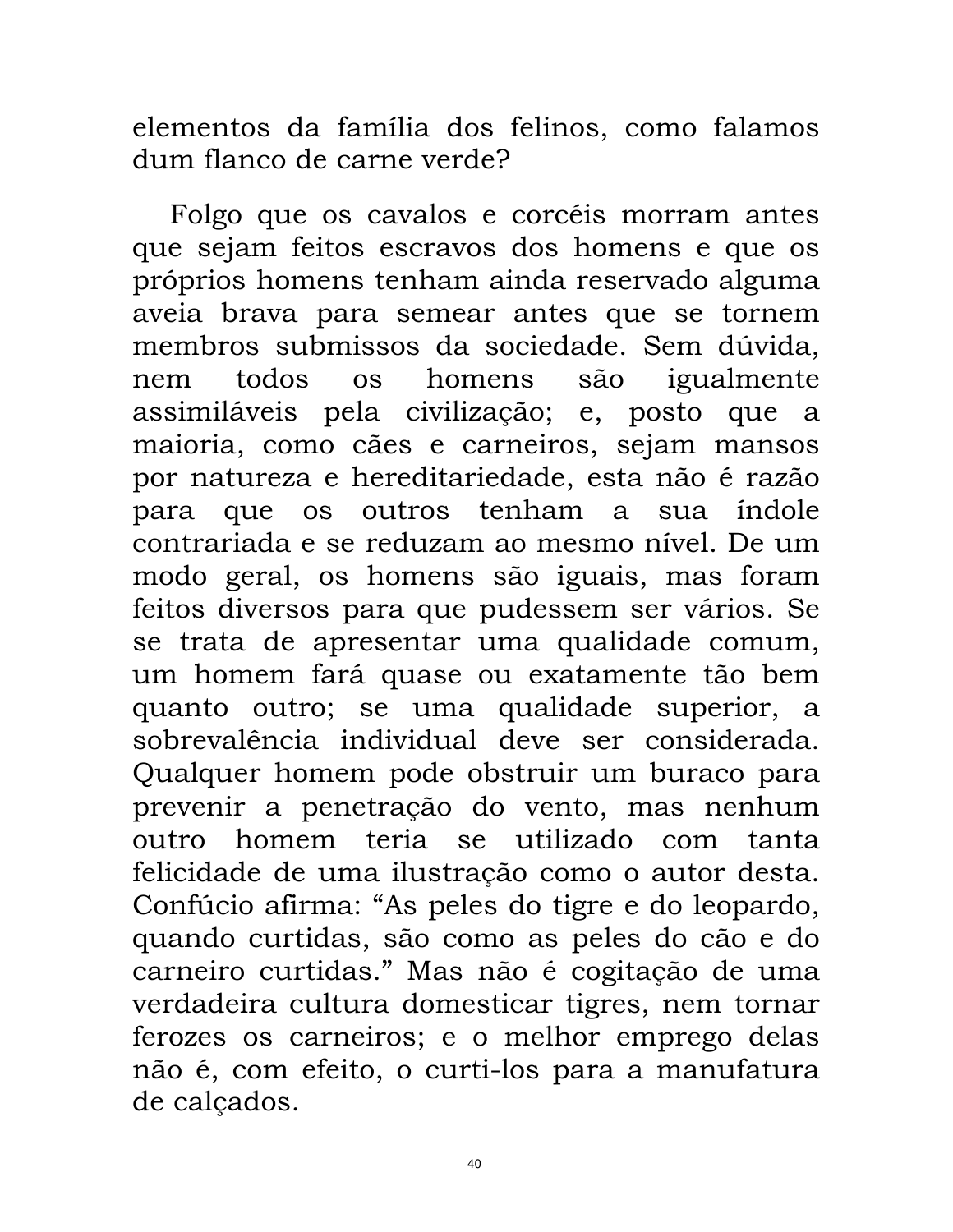Ao correr os olhos por uma lista de nomes de homens numa língua estrangeira, como de oficiais militares, ou de autores que escreveram sobre um assunto especial, advirto-me mais uma vez de que nada existe num nome. O nome Menschikoff, por exemplo, nada ostenta em si mais humano aos meus ouvidos do que um varredor e pode até pertencer a um rato. Assim como são para nós os nomes dos Poloneses e dos Russos, assim são os nossos para eles. É como se eles tivessem sido chamados por uma rima infantil — Iery wiery ichery van, tittle-tol-tan. Vejo em imaginação uma horda de criaturas selvagens acotovelando-se sobre a terra e a cada uma o pastor atribuiu algum som estrangeiro em seu próprio dialeto. Os nomes dos homens são, sem dúvida tão vulgares e ignóbeis como Bose e Tray, nomes de cães.

Acho que haveria alguma vantagem para a filosofia se os homens fossem apelidados apenas em conjunto, como são conhecidos. Seria necessário apenas conhecer a espécie e talvez a raça ou variedade, para conhecer o indivíduo. Não estamos propensos a crer que todo soldado dum exército romano tivesse nome próprio individual — porque não supomos que ele tivesse caráter próprio.

verdadeiros Presentemente únicos nossos nomes são alcunhas. Conheci um menino que,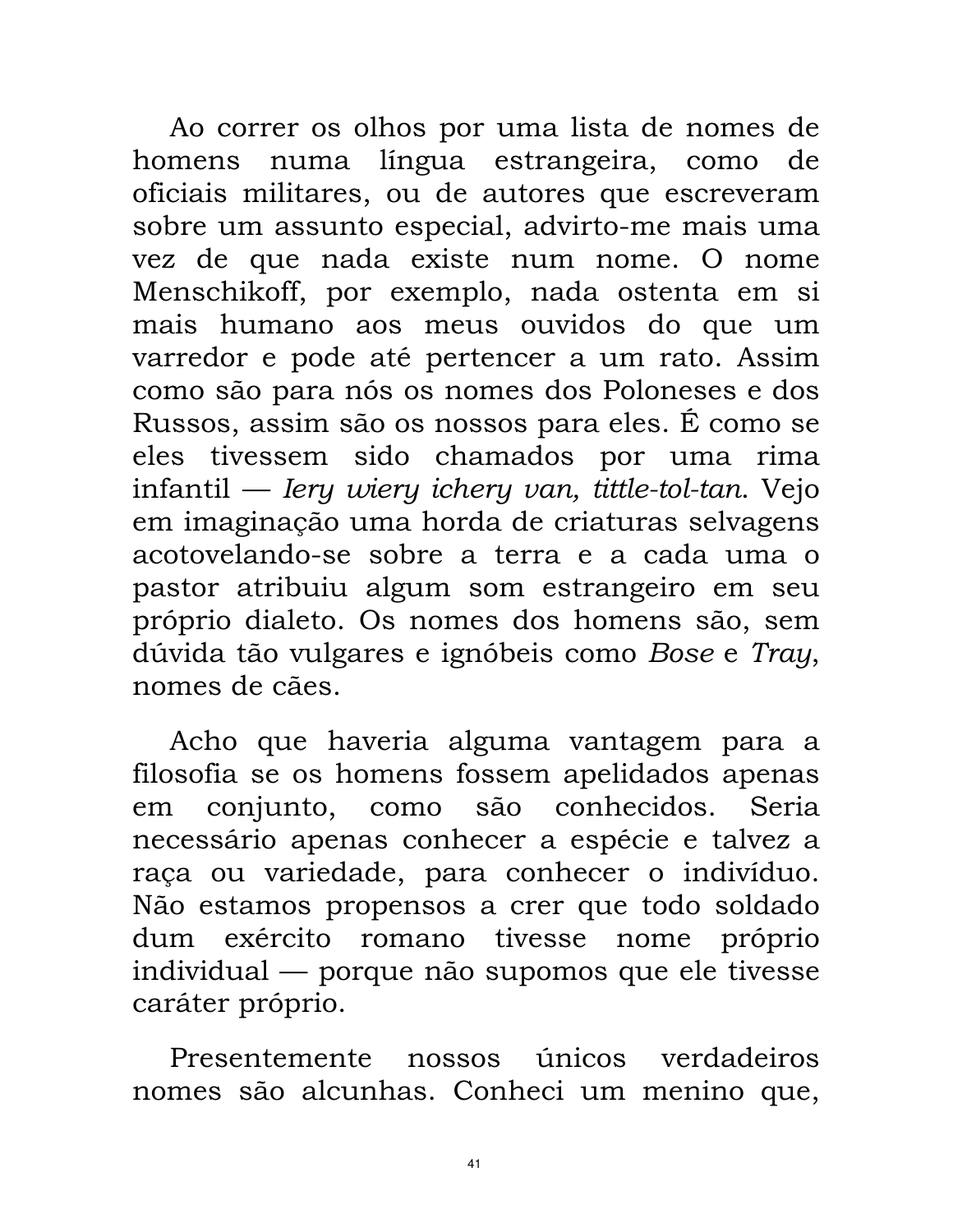devido à energia característica, foi chamado "Intrépido" pelos companheiros e este suplantou seu nome de batismo. Alguns viajantes contam que o índio a princípio não recebia nome, mas o adquiria e seu nome era a sua reputação. E em algumas tribos, recebia um novo nome com cada nova façanha. É doloroso quando um homem ostenta um nome por mera conveniência, não conquistou nenhum nome ou reputação.

Não concordo que simples nomes façam distinções, mas visualizam os homens  $em$ bandos, malgrado eles. Não será um nome conhecido que se me afigurará menos estranho um homem. Pode ser dado a um selvagem que mantenha em segredo o seu próprio título de guerra, conquistado na floresta. Todos nós temos no nosso interior um selvagem intrépido e um nome selvagem é, por certo, algures, considerado nosso. Observo que o meu vizinho, que apresenta Guilherme ou Edwin como o epíteto de família, despe-o com a jaqueta. O nome não lhe adere quando adormecido ou indignado, ou quando exaltado por uma paixão ou por uma inspiração. Parece-me ouvir pronunciado por algum parente seu, uma vez ou outra, seu nome selvagem original, em algum jargão ou mesmo em algum idioma melodioso.

aqui está esta nossa mãe, gigantesca,  $E$ selvagem ululante  $\mathbf{e}$  $\mathbf{a}$ natureza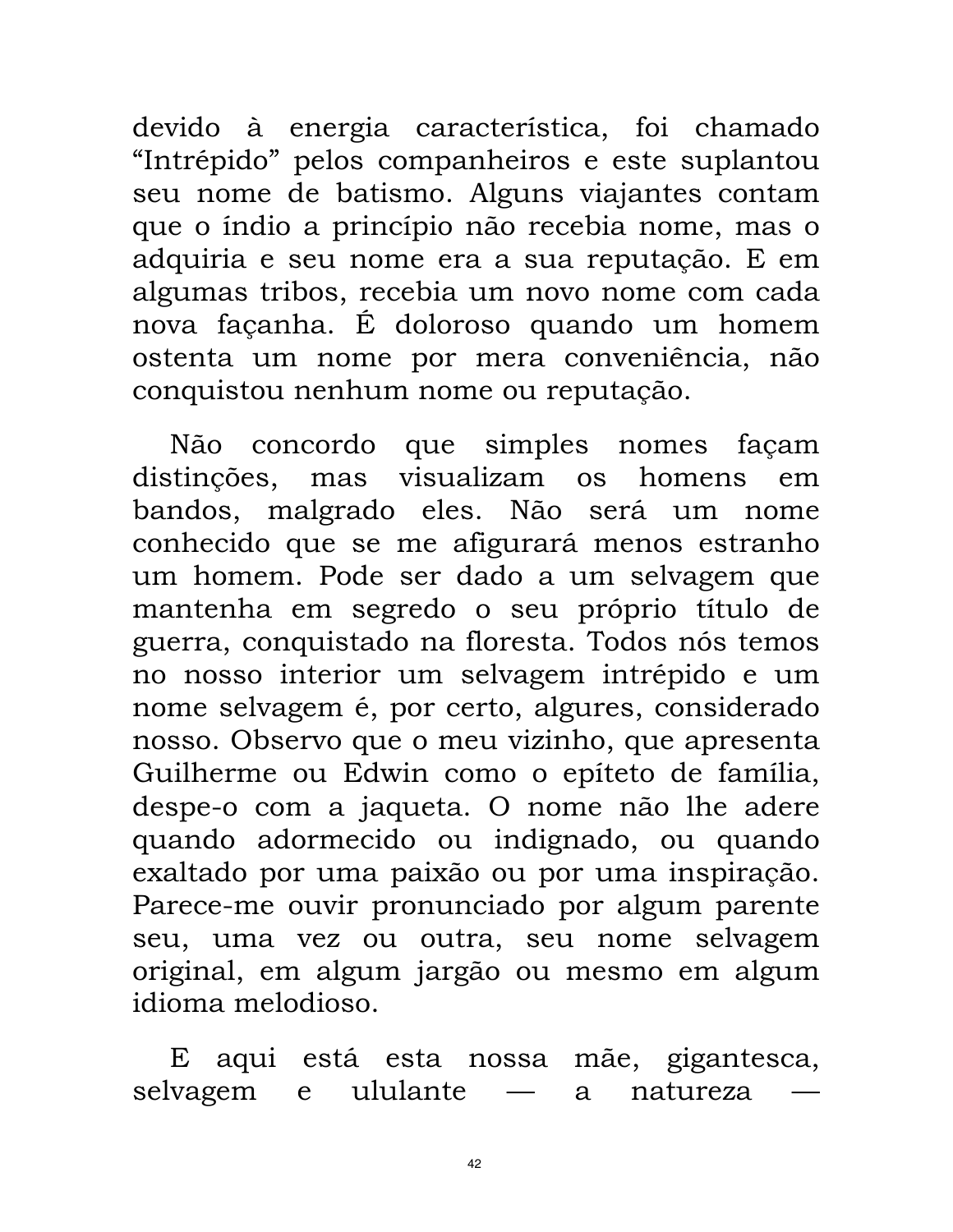omnipresente, com tal beleza e tal afeto pelos filhos como o leopardo; e, todavia, dela nos desmamamos tão cedo para a sociedade, para essa cultura que consiste exclusivamente no entrosamento de homem a homem — uma espécie de criação recíproca, de que resulta, no máximo, uma simples nobreza inglesa, uma civilização destinada a duração efêmera.

Na sociedade, nas melhores instituições dos homens, é fácil deter-se uma certa precocidade. Quando ainda devêramos ser crianças já somos rapazolas. Dai-me uma cultura que apresente muito esterco dos prados e que se origine das profundezas do solo e não uma que tenha vicejado à custa de fertilizantes artificiais e de ferramentas modernas e de processos novos, tão somente!

ouvido Tenho falar de muitos pobres estudantes, enfermos dos olhos, os quais se desenvolveriam mais rapidamente, não SÓ intelectual mas fisicamente, se, em vez de se deitarem tão tarde, se recolhessem honestamente mais cedo.

Pode existir um excesso mesmo de luz  $\overline{O}$ francês Niépce descobriu o nascente. "actinismo", essa força existente nos raios do sol que produz um efeito químico; as rochas de granito, as estruturas de pedra e as estátuas de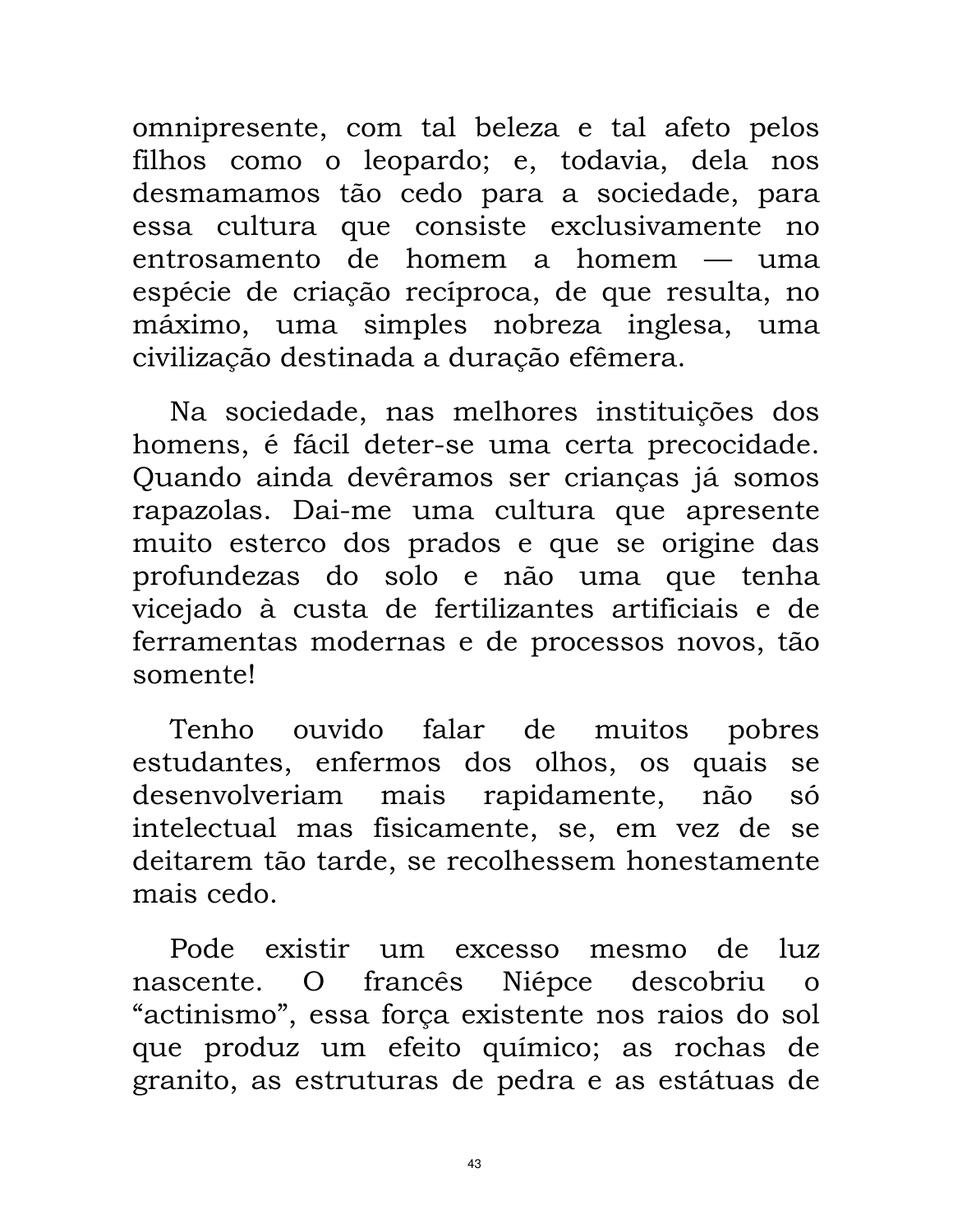metal "são todas igualmente passíveis das nocivas irradiações do astro e, graças às reservas da natureza não menos maravilhosa, não se esfacelam ao mais delicado toque do mais débil dos agentes do universo". Mas ele observou que "os corpos que sofreram essa mudança à luz do dia tinham o poder de restaurar-se às suas condições primitivas durante as horas noturnas, quando tal influência já sobre eles não atuava". E com isso se inferiu que "as horas de treva são tão necessárias aos corpos inorgânicos como sabemos serem a noite e o sono necessários ao reino orgânico". Por isso, também a lua não brilha todas as noites, pois que dá lugar à escuridão.

Sou de opinião que todos os homens não se devam cultivar mais do que os alqueires de terra: seja uma parte semeada, mas a maior parte seja reservada em pradarias e florestas, não só para servir a um uso imediato, mas ainda como previsão para um futuro distante, tendo-se em vista as devastações florestais constantes.

Além das letras inventadas por Cadmus, ainda existem outras que as crianças devem aprender. Os Espanhóis possuem um bom termo para expressar esse conhecimento rústico e obscuro — *Gramática parda* — uma espécie de dito provinciano tirado do mesmo leopardo a que me referi antes.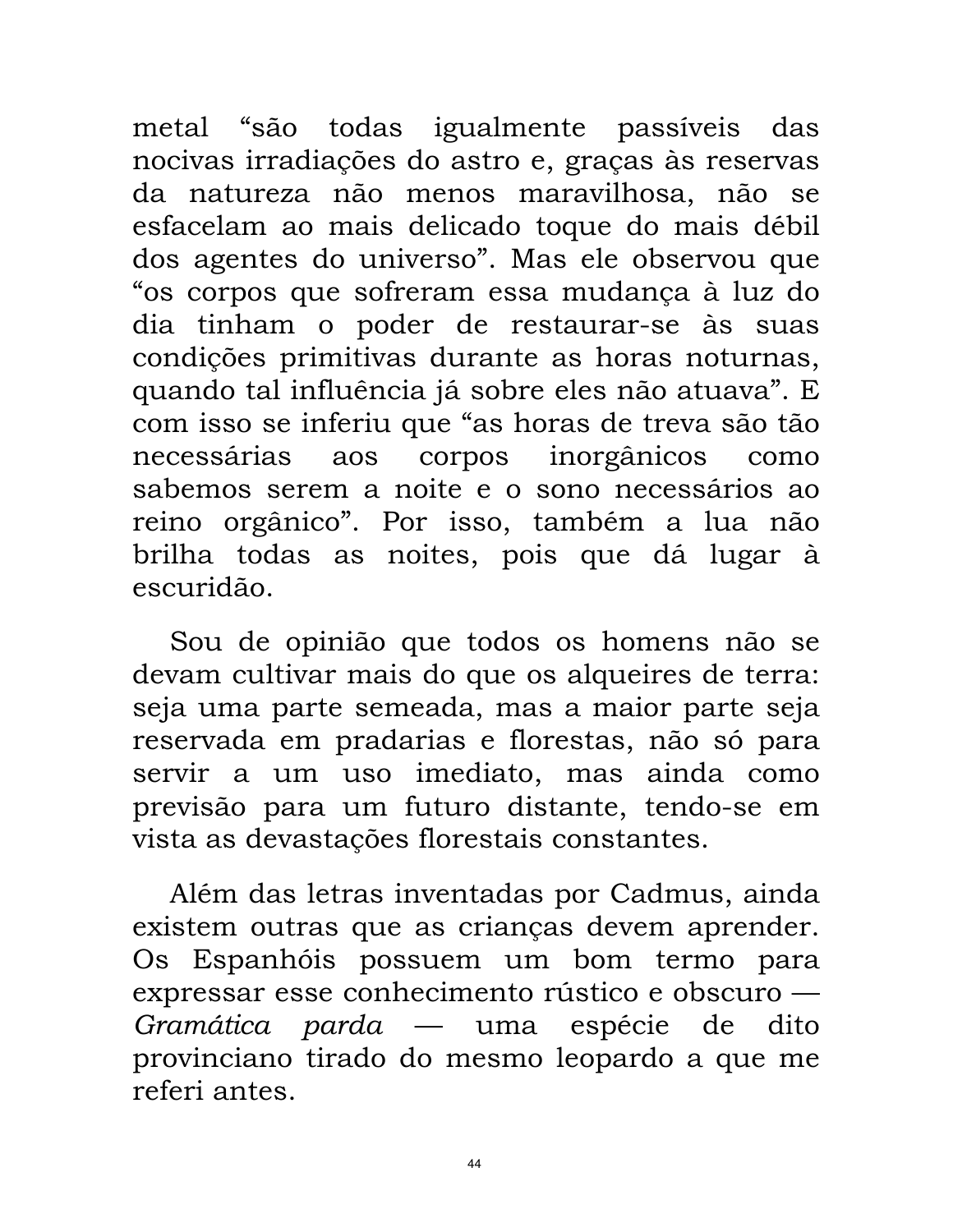Ouvimos falar numa Sociedade pró-Difusão de Conhecimentos Üteis. Sabe-se que conhecimento é força ou coisa semelhante. Sou de opinião que seja de igual mister uma Sociedade pró-Difusão de Ignorância Útil, a que chamaremos **Belo** Conhecimento, um conhecimento útil. num sentido mais elevado; pois que é a maioria dos nossos gabados pretensos conhecimentos, senão a presunção de que sabemos algo e que nos priva das vantagens da nossa real ignorância? Aquilo a que chamamos conhecimento é nas mais das vezes a nossa positiva ignorância; positiva ignorância é o nosso conhecimento negativo. Ao cabo de longos anos de trabalho paciente e de leitura dos jornais — pois que são bibliotecas científicas senão pilhas de jornais? — um homem acumula miríades de fatos. arruma-os na memória e então quando em alguma Primavera se desarvora para os Grandes Campos do pensamento, vai, por assim dizer, à relva como qualquer cavalo e se desatrela todos os arreios no estábulo. Eu aconselharia à Sociedade pró-Difusão de Conhecimentos Úteis, às vezes: Dirijase à relva. Comestes feno durante muito tempo. Com os brotos verdes, chegou a Primavera. As próprias vacas são conduzidas para as pastagens rurais antes do término de Maio, embora seja do meu conhecimento que um fazendeiro excêntrico manteve sua vaca na ceva e deu-lhe feno durante todo o ano. Assim, freqüentemente, a Sociedade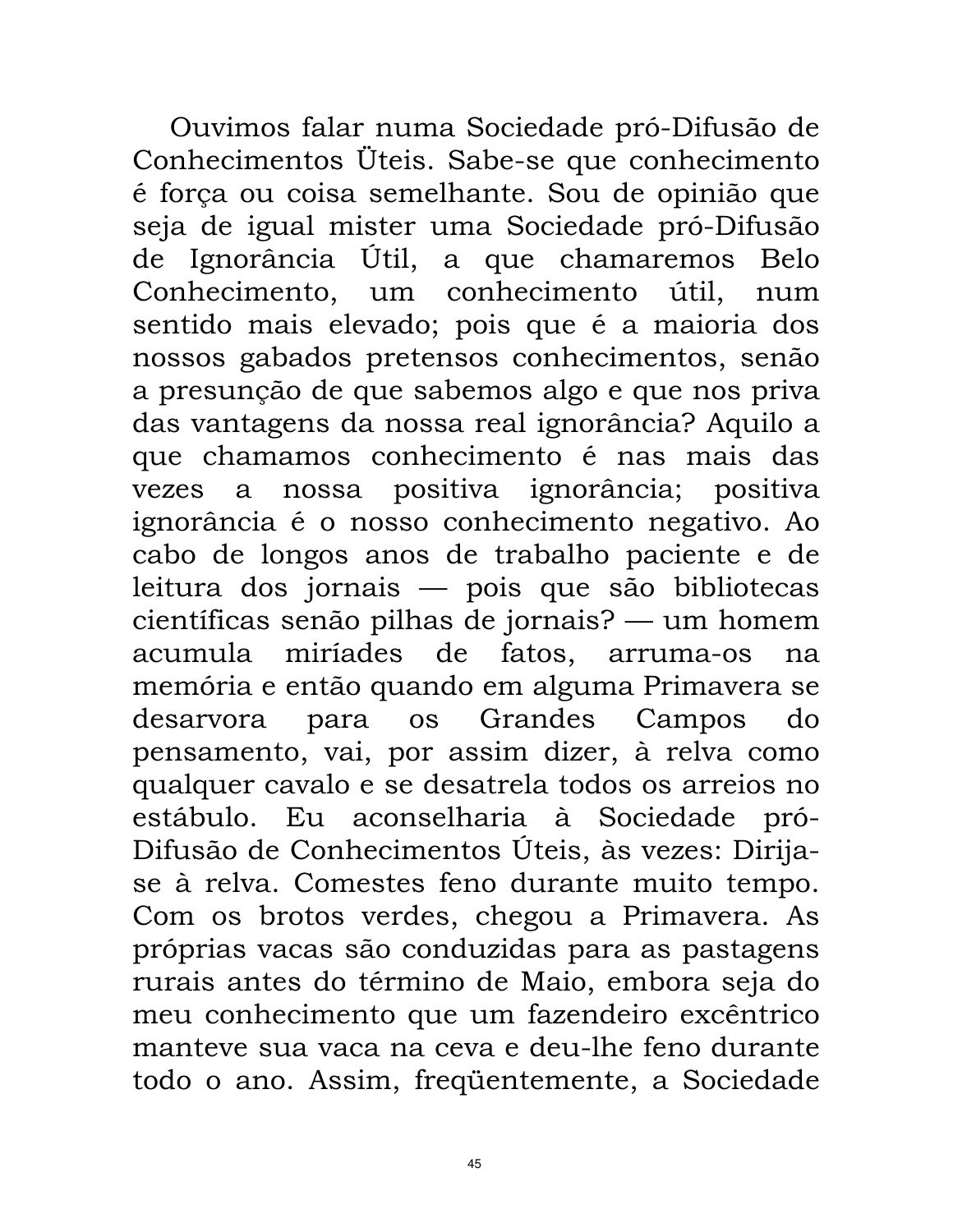pró-Difusão de Conhecimentos Úteis cuida do seu gado.

A ignorância de um homem às vezes não é só útil, mas bela — ao passo que seus pretensos conhecimentos são mais que inúteis, além de serem feios. Qual o melhor homem com quem tratar-se — o que nada sabe de um assunto e, o que é extremamente raro, sabe que nada sabe, ou o que realmente sabe alguma coisa do assunto, mas julga que sabe tudo?

Meu anseio de saber é intermitente, mas o meu anseio de banhar a cabeça em atmosferas que os pés desconhecem é perene e constante. O ponto mais alto a que podemos atingir não é o saber, mas a simpatia com inteligência. Ignoro se esse conhecimento superior importa em alguma coisa mais definida que uma novel e grande surpresa sobre uma revelação repentina da insuficiência de tudo que antes chamávamos conhecimento — uma descoberta que existem mais coisas no céu e na terra do que as com que sonha a nossa filosofia. É a devastação da neblina pelo sol. O homem não pode saber em grau mais alto, nem pode encarar serenamente e impunemente a face do sol: "Não percebereis isso, quando percebendo uma coisa particular", ensinam os oráculos caldeus.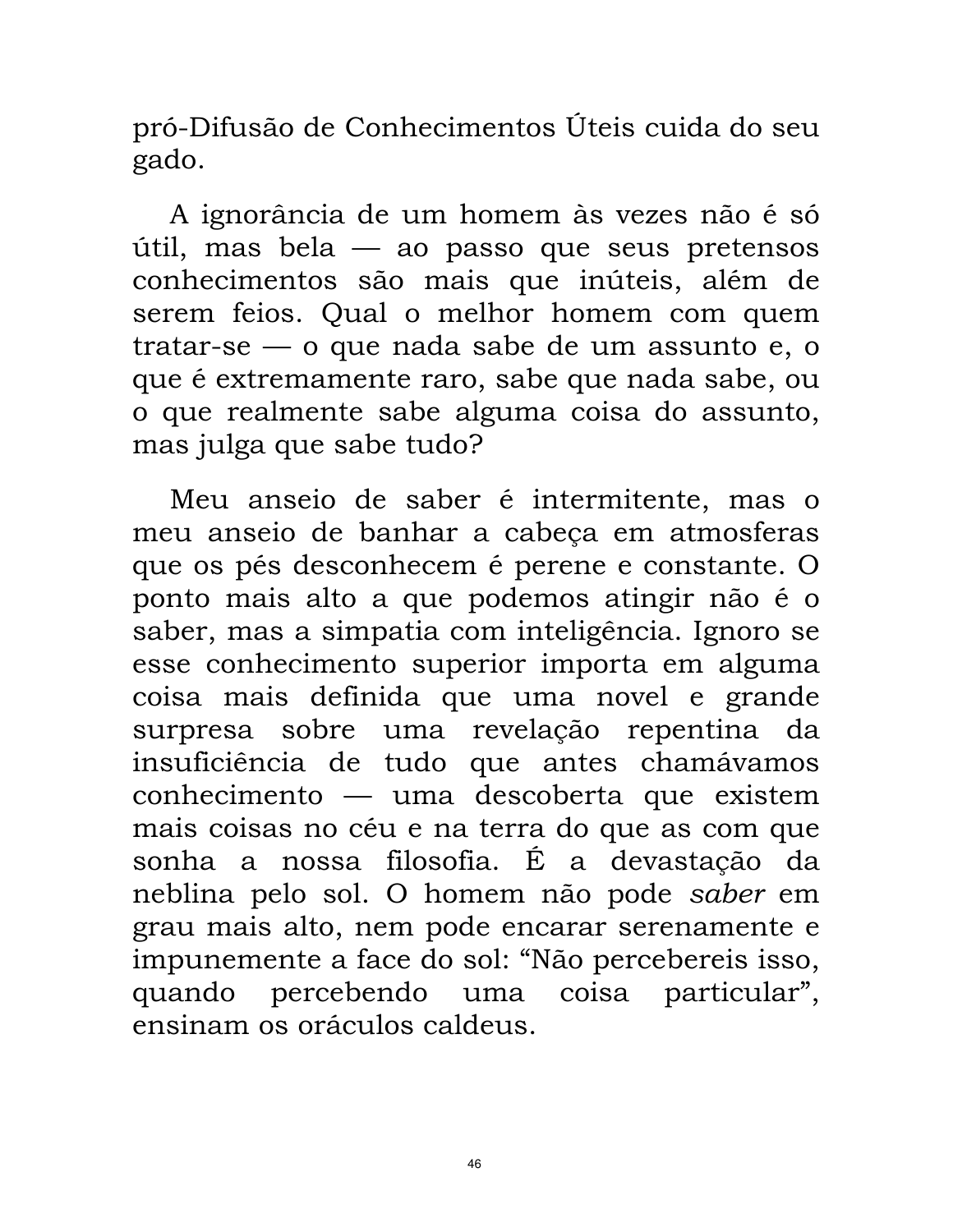Há algo de servil no hábito de invocar uma lei que devemos obedecer. Podemos estudar as leis por conveniência própria, mas uma vida vitoriosa não conhece leis. É decerto uma descoberta infeliz a de uma lei que nos obriga, sabendo-se que antes ignorávamos que éramos obrigados. Vivei livre, filho da neblina — e com respeito ao saber somos todos filhos da neblina. O homem que escolhe viver na liberdade é superior a todas as leis em virtude da relação existente entre si e o legislador. "É dever ativo", afirma o Vishnu  $\alpha^{\omega}$ que não é Purana. pelo nosso enclausuramento; é saber o que for pela nossa liberação: qualquer outro dever é bom apenas para entediar; todos os outros conhecimentos são apenas a habilidade de um artista."

Notável a escassez de acontecimentos ou crises existentes histórias: pouco nas nossas exercitados de espírito temos sido nós; quão poucas são as experiências que temos amassado. Gostaria de assegurar-me que me desenvolvo a olhos vistos e pujantemente, embora o meu próprio desenvolvimento perturbe essa frouxa equanimidade — embora seja com luta através de noites longas, sombrias e sufocantes, ou zonas de sombras. Bom seria se todas as nossas vidas fossem até uma tragédia divina, em vez dessa comédia ou farsa trivial. Dante, Bunyan e outros parecem ter-se exercitado em espírito mais do que nós: infligiram-lhes uma espécie de cultura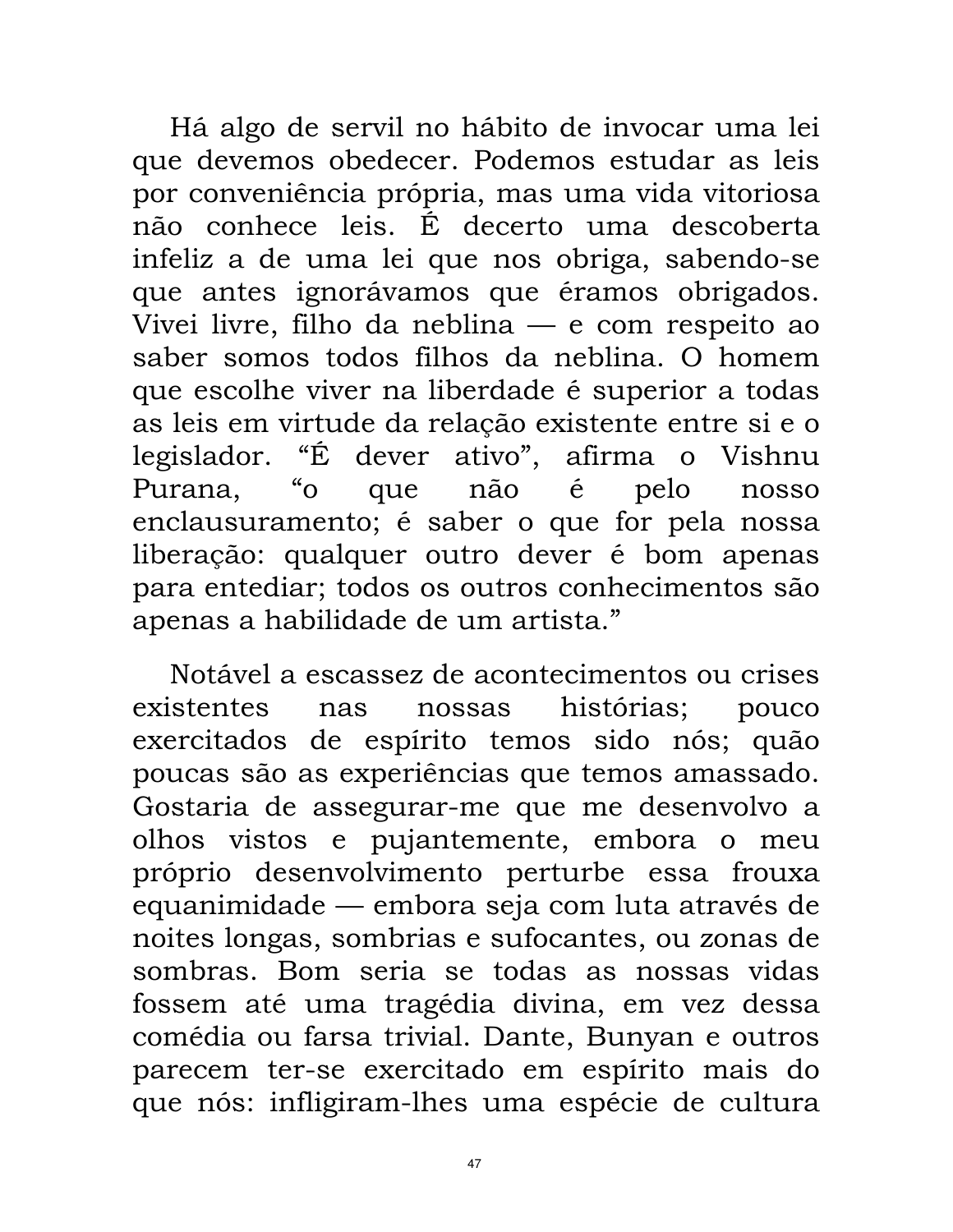que os nossos colégios e escolas distritais não Maomé, embora infundem. Até muitos escarneçam do seu nome, teve muito mais por que viver, sim, e por que morrer, do que eles.

intervalos. Ouando, algum  $em$ raros pensamento ocorre a alguém que por acaso caminha por uma estrada de ferro, a composição de vagões pode, de fato, passar desapercebidamente. Mas logo, devido a alguma lei inexorável, nossa vida passa e os vagões retornam.

> "Brisa suave que passas invisível, E que controlas as intempéries, Viajor dos vales eólicos, Por que tão cedo abandonaste os meus ouvidos?"

Enquanto quase todos os homens sentem uma atração irresistível que os arrasta para a sociedade, poucos são atraídos fortemente para a natureza. Em suas relações com a natureza, os homens parecem-me, em sua maior parte, e em que pese sua arte, inferiores aos animais. Nem sempre se estabelece uma bela relação, como no caso dos animais. Como, entre nós, se aprecia pouco a beleza do panorama! É preciso que nos digam que os Gregos chamavam o mundo Beleza ou Ordem, mas não percebemos claramente por que assim faziam e consideramos o fato, quando muito, apenas como curiosidade filológica.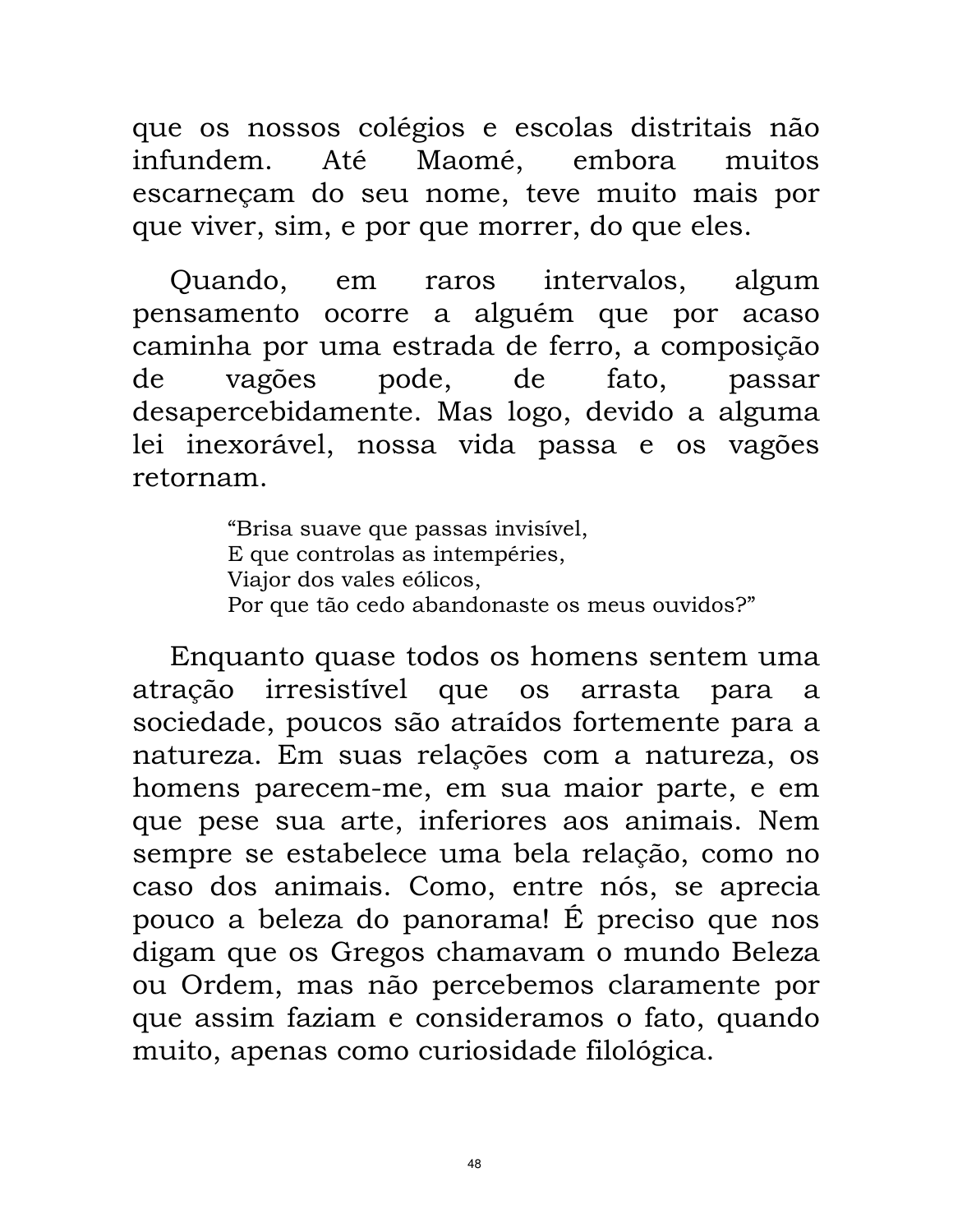De minha parte, sinto que, com relação à natureza, vivo uma espécie de vida nãoconvencional, nos confins de um mundo no qual excursões ocasionais apenas faço  $\epsilon$ momentâneas, e o meu patriotismo e aliança ao Estado em cujos territórios me refugio são os de um guerrilheiro. No sentido de uma vida a que chamo natural eu seguiria de bom grado até um através de pântanos e lodaçais fogo-fátuo inimagináveis, mas nenhuma luz ou vagalume me há mostrado a estrada que até lá conduz. A natureza é uma personalidade tão vasta e universal que jamais vimos algo de igual feição. O agrimensor dos campos conhecidos que se expandem em volta da minha cidade natal encontra-se às vezes em terras outras que não as descritas nos títulos dos seus proprietários; por assim dizer, em algum campo longínquo, nos confins do verdadeiro Concord, onde cessa sua jurisdição, e a idéia que a palavra Concord sugere deixa de ser sugestiva. Estas fazendas que eu próprio medi, estes limites que ergui, afiguram-se ainda turvos como em meio à neblina; mas não possuem química que os fixe; evanescem da superfície do vidro; e o quadro que o artista pintou realça palidamente. O mundo que comumente conhecemos provém do desconhecido e não comemora aniversário.

Certa tarde fiz uma caminhada até a Fazenda Spaulding. Vi o crepúsculo incendiando o lado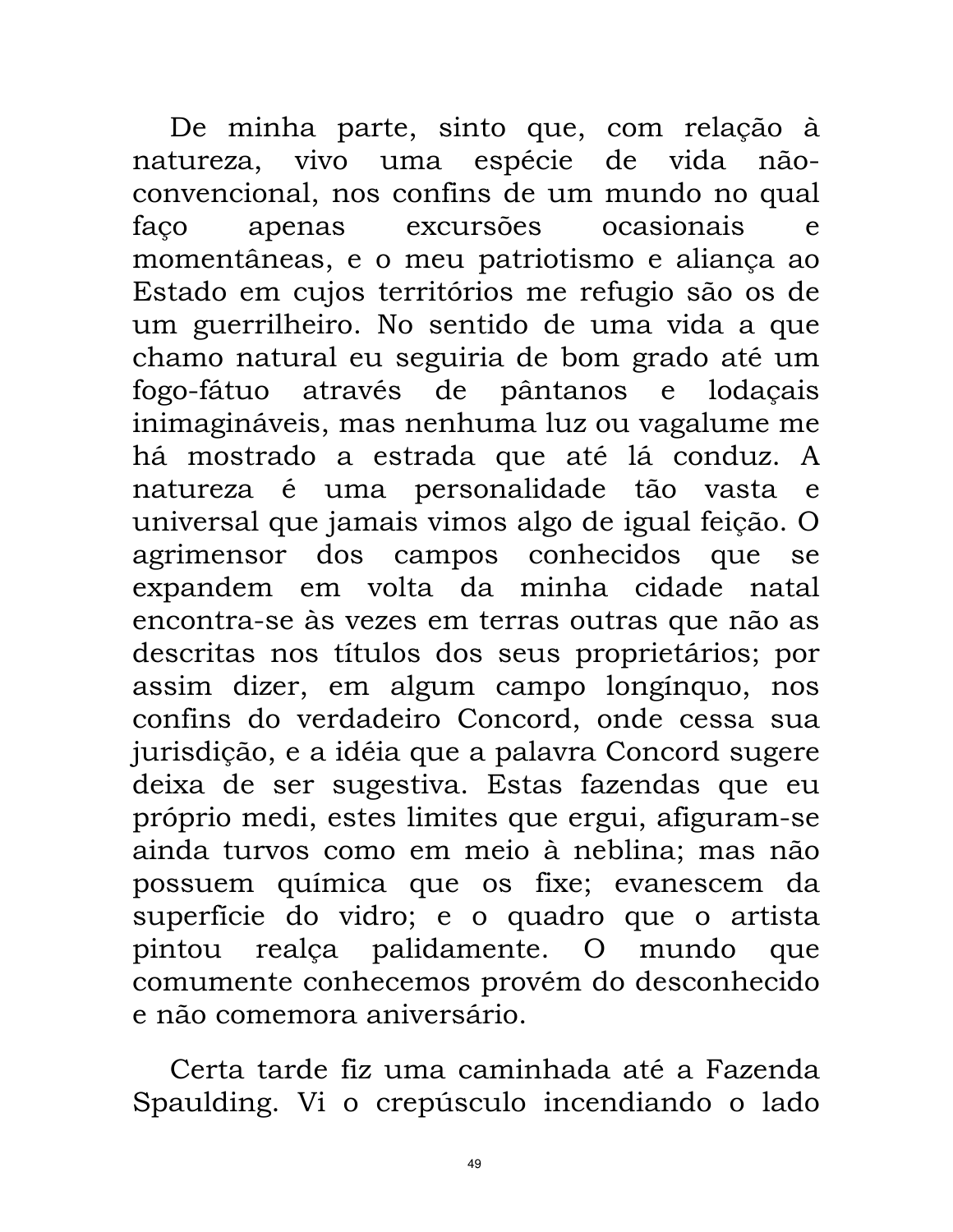oposto de uma majestosa floresta de pinheiros. Os raios de ouro permeavam-se nas alas da mata como em alguma galeria nobre. Emocionei-me alguma família deslumbrante, se como igualmente antiga e admirável, ali se houvesse instalado, nessa parte da região chamada Concord, desconhecida para mim — de quem era servo o sol — que não havia aderido à sociedade da aldeia — que não era visitada. Vi seu acampamento, seu pátio de recreio ao longe, através da mata, num campo de framboesa na fazenda Spaulding. Os pinheiros davam-lhes cumieiras, quando de certo porte. Sua casa não era muito visível. As árvores tapavam-lhe a vista. Não sei se ouvi ou não o ruído de uma hilaridade contida. Pareciam reclinar-se nos raios solares. Possuem filhos e filhas. Sentem-se bem. O trilho da carroça do fazendeiro, que se estende diretamente ao longo da alameda, de modo algum os deixa trespassar, como o fundo lodoso de um lago é às vezes visto através do céu refletido. Nunca ouviram falar em Spaulding e ignoram que ele é seu vizinho — embora eu o ouvisse assobiar quando conduzindo sua parelha pela casa. Nada pode igualar a serenidade de suas vidas. Seu brasão é simplesmente um líquen. Vi-o pintado nos pinheiros e nos carvalhos. Seus áticos eram nas copas das árvores. Não pertencem a partidos políticos. Não se notava barulho de trabalho. Não percebi que estivessem tecendo ou fiando.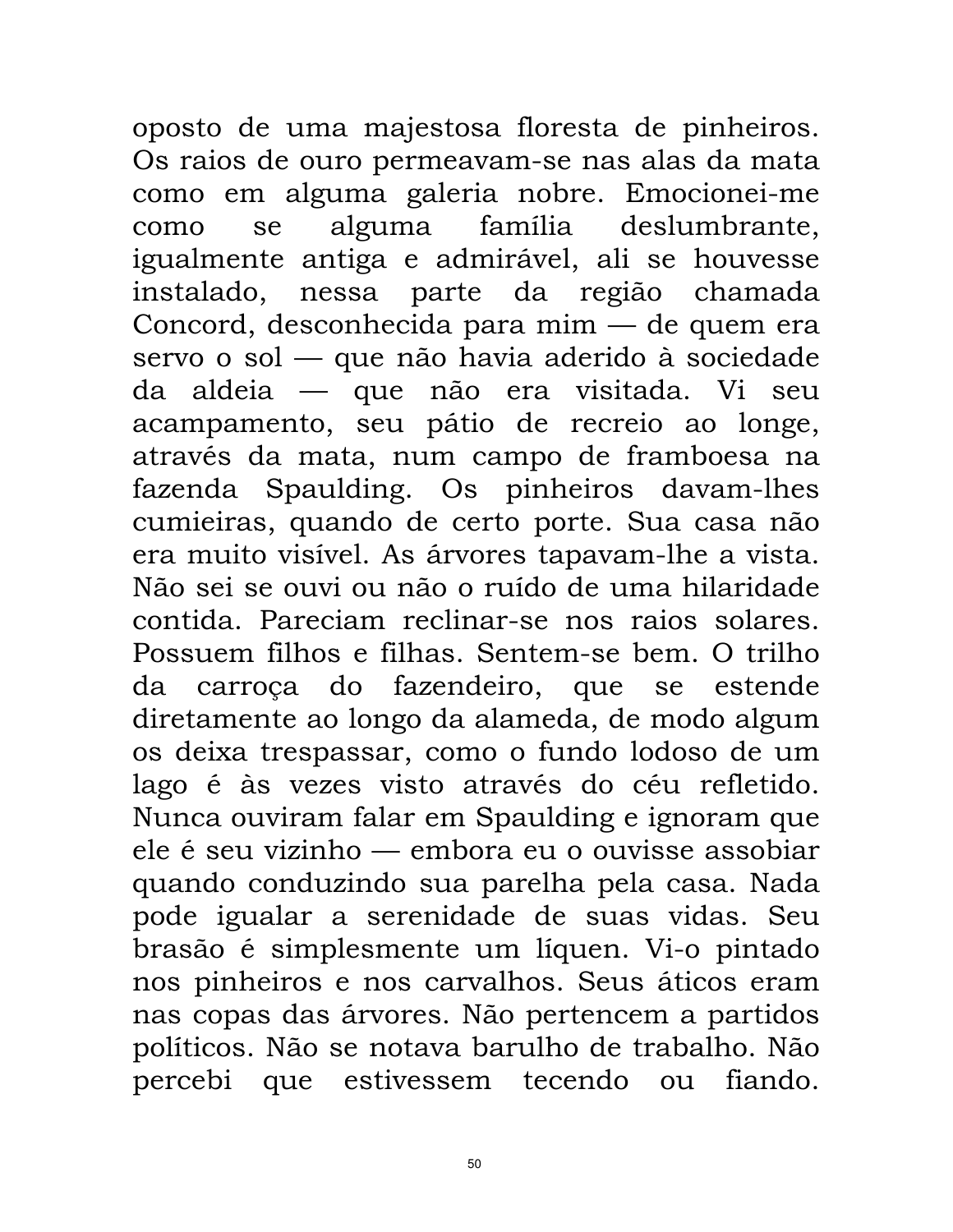Descobri, todavia, quando o vento acalmou e seu ruído cessou, o som musical mais suave que se possa imaginar — qual o de uma colméia distante em Maio, o que, talvez, era o som do pensamento deles. Não tinham pensamentos indolentes e ninguém do lado de fora podia ver o seu trabalho, pois sua indústria não era feita de nós e de excrescências circunscritas.

Mas acho difícil recordá-los. Desvanecem-se irremediavelmente da minha memória mesmo agora enquanto falo e me esforço para invocá-los e recordar-me. Só à custa de um tremendo melhores para recompor esforco meus  $OS$ pensamentos é que torno me novamente conhecedor de seus hábitos. Não fossem famílias como esta, acho que me mudaria de Concord.

Estamos acostumados a afirmar na Nova Inglaterra que cada vez escasseiam mais os pombos que nos visitam cada ano. As nossas florestas não lhes proporcionam poleiros. Assim, dir-se-ia, é cada vez menor número  $\overline{O}$ de pensamentos que visitam os adolescentes, ano a ano, pois os arvoredos de nossas mentes jazem devastados vendidos alimentar para desnecessários fogos de ambição, ou enviados ao moinho, restando um mero galho onde possam pousar. Já não constróem ou criam conosco. Em alguma estação mais favorável, talvez uma fraca sombra atravesse a topografia da mente, montada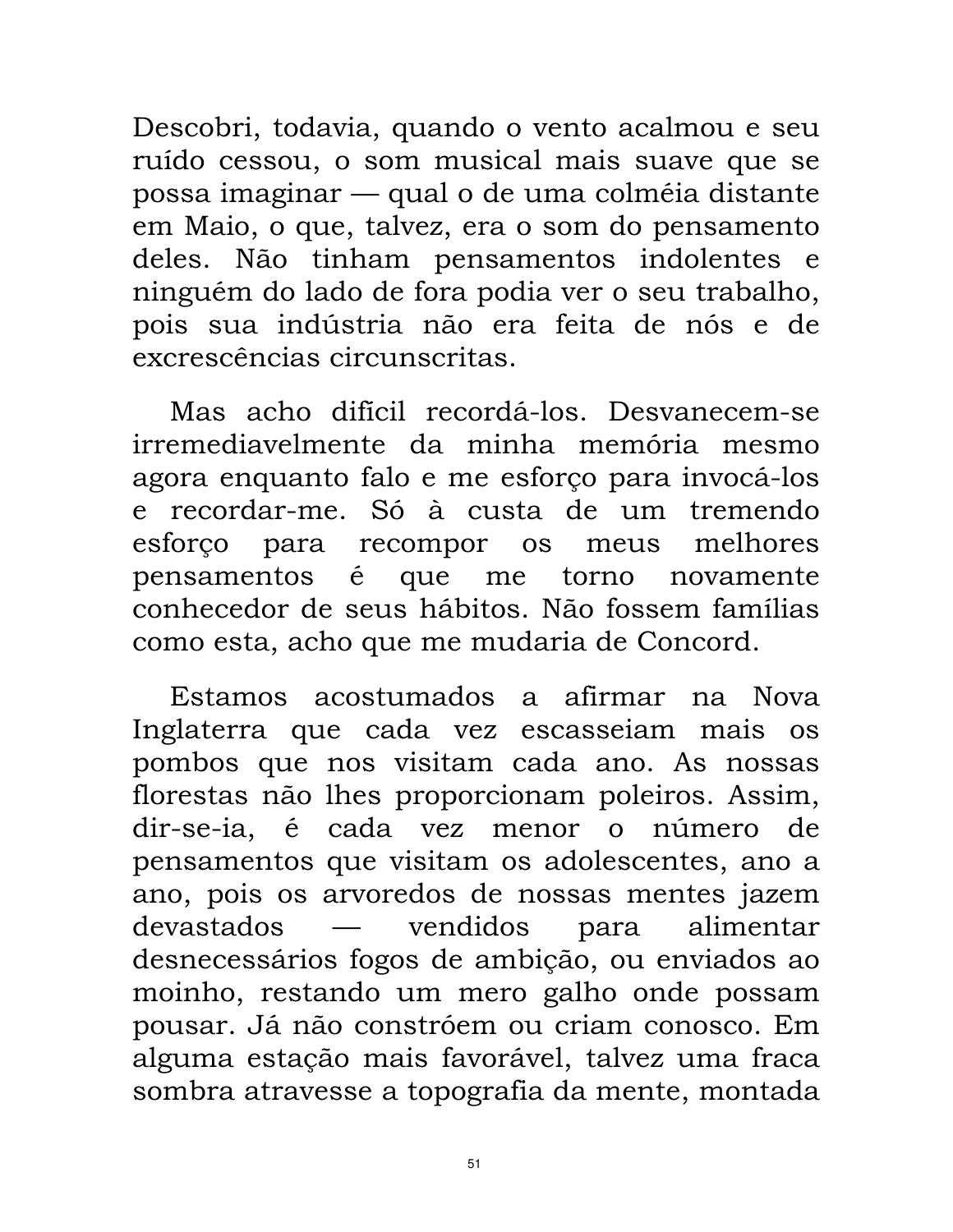nas asas de algum pensamento em migração hibernal ou outonal, mas, erguendo o olhar, verificamos nossa impotência para interpretar a substância mesma do pensamento. Os nossos pensamentos alados transformam-se em aves domésticas. Já não ostentam o vôo do condor e só visam ao esplendor de um Shanghai e uma Cochinchina. Esses gr-a-a-ndes pensamentos, esses gr-a-andes homens, de quem ouvis falar!

Abracamos a terra — como montamos raramente! Acho que nos devíamos elevar um pouco mais. Ao menos, devíamos trepar numa árvore. Achei a justificação por ter escalado uma árvore uma vez. Era um pinheiro branco muito alto, no cume de uma colina; embora me houvesse ferido, fui muito bem recompensado, pois descobri novas montanhas no horizonte, as quais antes nunca houvera visto — e outro tanto da terra e dos céus. Podia ter andado em torno do pé da árvore durante setenta anos e contudo certamente nunca os teria visto. Mas, acima de tudo, descobri em torno de mim — estávamos quase no fim de Junho — somente nas extremidades dos galhos mais altos algumas flores minúsculas e delicadas, vermelhas e cuneiformes, apontando para o céu a flor fecunda do pinheiro branco. Levei o espiral mais alto diretamente para a aldeia e mostrei-o a alguns juizes estranhos que caminhavam pelas ruas pois estávamos em semana de julgamento — e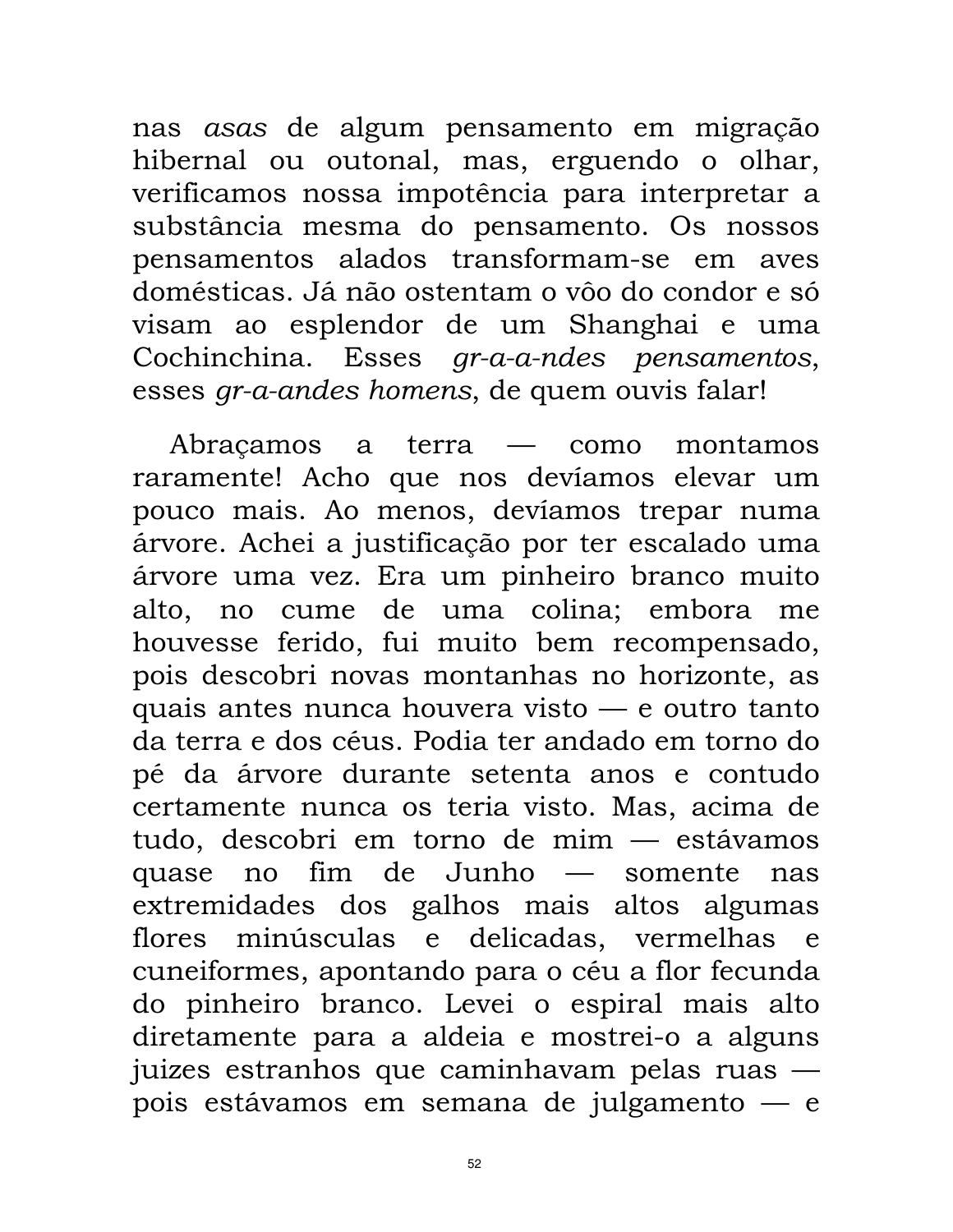também a fazendeiros e negociantes de madeira, a lenhadores e caçadores, e nenhum deles havia visto antes coisa igual, e se maravilharam como se diante de uma estrela caída. Falai de arquitetos antigos, dando acabamento às suas obras de mais difícil acesso, no topo das colunas com tanta perfeição como nas partes mais baixas e mais visíveis! A natureza, de início, fez crescer os brotos minúsculos da floresta apenas no sentido do céu, acima das cabeças dos homens e despercebidos destes. Só visualizamos as flores que jazem sob os nossos pés, nos prados. Os pinheiros desenvolveram seus delicados brotos nos galhos mais altaneiros da floresta, sobre as cabeças não só dos filhos vermelhos da natureza como dos seus filhos brancos. Todavia, raramente um fazendeiro ou caçador os terão visto.

Não podemos deixar de viver o presente, sobretudo. É abençoado dentre todos os mortais aquele que não perde um momento sequer da vida atual na contemplação do passado. É anacrônica a nossa filosofia, se não mandar que ouçamos o galo cantar nos celeiros da redondeza. Esse som comumente nos recorda de que estamos ficando enferrujados e antiquados em nossas ocupações e hábitos de pensamento. Já a filosofia aproxima-se mais dos tempos sua modernos do que a nossa. Envolve algo de sugestão que constitui um testamento mais novo — a doutrina que se coaduna com o momento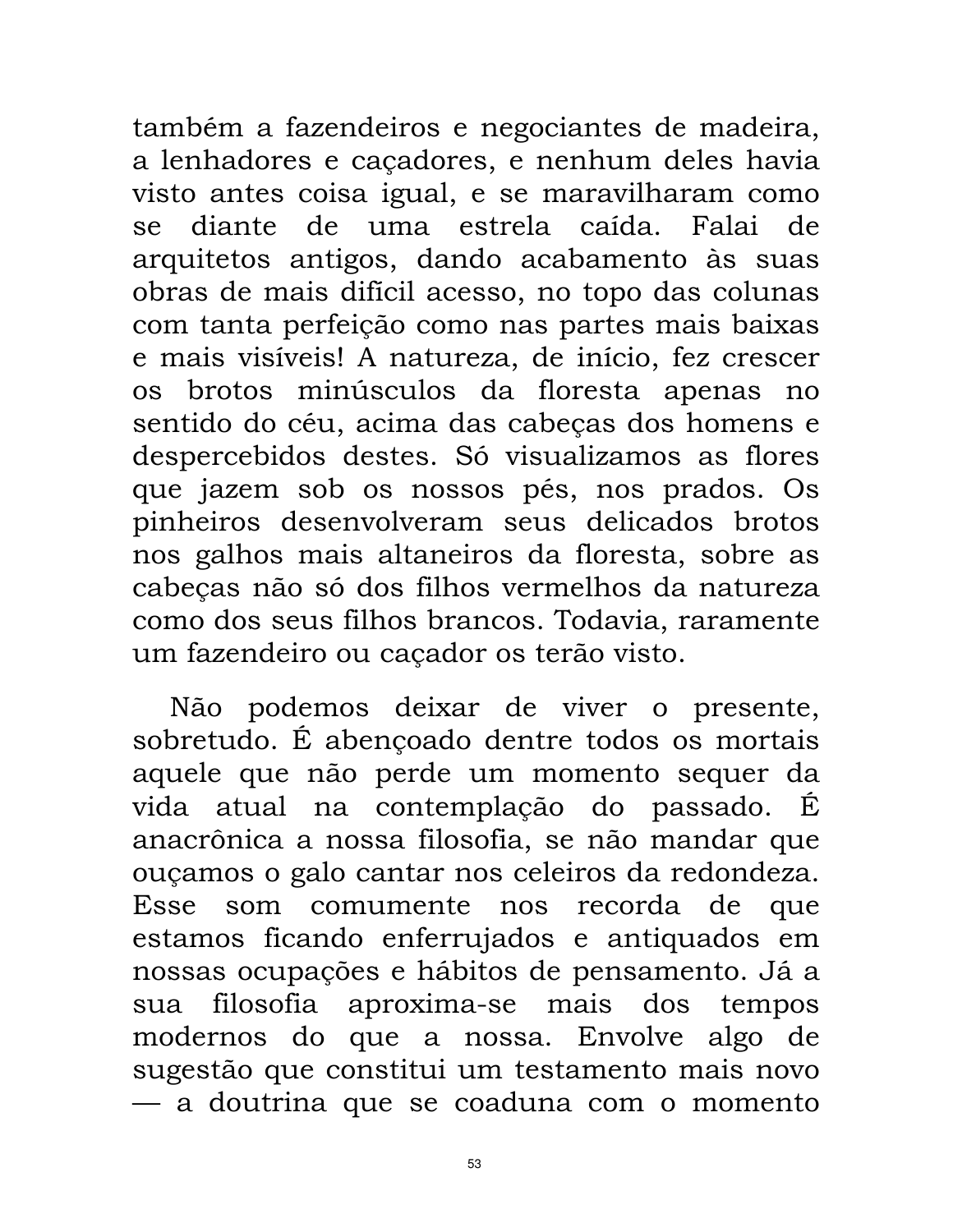presente. Ele não ficou na retaguarda; tem-se levantado cedo e cedo costuma dormir e chegar onde chegou significa estar sazonado, na mais proeminente hierarquia do tempo. É uma expressão da saúde e vigor da natureza, uma bravata para todo o mundo — jovialidade como a de uma fonte incontida, um novo manancial das musas, para comemorar este último momento de tempo. Onde ele reside não foi aprovada nenhuma lei contra escravos fugitivos. Quem não delatou seu senhor muitas vezes desde a última vez que ele ouviu aquele aviso?

O mérito do esforço deste pássaro reside na sua independência de tudo que é melancólico. O cantor pode comover-nos facilmente arrancandonos lágrimas ou gargalhadas, mas onde está o que nos pode inspirar uma alegria matinal profundas genuína? Quando entregue a meditações melancólicas, quebrando o silêncio medonho das nossas calçadas de madeira, em um domingo, ou, talvez, quando numa vigília a um morto, ouço cantar um galo, longe ou perto, penso comigo mesmo: "Há, enfim, um de nós em paz" — e, com um suspiro rápido, volto a mim.

Tivemos um notável crepúsculo certa tarde do último Novembro. Eu vagava por um campo, fonte de um pequeno riacho, quando o sol atingiu um finalmente estrato isolado  $no$ dia frio e cinzento horizonte, isto num  $\epsilon$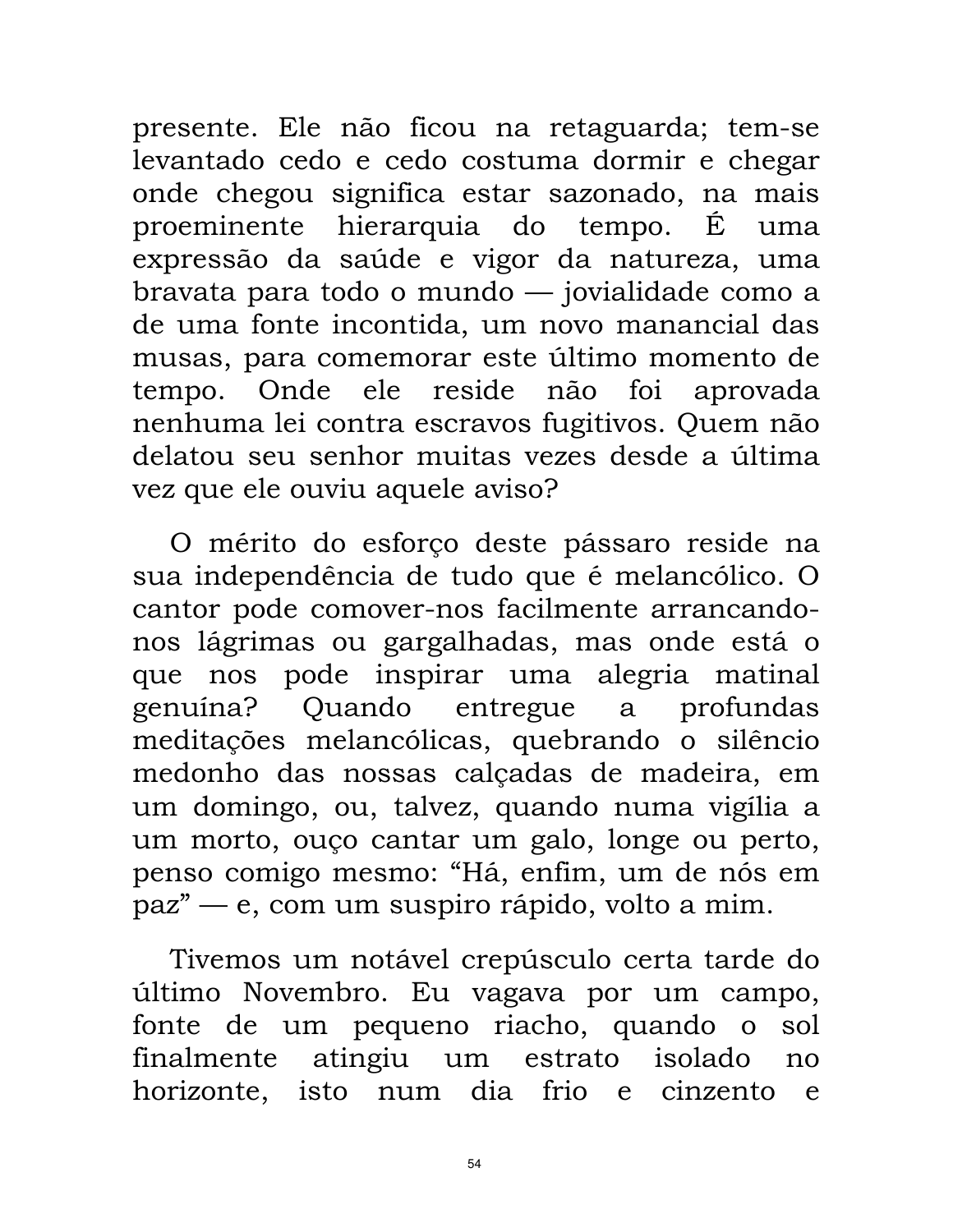justamente momentos antes de pôr-se — e a mais branda e brilhante luz solar desencadeou-se sobre a relva seca, sobre os troncos das árvores do horizonte oposto e sobre as folhas dos arbustos de carvalhos da colina, enquanto as nossas sombras alongadas se projetaram no campo em direção de leste, como se fôramos os únicos obstáculos aos seus raios. Tal era a luz que momentos antes não a poderíamos ter imaginado e a atmosfera também era tão morna e serena que nada faltava para que do prado se fizesse o paraíso. Quando refletimos que aquele não era um fenômeno isolado que nunca mais se repetisse, mas que aconteceria sempre num infindo número de tardes, e que embalaria a mais tardia criança que lá aparecesse, o espetáculo tornou-se ainda mais glorioso.

O sol recolhe-se em algum prado retirado, onde não se vê casa, com toda a glória e esplendor que prodigaliza às cidades e talvez como nunca dantes se pôs — onde existe apenas um solitário falcão cujas penas se douram em sua luz ou apenas um jagunço olhando da cabana e algum pequeno riacho de águas toldadas, em meio ao pântano, ainda muito próximo de nascente, circundando sua toco em decomposição. lentamente um Caminhávamos numa luz tão pura e brilhante, dourando a relva e folhas ressequidas, tão suave e serenamente cintilante que imaginei nunca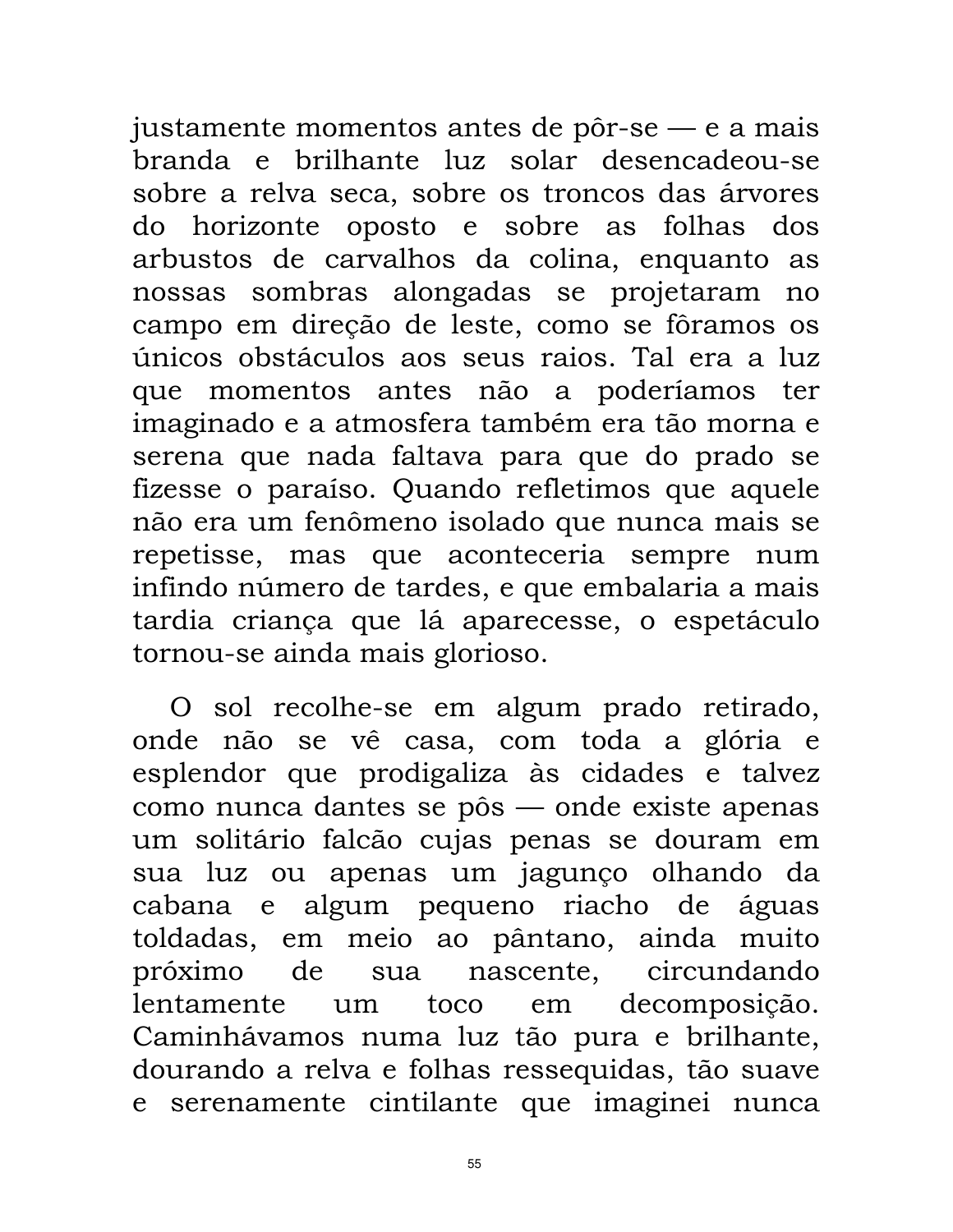antes ter-me banhado em semelhante fonte de ouro, isenta de qualquer ondulação ou murmúrio. O lado ocidental de cada mata e as colinas resplandeciam como os confins do Elísio e o sol em nossas costas parecia um pastor gentil conduzindo-nos para casa à tardinha.

Assim, vagamos para a Terra Santa até que um dia o sol brilhe com mais intensidade do que jamais brilhou, brilhe talvez em nossos espíritos e corações e ilumine inteiramente as nossas vidas com uma forte luz de alerta, tão quente, serena e dourada como numa colina, no Outono.

\* \* \*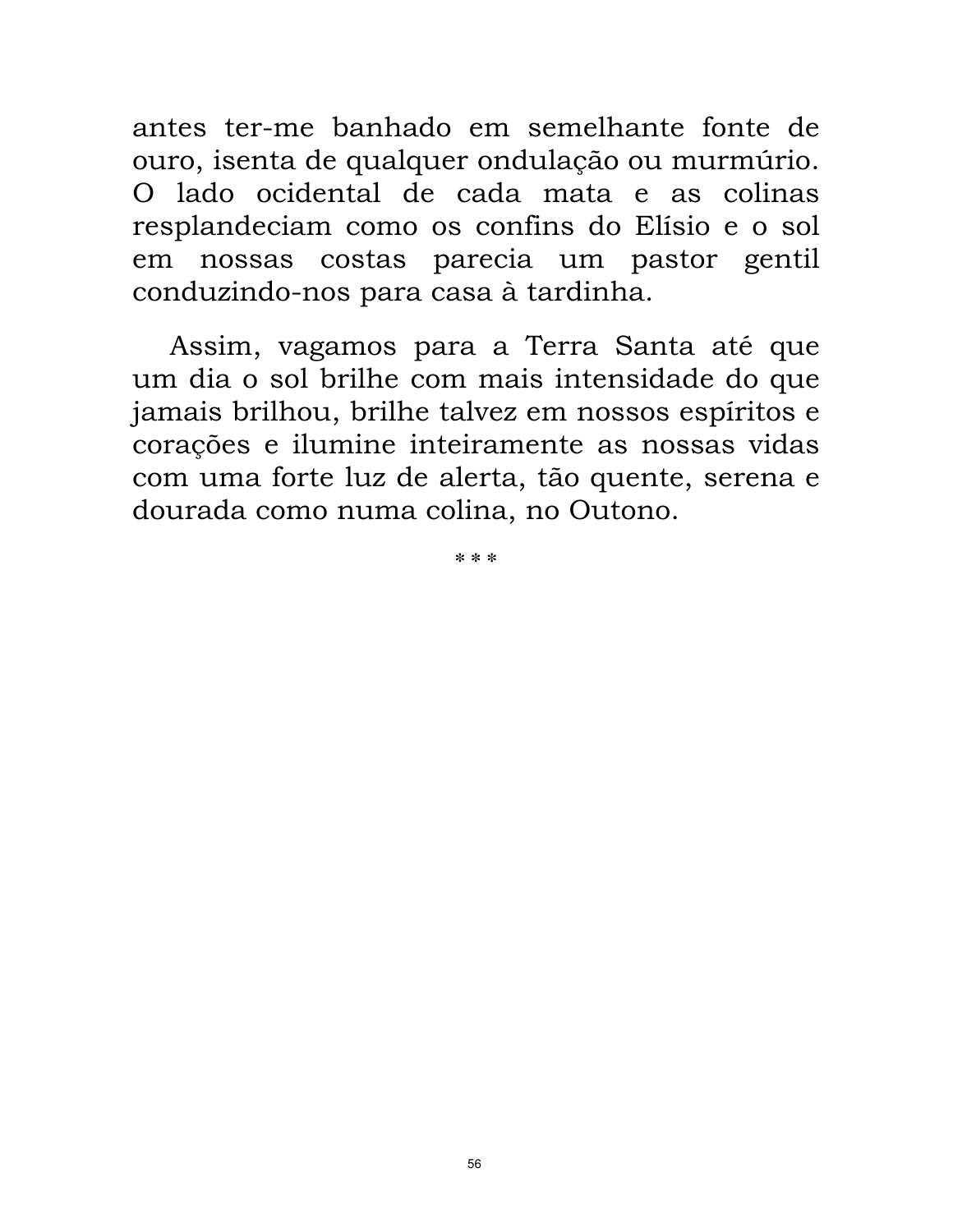#### **Nota**

\* — "Menu" na fonte digitalizada. Equívoco evidente de tradução ou impressão. Substituímos por Manu, na mitologia hindu o ancestral da raça humana.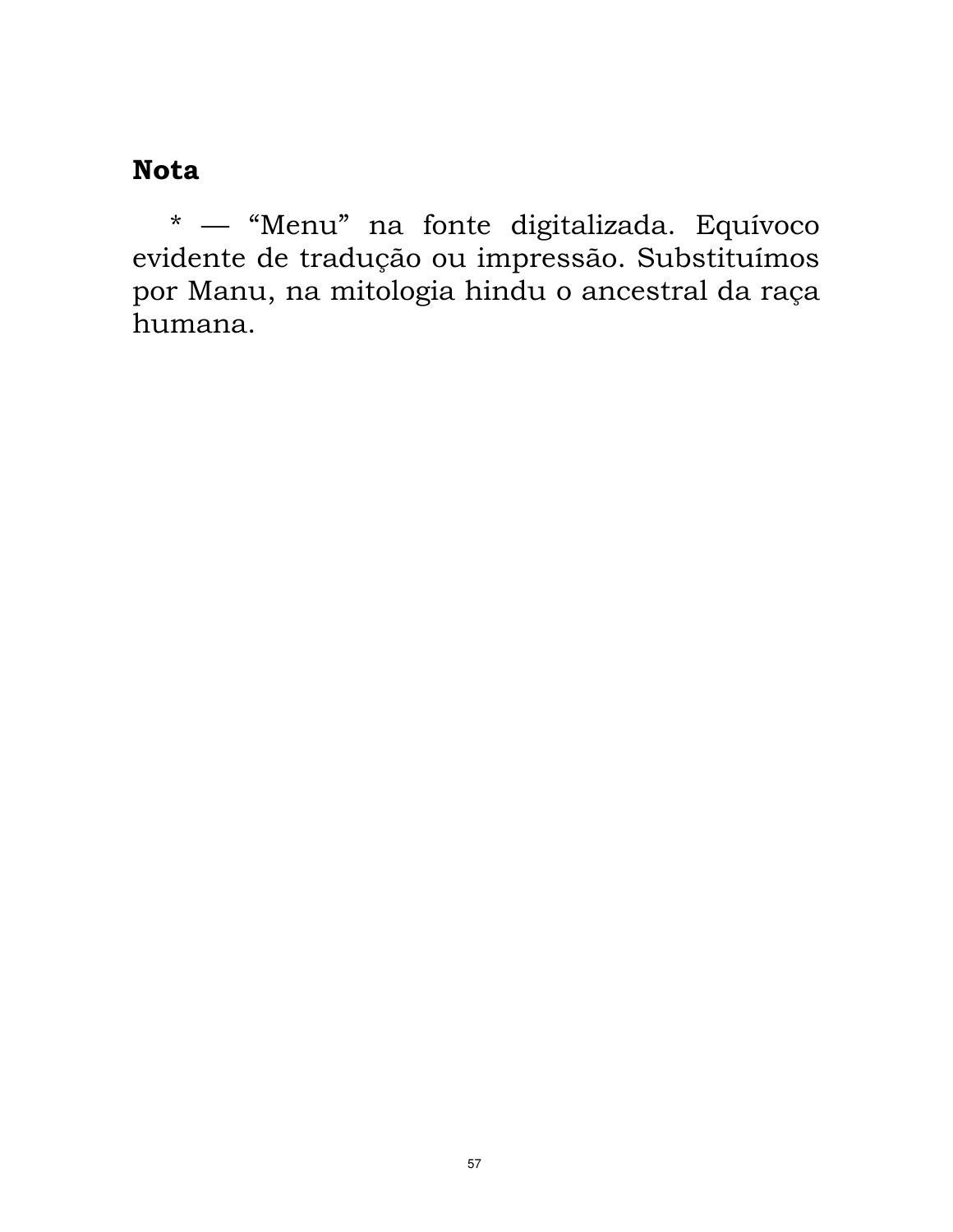## Proibido todo e qualquer uso comercial. Se você pagou por esse livro VOCÊ FOI ROUBADO! Você tem este e muitos outros títulos GRÁTIS direto na fonte: www.ebooksbrasil.com